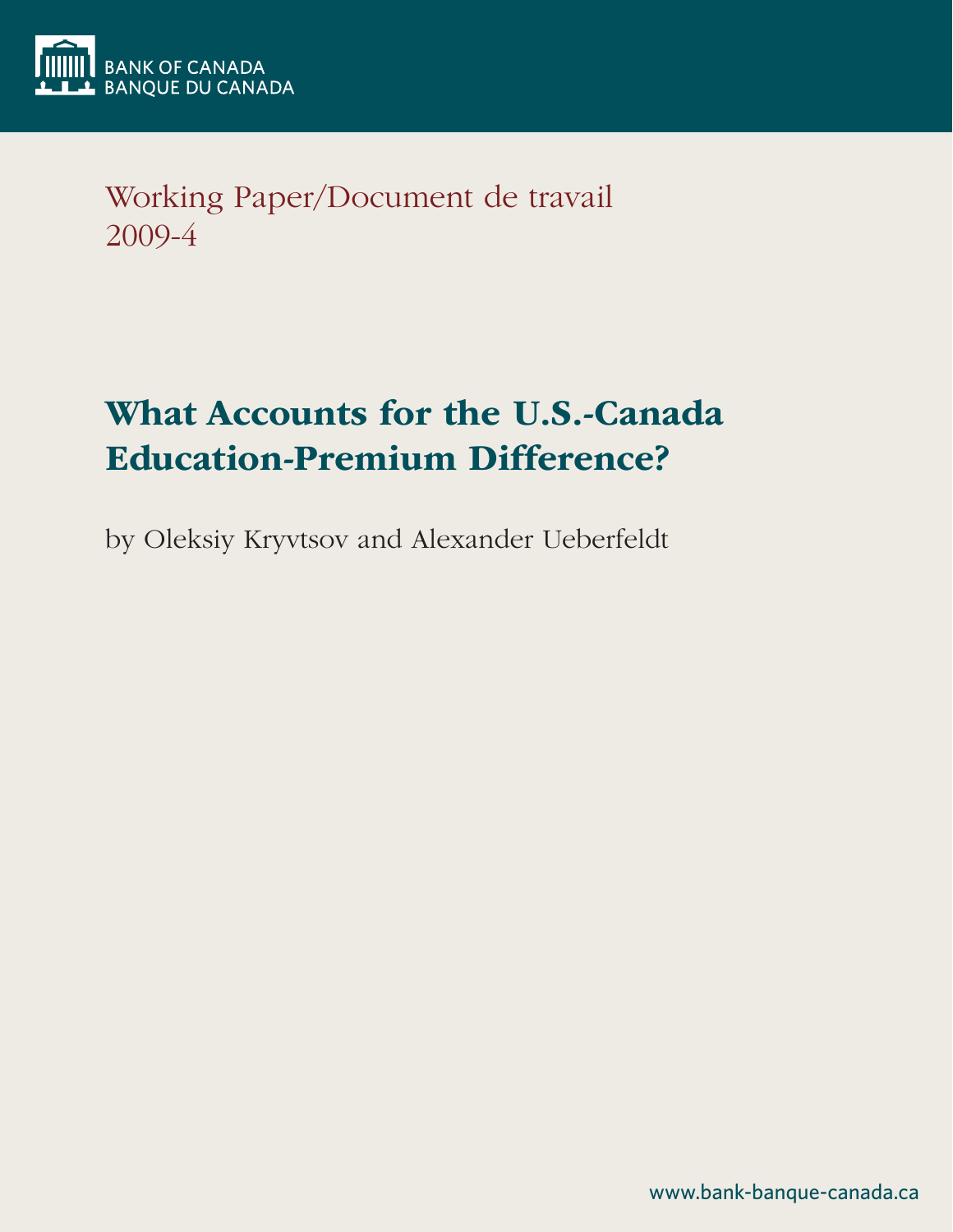Bank of Canada Working Paper 2009-4

January 2009

## **What Accounts for the U.S.-Canada Education-Premium Difference?**

**by**

### **Oleksiy Kryvtsov and Alexander Ueberfeldt**

Canadian Economic Analysis Department Bank of Canada Ottawa, Ontario, Canada K1A 0G9 okryvtsov@bankofcanada.ca aueberfeldt@bankofcanada.ca

Bank of Canada working papers are theoretical or empirical works-in-progress on subjects in economics and finance. The views expressed in this paper are those of the authors. No responsibility for them should be attributed to the Bank of Canada.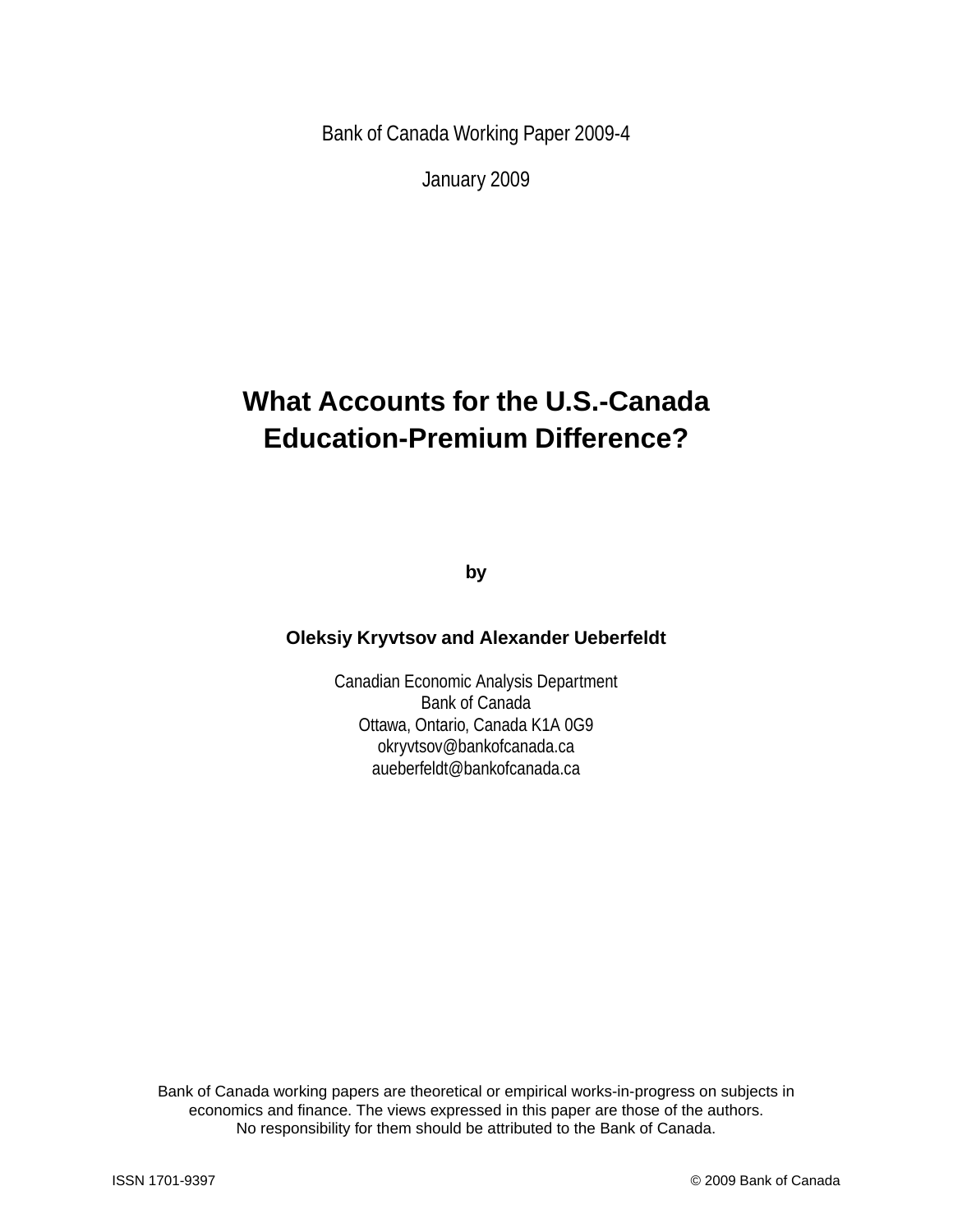## **Acknowledgements**

We are grateful to Richard Dion, Miguel Molico and seminar participants at the Bank of Canada for their comments and suggestions. Sarah Howcroft, Andrew Au and Tim Grieder provided excellent research assistance. All remaining errors are ours.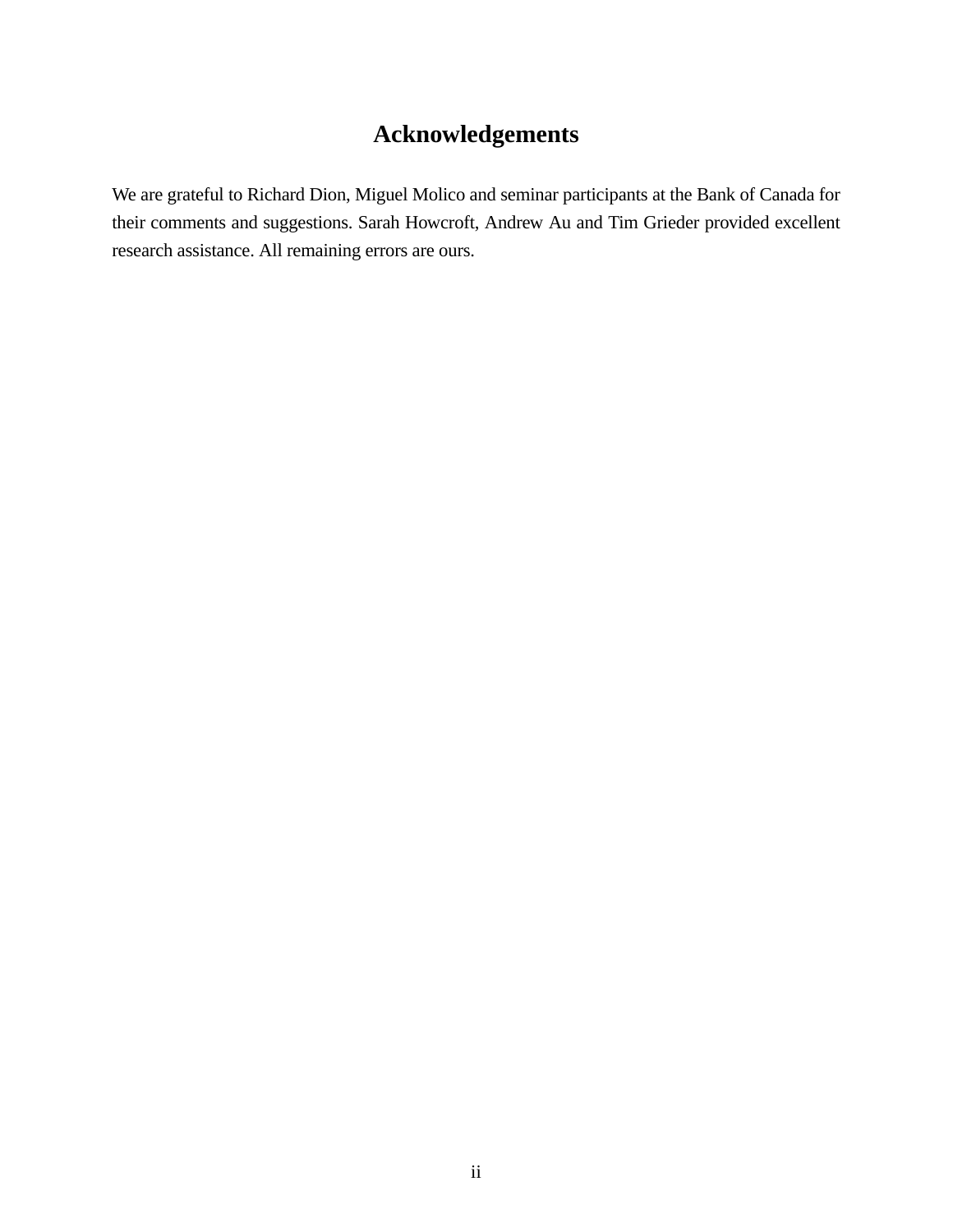### **Abstract**

This paper analyzes the differences in wage ratios of university graduates to less than university graduates, the education premium, in Canada and the United States from 1980 to 2000. Both countries experienced a similar increase in the fraction of university graduates and a similar increase in skill biased technological change based on capital-embodied technological progress, but only the United States had a large increase in the education premium. Using a calibrated Krussel et al. (2000) model, the paper finds that the cross country difference is in equal proportion due to the effective stock of capital equipment, the growth in skilled labor supply relative to unskilled labor and the relative abundance of skilled population in 1980. Growth in the working age population is unimportant for the difference.

*JEL classification: E24, E25, J24, J31 Bank classification: Labour markets; Productivity*

### **Résumé**

Les auteurs analysent la prime à l'éducation, c'est-à-dire la disparité salariale entre les diplômés du niveau universitaire et de niveau préuniversitaire, au Canada et aux États-Unis de 1980 à 2000. Si la proportion des diplômés d'université a crû de manière analogue dans ces deux pays, de même que le rythme du progrès technique intégré au capital et favorisant la demande de maind'œuvre qualifiée, ce n'est qu'aux États-Unis que la prime à l'éducation a fortement augmenté. À l'aide d'une version étalonnée du modèle de Krusell et autres (2000), les auteurs constatent que l'écart entre le Canada et son voisin américain est imputable, à parts égales, au stock réel de biens d'équipement, à la croissance de la main-d'œuvre qualifiée par rapport à la main-d'œuvre non qualifiée et à la relative abondance des travailleurs qualifiés en 1980. La croissance de la population en âge de travailler n'est pas un facteur significatif.

*Classification JEL : E24, E25, J24, J31 Classification de la Banque : Marchés du travail; Productivité*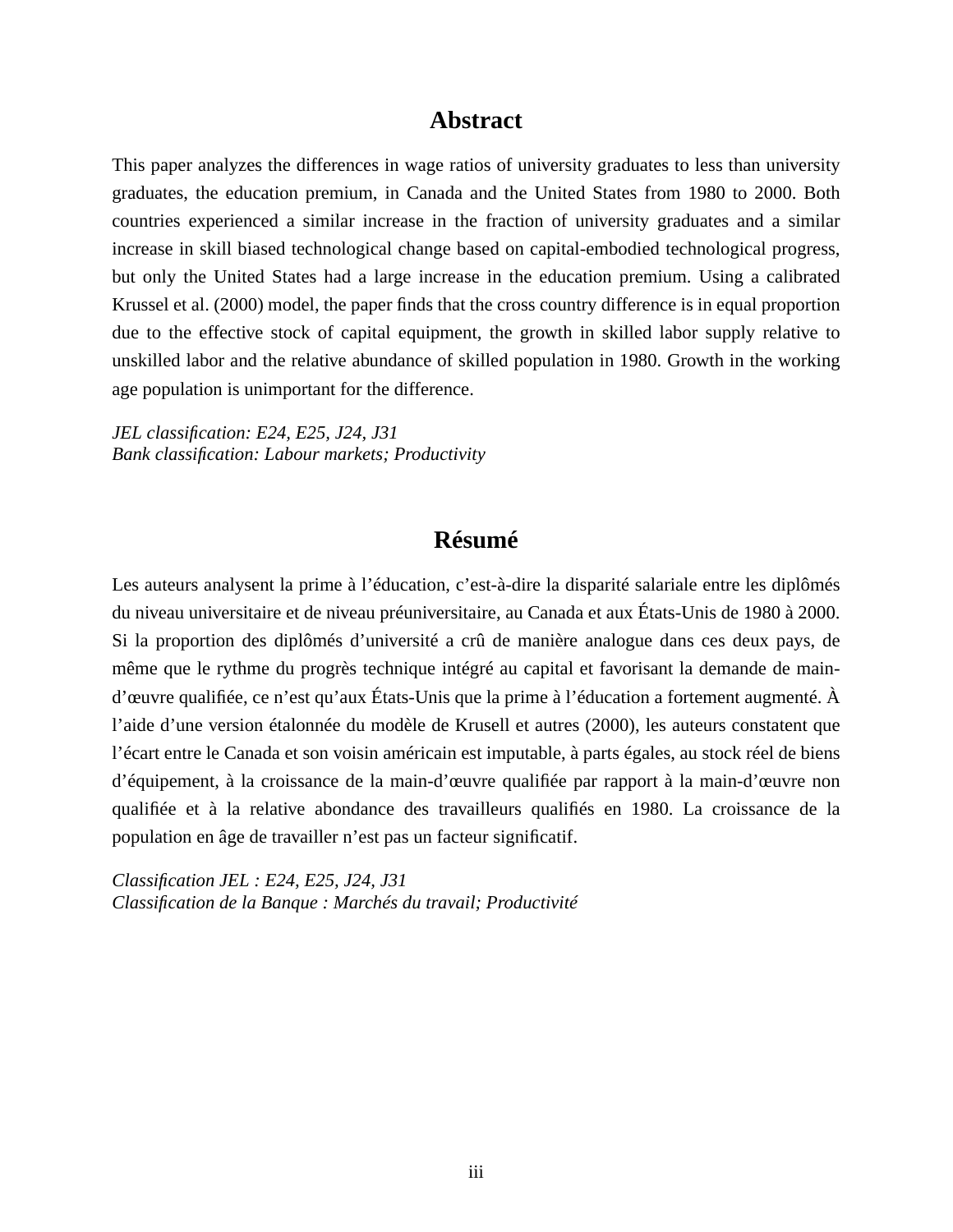## 1. Introduction

The United States experienced a large increase in wage inequality since 1980. A big part of this change was due to the increase in earnings per hour of university graduates relative to less than university graduates, the education premium. While the United States saw an increase in the education premium, Canada experienced a relative constancy of its education premium.<sup>1</sup> Over the same period, both countries saw a comparable increase in the relative supply of university graduates and, as we Önd, a similar increase in capital-embodied technological progress. The paper addresses the following questions: Firstly, can a model of the education premium based on capital-skill complementarity and skill-biased technological progress account at the same time for the large increase in the education premium in the United States and the small increase in Canada? Secondly, what are the main driving forces behind the observed differences?

This paper, first, provides a formal analysis of the Canadian and the U.S. education premium and establishes that capital-embodied skill-biased technological progress together with capital-skill complementarity can indeed account for the observed patterns of the education premium in the two countries. Second, we use an accounting procedure that allows to quantify the relative importance of the various sources of the cross-country education premium difference. We find two potential sources of wage inequality related to university education, that in sum account for two thirds of the education-premium difference. These important sources of the cross country difference are: the fraction of university graduates in working age population in 1980 and the rate at which the fraction of university educated in the working age population growth. In particular, the 1980 values of the supply of university graduates relative to the less than university graduates are very important for the stagnation of the education premium in Canada compared to the United States.

In our analysis, we employ a partial equilibrium model developed in Krusell et al. (2000). The core of this approach is a technology in which capital equipment is complementary to the labor input of skilled workers, i.e. university graduates, and this combined aggregate is a relative substitute to unskilled labor. The driving engine of the wage premium is an increase in the productivity of capital equipment that increases the demand for skilled labor and at the same time drives up the wage premium.<sup>2</sup> Using labor data taken from various surveys

<sup>&</sup>lt;sup>1</sup>This difference in the cross country pattern has been noted before, for example by Bar-Or, Burbidge, Magee, and Robb (1995) for the period 1971 to 1991, and Burbidge, Magee, and Robb (2002) for the period 1981 to 2000.

<sup>&</sup>lt;sup>2</sup>Our work is related to a large host of papers, that consider the education premium in the United states. The positive secular co-movement of relative wages and total hours in the United States has been a subject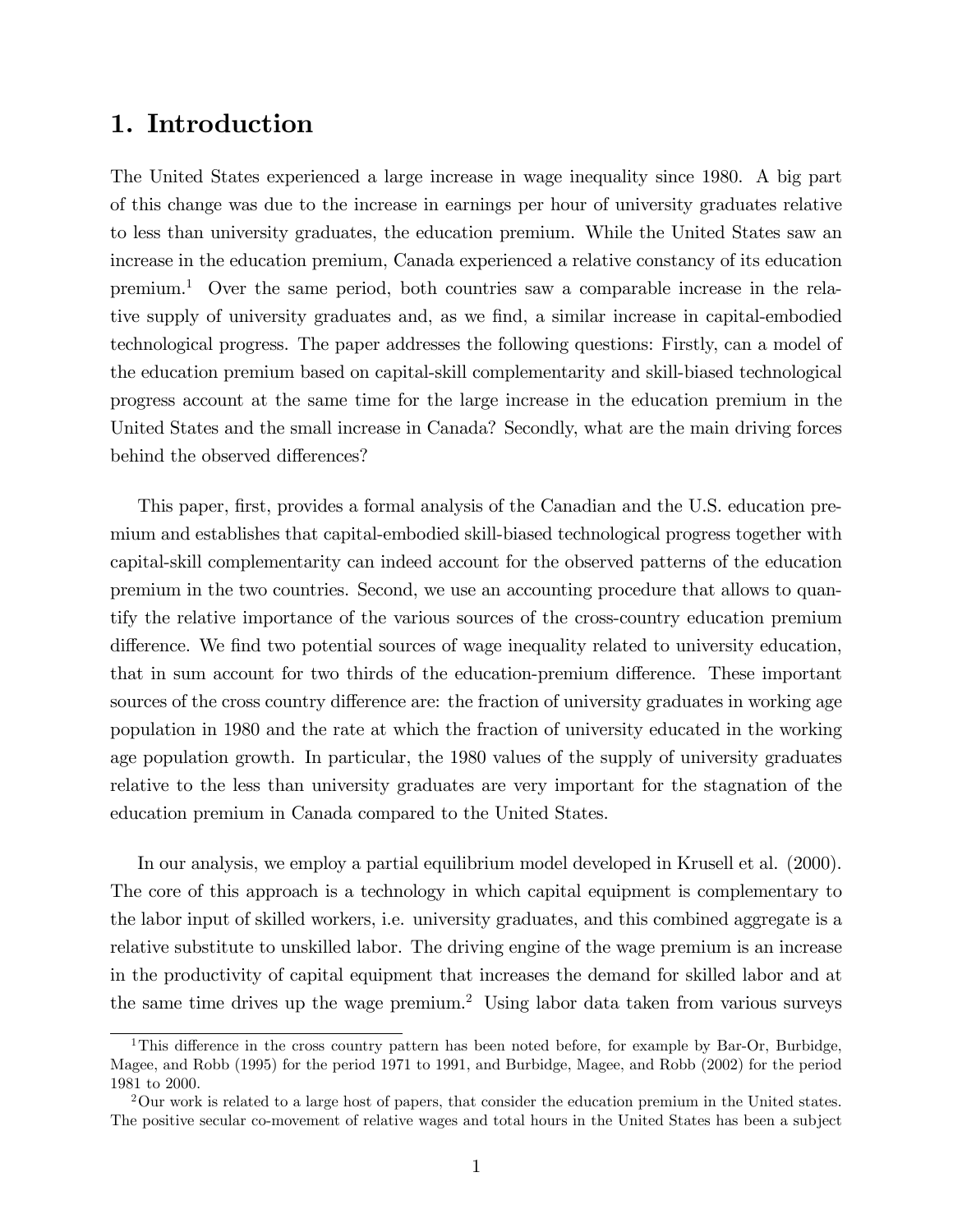and the National Accounts of both Canada and the United States, we show that a calibrated version of the model is consistent with many features of the education premium data in both countries. In particular the model captures the initial slow growth in the education premium for the United States from 1961 to 1980 and the strong increase thereafter. For Canada the model captures the initial decline in the education premium in the early 80s, the stagnation till the 1990s and the increase at the end of the 1990s. Considering the quotient of the education premia for the two countries (education premium Canada over education premium U.S.), we show that the model matches its hockey-stick shape nearly perfectly and the level very well.

Building on this success, we propose a decomposition of the education premium into different components. This decomposition, in the spirit of a variance decomposition, allows us to quantify the importance of the factors affecting the education premium. One main conclusion is that differences in quality-adjusted capital equipment per skilled hour worked only account for about  $1/3$  of the cross-country difference in the wage premium differential. The major part of the difference is attributed to labor factors. Here we show that differences in population growth rates between the two countries play a small role for the wage premia difference.<sup>3</sup> In contrast, the fraction of skilled individuals in the working age population and its growth play a very important role, indeed nearly twice as important as skill-biased technological progress.

Our analysis suggests, that the difference in the initial (1980) skill distribution in the working age population is very important for the development of the education premium thereafter. The key here is that Canada in 1980 has 10:8% skilled workers, compared to 17:3% in the U.S. The intuition behind this Önding is that the higher fraction of schooled workers in the working age population implies slower growth of total schooled hours relative to total unschooled hours, putting pressure on the education premium to grow faster. We also find that while the level of the fraction of schooled population is important for the overall trend in the education premium difference, its growth rate helps explaining the year-to-year changes.

Our findings highlight that the effect of skill-biased technological progress on wage inequality is determined to a large extent by education choice and labor supply. In particular,

of research effort for many years. One prominent theory is skill-biased technological change, going back to Katz and Murphy (1999). Murphy, Riddell, and Romer (1998) extended this analysis to Canada and found a shift in the demand for skilled labor comparable to that found for the United States.

 $3\text{He}$  (2007) finds that demographic change played an important role in the development of the U.S. education premium.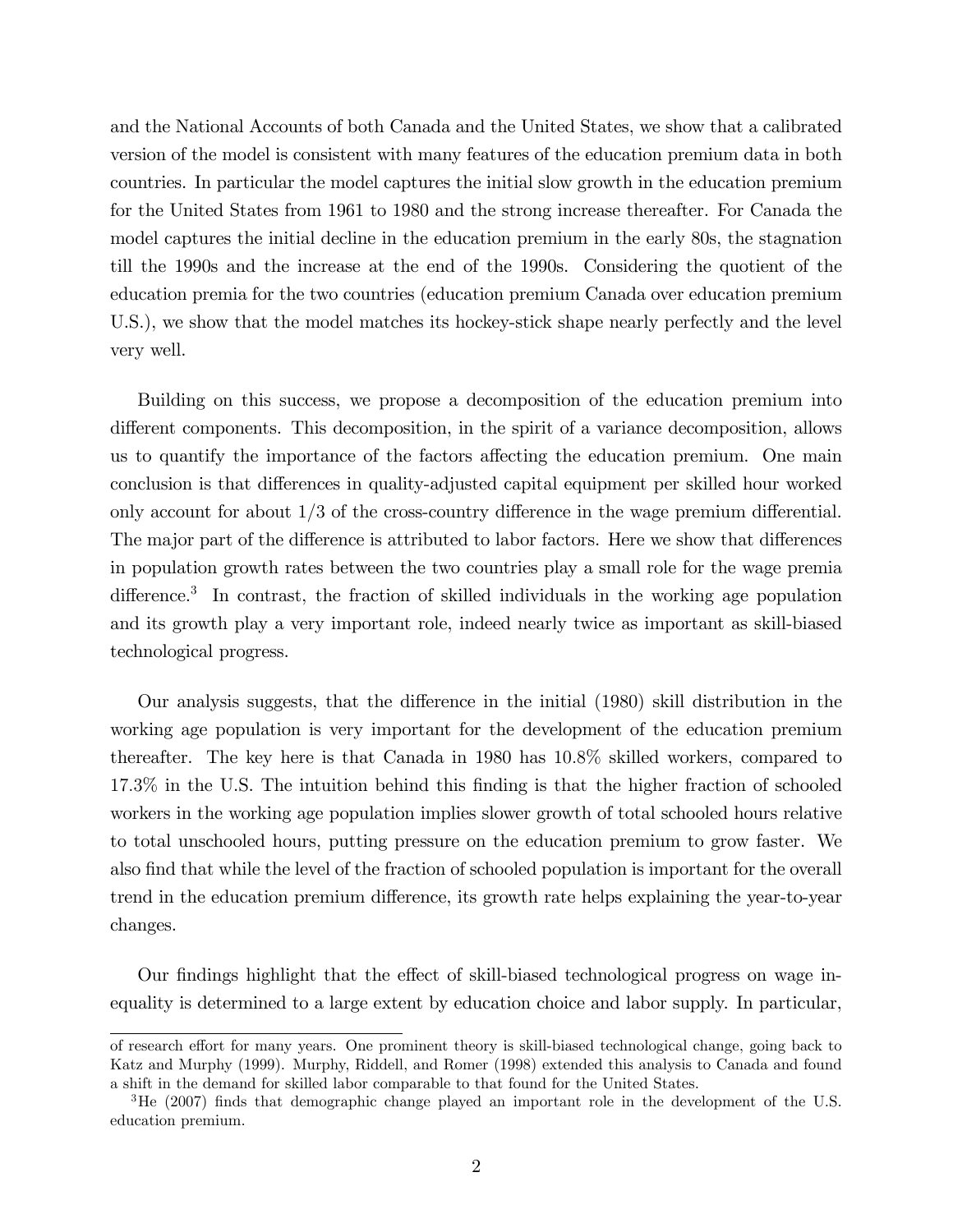we show that depending on initial levels and relative growth of (skilled and unskilled) labor supplies, education premia can range from constant across time to quickly increasing. The effect of the initial conditions also suggests that a future increase in the education premium in Canada is more likely than no increase at all.

The rest of the paper proceeds as follows. Section 2 describes the main data facts. Section 3 presents the model. That model is calibrated in Section 4 and then employed in Section 5 to evaluate the cross country differences with respect to education inequality, labor supply, and investment. Section 6 concludes.

## 2. Main facts for Canada and United States

This section presents data on the wage of schooled compared to the wage of unschooled individuals, as well as working time, and the relative size of the two groups for Canada and the United States. Furthermore, we show the data for capital equipment and structures. Due to data availability, we consider data for the United States from 1961 to 2002 and for Canada from 1980 to 2000. We utilize a longer range of data for the United States to calibrate the Krusell et al. (2000) model that we use to account for the education premium differential. Moreover, we emphasize the similarities between Canada after 1980 and the United States between the 1960s and the 1980s. In many respects, skill supply and education based inequality today are similar in Canada to the respective statistics for the United States in the 1980s.

### 2.1 Main facts for education premium and hours

The data on working hours and earnings for the United States are based on the March supplement of the Current Population Statistics (CPS) as provided by the IPUMS project.<sup>4</sup> The analogous data for Canada are taken from the census and the Survey of Consumer Finance.<sup>5</sup> Following a convention in the literature, we restrict our sample to males aged 16

<sup>&</sup>lt;sup>4</sup>IPUMS-CPS home at www.ipums.org/cps for the 1962 to 2003 surveys (Miriam King, Steven Ruggles, Trent Alexander, Donna Leicach, and Matthew Sobek. Integrated Public Use Microdata Series, Current Population Survey: Version 2.0. [Machine-readable database]. Minneapolis, MN: Minnesota Population Center [producer and distributor], 2004).

<sup>5</sup>We would have prefered to get all the Canadian data from one consistent source, unfortunately this was not possible. There was a break in the educational data provided by Statistics Canada for all annual surveys in 1989. This break is due to a change in the educational attainment question that allows more cathegories to choose from. In particular the question was changed from an 'educational attendance' to an 'educational attainment' question. This led to a decrease in the official measure of university graduates. We made an adjustment for that break to obtain consistent data series for the years 1980 to 2000 using the educational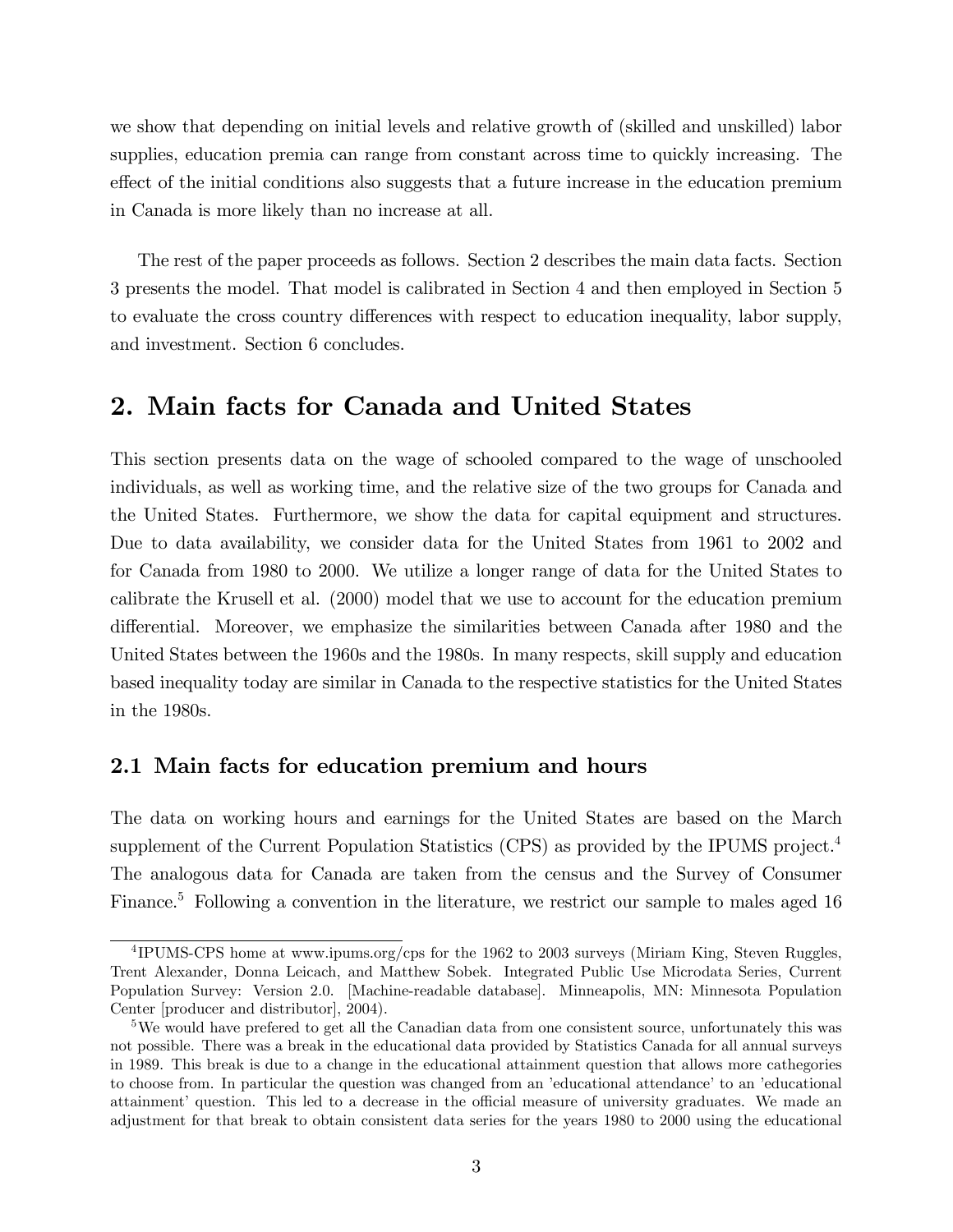to 64. Before age 16, 85% of men go to school and after 64 (the common retirement age) the fraction of males working decreases by about 80%.<sup>6</sup>

The population in our sample is divided into two education groups: university graduates (or "schooled") and less than university graduates ("unschooled"). This is a convenient division and has been used before, for example by Krusell, Ohanian, Rios-Rull, and Violante (2000). In the case of the United States a schooled individual is a person that has completed at least 4 years of college. In contrast an unschooled individual is a person in the population with 0 years of schooling up to 3 years of college completed. For Canada a schooled individual is a person with a bachelors degree or more, while an unschooled individual is a person without any higher university degree.<sup>7</sup> A finer division of the group of unschooled persons does not alter our main facts. For example, the group of persons with 1 to 3 years of college is much closer in terms of their earnings per hour to the group of highschool graduates, than to the group of college graduates.<sup>8</sup>

Given these groups, we are interested in documenting the evolution of average hours worked per person, the proportion of schooled individuals in the working age population, and earnings per hour for each education group in the last four decades.

Consider the following decomposition of average hours worked:

$$
\frac{H}{N} = \frac{N_s}{N} \frac{H_s}{N_s} + \left(1 - \frac{N_s}{N}\right) \frac{H_u}{N_u} ,\qquad (1)
$$

where  $H_i$ ,  $N_i$ , and N stand, respectively for the total hours worked by group i, the number of persons in group i, and the working age population.<sup>9</sup> By definition,  $H_s + H_u = H$  and  $N_s + N_u = N$ . We define  $h_i \equiv H_i/N_i$  as the average hours worked for group i. We refer attainment definition. Appendices A and B provide detailed descriptions of the data and their treatment for both countries.

<sup>9</sup>An alternative decomposition would distinguish between employed and not employed individuals in the

 $6$ The main reason for restricting our attention to males instead of the whole population is that earnings per hour of women, especially of less educated women, are catching up with those of males. By including women in the analysis, we would add issues that we believe to be unrelated to the fundamentals that drive the education premium change. For a treatment of the gender-wage-gap we refer to Jones, Manuelli, and McGrattan (2003).

<sup>&</sup>lt;sup>7</sup>Idealy, we would have used the same definition for the two goups in both countries. Unfortunately, this is not feasible due to data availability restrictions. Eckstein and Nagypal (2004) show that the two measures in the case of the CPS for the United States are highly correlated for whenever they are both available.

 $8$ As pointed out by Eckstein and Nagypal (2004), there appears to be a considerable difference between pure undergraduate degree holders and graduate degree holders in terms of their earnings per hour. Unfortunately for the CPS, a subdivision of the group of college graduates is infeasible for the whole period and would introduce arbitrariness if we did it. Therefore we abstain from performing it.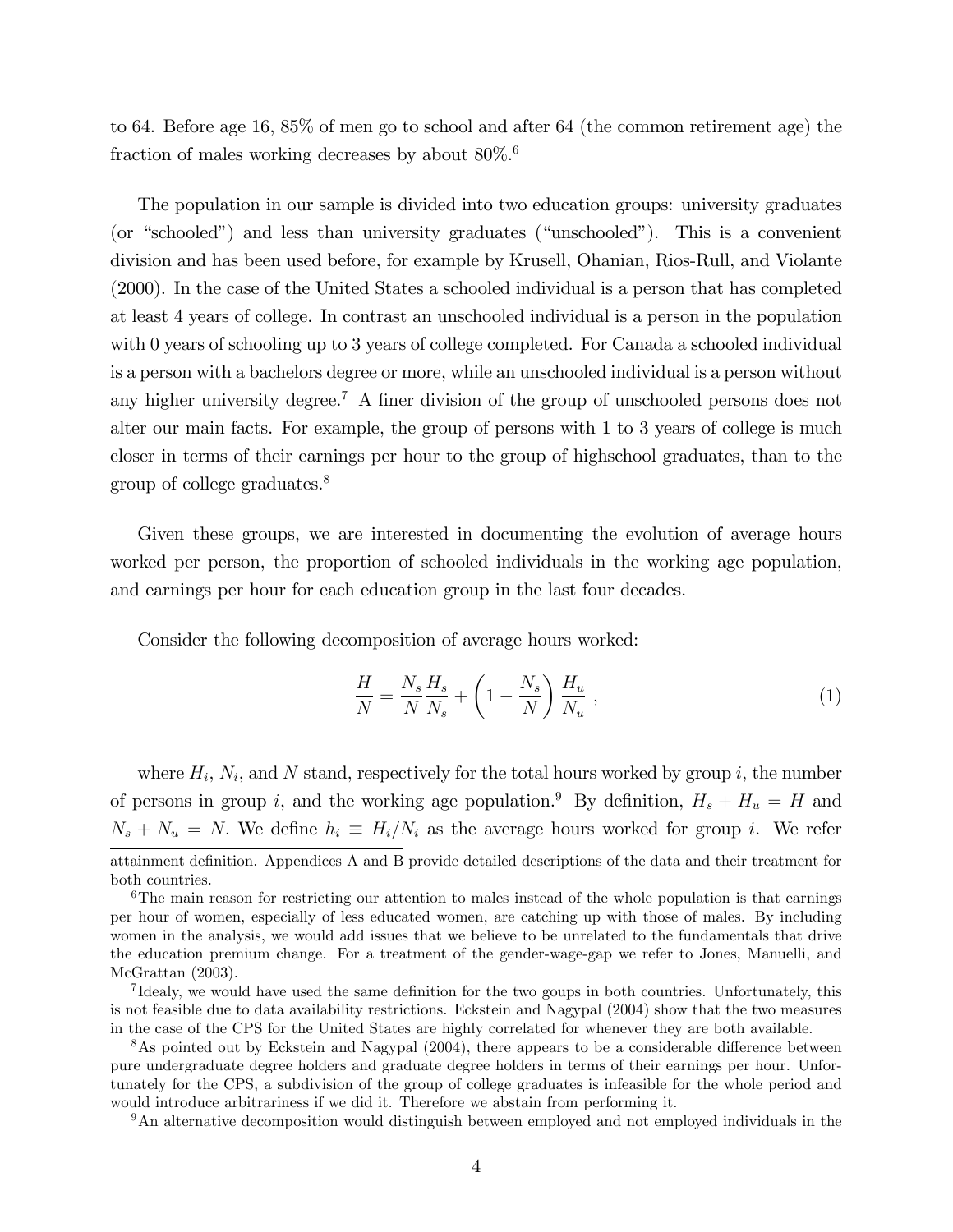to  $E \equiv N_s/N$  as the fraction of schooled individuals in the working age population. The earnings per hour for each education group are measured by the hours weighted median earnings per hour of employed persons in the respective group. To be comparable with the widely used measure of average earnings, we use an hours-weighted median. Using the median and not the mean helps us to navigate around the change in the CPS' top coding procedure.<sup>10</sup> For convenience, we refer to the median earnings per hour as wage. Finally, we define the education premium as the wage of a university graduate to that of a less than university graduate.

The evidence is divided into three groups. We first report the facts related to the observed wage inequality between schooled and unschoooled in Canada and U.S. Then we present two facts on the relative supply of labor of schooled and unschooled workers. In the last subsection, we report the key fact regarding capital stocks.

- **Fact W1:** While the United States experienced a strong increase in the education premium from 1980 to 2000  $(+26\%)$ , Canada saw no increase at all  $(0.0\%)$  (see Table 1, last column).
- Fact W2: During the 1980s the United States experienced a much stronger increase in the education premium than Canada. The 1990s was a period of slow overall growth and some setback in the education premium for the United States. Overall Canadaís education premium varied considerably around a mean of 1.5 over the whole period from 1980 to 2000 (see Figure 1).

Next, we compare the two countries' wage premia. Let  $w_{j,t}^i$  denote wage per hour of workers of type j in country i in year t. Types are "schooled" and "unschooled" workers, working age population:

$$
\begin{array}{rcl} \displaystyle \frac{H}{N} & = & \displaystyle \frac{H}{\widetilde{N}} \times \frac{\widetilde{N}}{N} \\ & = & \displaystyle \left[ \frac{\widetilde{N}_s}{\widetilde{N}} \frac{H_s}{\widetilde{N}_s} + \left( 1 - \frac{\widetilde{N}_s}{\widetilde{N}} \right) \frac{H_u}{\widetilde{N}_u} \right] \times \frac{\widetilde{N}}{N} \; , \end{array}
$$

where  $N_i$ , N denote the number of workers in group i, and the employed population respectively. We find that, since we focus on male population, the paths of the fractions of employed to working age population (within groups and total) are not important for explaining the wage premium differential.

<sup>10</sup>The CPS puts an upper cap on the highest amount of earnings per year that is reported. Changes in this cap can affect the mean, but not the median. An example for a change in the cap is a doubling of the cap in 1988. For a discussion of top coding on inequality measures see Bernstein and Mishel (1997).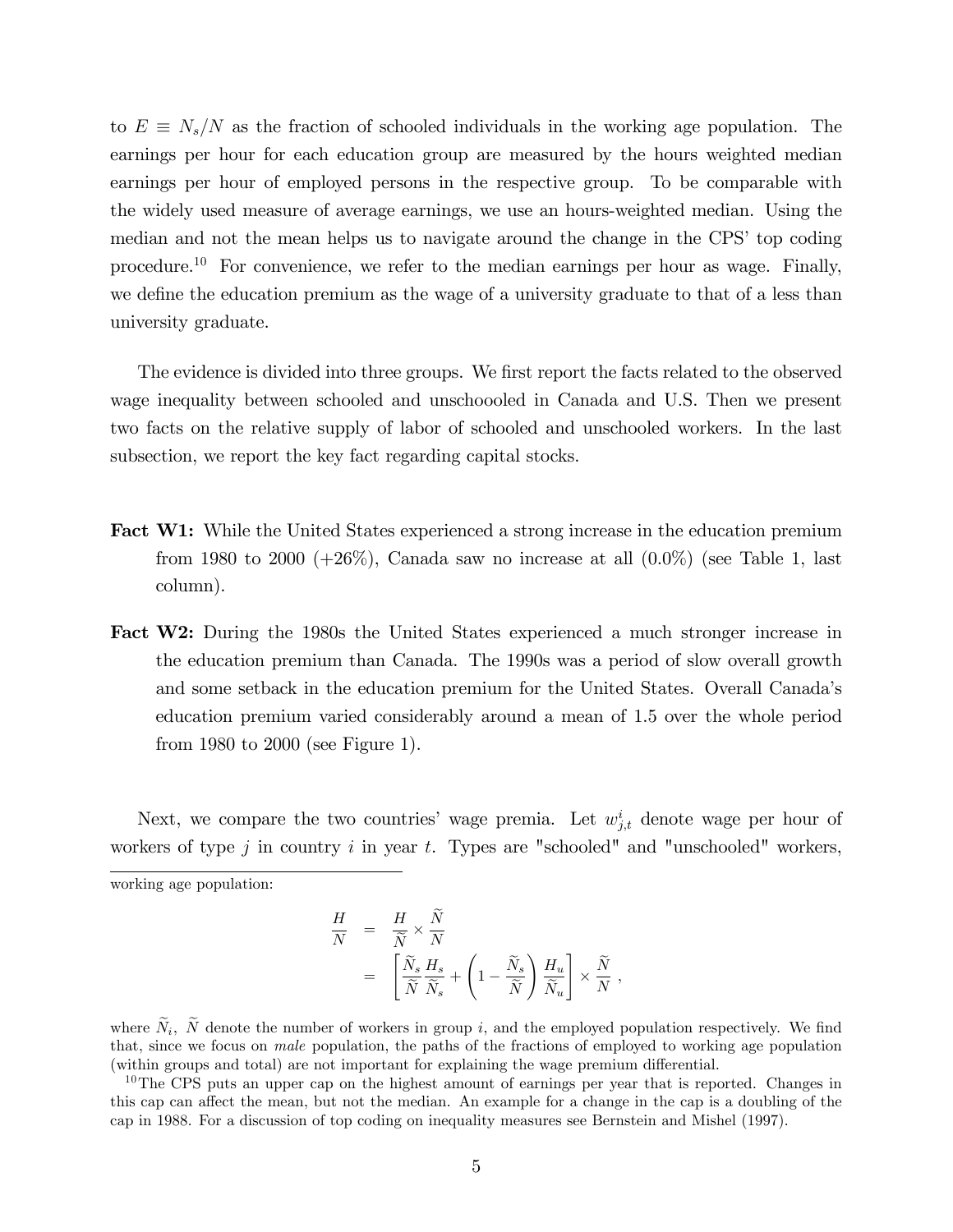$j = \{s, u\}$ , and countries are U.S. and Canada,  $i = \{US, CA\}$ . The ratio of education premia, i.e. the education-premium differential (EPD) is defined as

$$
EPD_t = \left(\frac{w_{s,t}^{CA}}{w_{u,t}^{CA}}\right) / \left(\frac{w_{s,t}^{US}}{w_{u,t}^{US}}\right)
$$
\n
$$
(2)
$$

Figure 2 shows the  $EPD_t$  for the period from 1980 to 2000. Relative to the U.S. the education premium was falling from 1980 to around 1994, with the differential falling from 1.13 to 0.84. After 1994 the premia were growing at approximately the same rate, with the differential increasing slightly from  $0.84$  to  $0.90$ . We summarize this in as follows:

**Fact W3:** The education-premium differential between Canada and the United states is hockey-stick shaped, with the initial point being above one and the end point being below one.

Next, we consider the relative labor supply of the two education groups. This will give us a feeling of the relative importance of the labor supply side for the wage determination. The relevant data are summarized in Figures 3, 4 and Table 1.

**Fact L1:** Both countries experienced a large increase in the relative supply of schooled total hours  $(7.3\%$  in Canada compared to  $6.4\%$  in the U.S.). The main difference is in the level of labor supplies stemming from a lower fraction of schooled in the working age population in Canada, 10.8%, compared to higher fraction of 17.3% in the United States.

The increase in the relative labor supply can in turn be decomposed into contributions from the relative fraction of schooled persons and the ratio of average hours worked in each group:

Fact L2: (i) The relative increase in schooled total hours is mostly due to an increase in the fraction of schooled persons in population. In Canada the increase was 6.5 percentage points and in the United States 6.2 percentage points.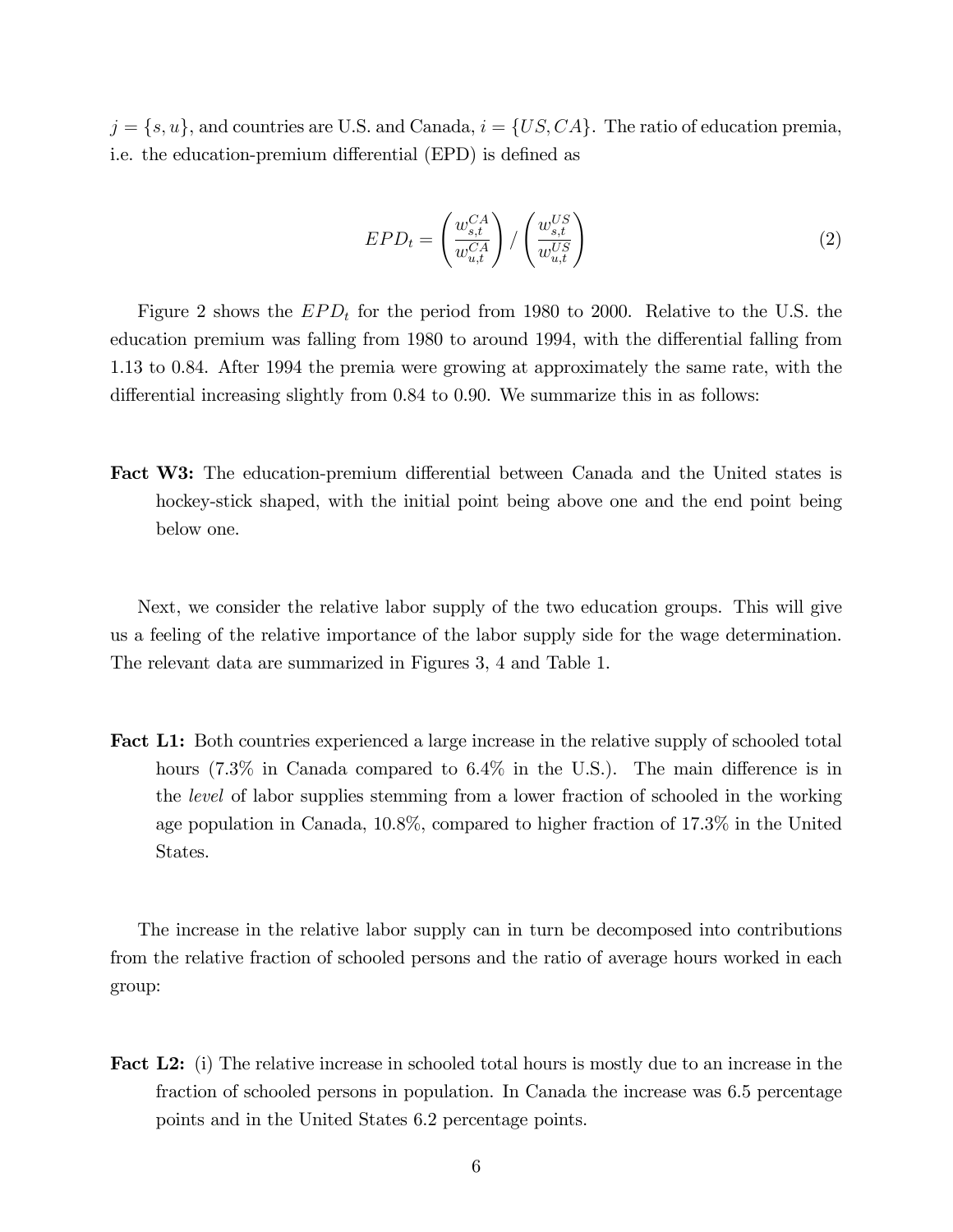(ii) In contrast, average working hours barely increased over the whole period. Figure 4 shows that average hours varied sizably around a constant mean. It is noteworthy that the schooled persons work more on average in the United States than in Canada, while the unschooled work roughly the same in the two countries.

To summarize, in 1980-2000 both the United States and Canada experienced a large increase in schooled total hours that is mostly due to an increase in the fraction of educated persons in the working age population. Despite this, the paths of education premia differ in the two countries: in the United States the premium increased considerably, while it stagnated in Canada.

### 2.2 Capital and technological progress

Another important aspect of our analysis is related to capital stocks. We divide the capital stock into two components: structures and equipment. For the purpose of this paper we are mainly interested in quality changes in equipment and, in particular, in capital-embodied technological progress. Since Krusell et al. (2000) capital-embodied technological progress is considered as one of the main drivers of the demand for schooled workers through its complementarity with skilled labor. Thus differences in capital-embodied technological progress could account for the difference in the education premia. While there are many empirical studies that have looked at capital-embodied technological progress in the United States, nearly no work has been done for Canada.<sup>11</sup> For consistency, we undertake the same approach for constructing the capital equipment stocks for both Canada and the United States.<sup>12</sup>

Following Greenwood et al. (1997), Krusell et al. (2000), and Cummins and Violante (2002), we make an adjustment to capital equipment that is based on the approach introduced by Gordon (1990). This adjustment captures quality improvement that was underestimated by the statistical agencies. The stock of capital equipment is reported in National Income and Product Account (NIPA) tables and for most of our period of interest the Bureau of Economic Analysis does not adjusted for quality changes. Gordon (1990) conducts a hedonic regression analysis to document the quality component of the growth of equipment. He finds that the quality of capital equipment increased by a factor of 4 from 1961 to 1982. Krusell et al. (2000) use Gordonís quality time series and extrapolate it to cover their period of interest.

<sup>&</sup>lt;sup>11</sup>Statistics Canada has used hedonic pricing techniques for the case of computers and related equipment. This started at the end of the 1980s.

 $12$ In the appendix, we evaluate the validity of this proceedure, by comparing our construct for the United States with measures derived by Cummins and Violante (2002), Krusell et al. (1998), and Greenwood et al.  $(1997)$ . We find that the differences are fairly small particularly for the period from 1980 to 2000.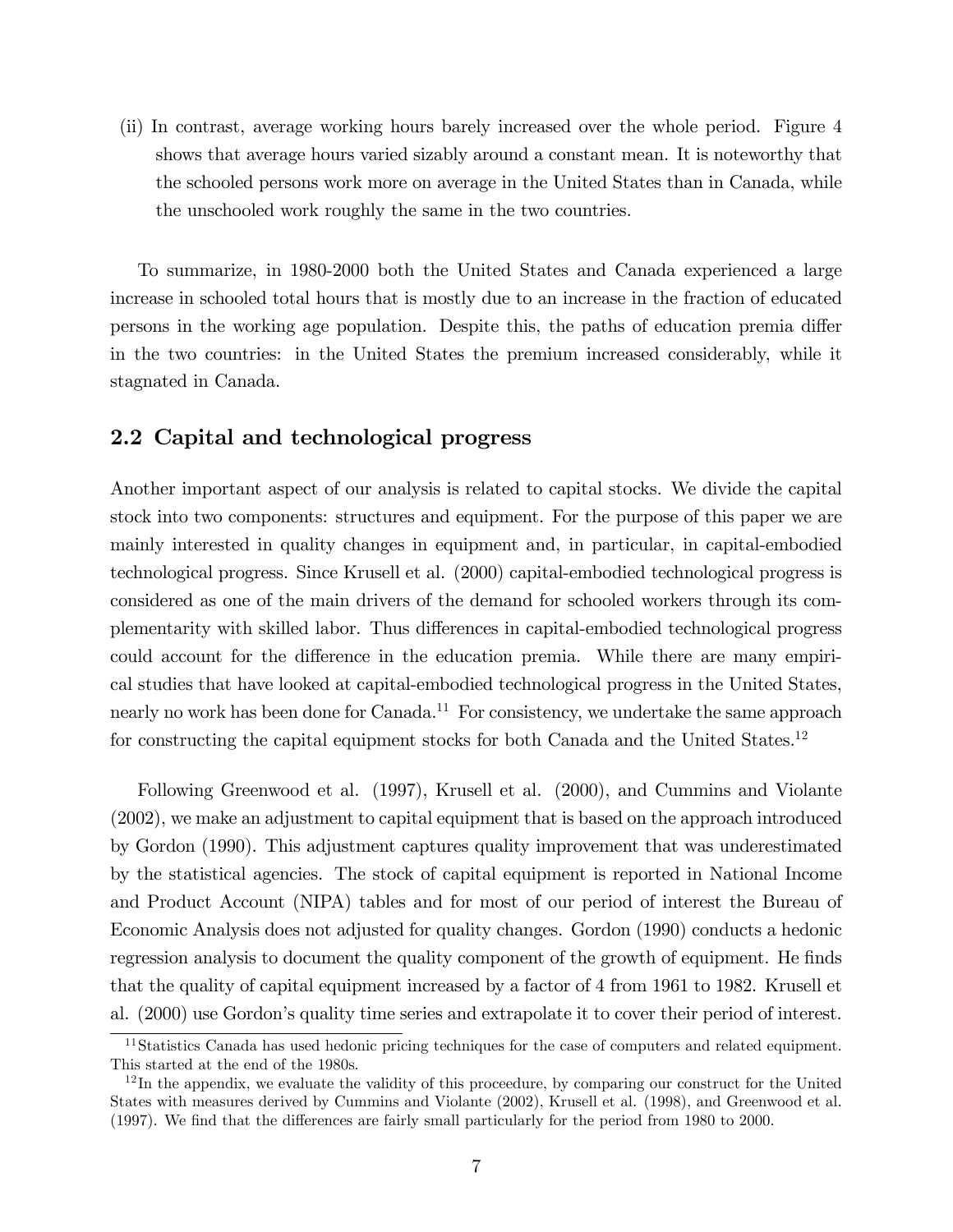Equations (3) and (4) present the measurement and quality adjustment of capital stocks:

$$
K^{st} = \frac{\text{Structures NIPA}}{\text{Structures deflator NIPA}} \tag{3}
$$

$$
\widetilde{K}^{eq} = \underbrace{\underbrace{\text{Equipment NIPA}}_{\text{Qual. adj. Equipment deflator NIPA}}}_{K^{eq}} \cdot \underbrace{\underbrace{\text{Qual. adj. Equipment NIPA}}_{\text{Equipment deflator NIPA}}}_{q} \quad (4)
$$

Equation (4) captures the quality adjustment of the stock of equipment, where  $K^{st}$  and  $\widetilde{K}^{eq}$ are, respectively, measured real stocks of capital structures and equipment. The tilda as in  $K^{eq}$  denotes the quality-adjusted stock and q is the quality adjustment factor.

The construction of the exact measures proceeds as follows: We use the capital stocks as reported in the asset part of the NIPA together with the investment and consumption deflator. As a first step, we calculate the structures capital stock:

$$
K_{structures} = \frac{\text{nominal structures}}{\text{consumption deflator}}.
$$

Next, we construct the quality adjustment factor. Here, we go back to the work done by Gordon (1990) and Cummins and Violante (2002). For a given year  $t$ , the quality factor is moving according to:

$$
q_t = \frac{d_{equipment,t}}{d_{consumption,t}} \times (1.024)^{1960-t}; \forall t = 1960, ..., 2002.
$$

This approach suggests that for the period from 1960 to 2002 the capital stock experienced an average quality improvement of 2:4% above what is already part of ratio between the investment deflator and the consumption deflator. This average quality adjustment growth is close to what Gordon and others find for the United States. Since, we have no comparable study for Canada, we assume that it experienced the same long run average quality improvement in equipment as the United States.<sup>13</sup>

To convert the NIPA equipment into quality-adjusted equipment, we perform the following

 $13\text{ To the extend that a large fraction of Canadian equipment is imported with the majority from the United$ States (in this contect Dion et al. 2005 estimate an import propensity of 70%), this seems to be a reasonable benchmark. In Section 5 we show that our main results are not sensitive to alternative definitions of the quality factor.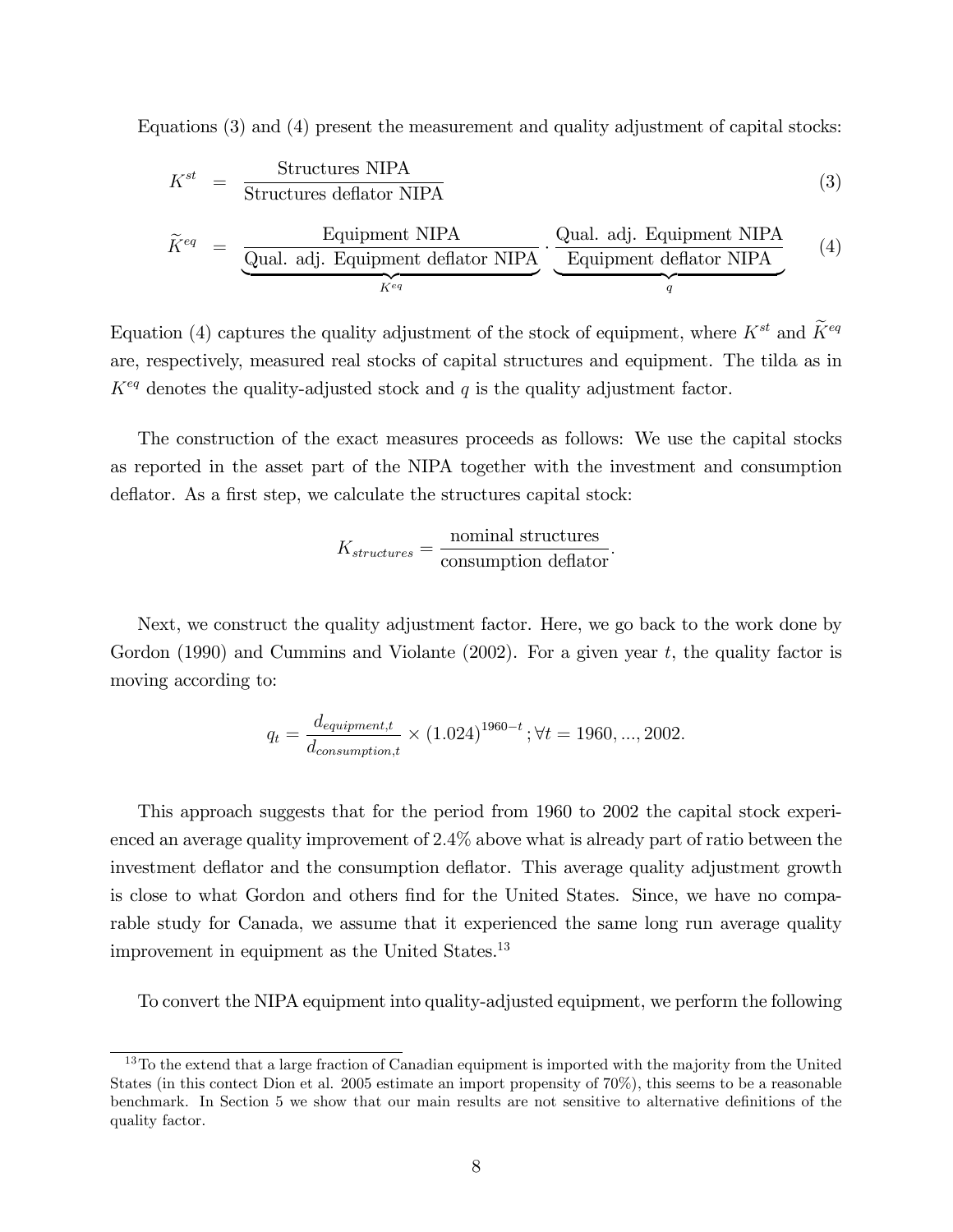calculations. First, we take the standard measure of capital equipment<sup>14</sup>, i.e. what consumers effectively spend on investment, and evaluate it in terms of the spending on consumption.

$$
\widetilde{K}_{eq,t} = \frac{\text{nominal equipment in } t}{d_{consumption,t}}.
$$

Then we use the quality factor to find the quality-adjusted capital equipment as given by:

$$
K_{eq,t} = \frac{\widetilde{K}_{eq,t}}{q_t}.
$$

We now analyze the stocks of capital equipment both quality and quantity for Canada and the United States. The following summarizes the findings for capital stocks per working age male. Figure 5 presents the capital stocks per working age male in real consumption units. All the data are normalized to 100 in 1980. The data for capital stocks show that over the period from 1980 to 1998, Canadaís capital stocks (both equipment and structures) are lagging behind the respective counterpart in the  $\mathrm{U.S.}^{15}$  Next, we turn to the quality adjustment factor. In Table 2 and Figure 6 the data for the quality adjustment factor are presented. Figure 6 also shows the quality-adjusted equipment capital stock. All presented series are normalized to be 100 in 1980. We find that in both countries a large decrease in the relative price of investment in capital equipment occurred. The magnitude of the decline for the two countries is comparable. Now we are ready to combine these facts and look at the quality-adjusted equipment stocks. Here we can see that the quality-adjusted equipment stock for Canada increased by nearly the same factor as that of the United States. This is to a large part due to an increase of the quality component of the equipment stock.

We close this section by combining the findings on quality-adjusted capital equipment with education data. In particular we are interested in the quality-adjusted stock of capital equipment per schooled hour. To this end we combe data on quality-adjusted capital equipment with data on total hours supplied by schooled males. Figure 7 is a plot of the quality-adjusted equipment per male-schooled hour operated in Canada and the United States. We refer to this ratio as the equipment-skill intensity. The measure for both countries is normalized to

<sup>&</sup>lt;sup>14</sup>We use both residential and non-residential equipment stocks. Where the residential part is negligible. One implicit assumption we are making is that the residential equipment exhibits the same quality change as the non-residential equipment.

<sup>&</sup>lt;sup>15</sup>One difference between capital stock treatment in Canada and the U.S. is that Statistics Canada is using a higher depreciation rate when constructing the capital series. We assume that this is justified by having a higher economic depreciation. It is noteworthy that Canada has a higher fraction of structures compared to the United States.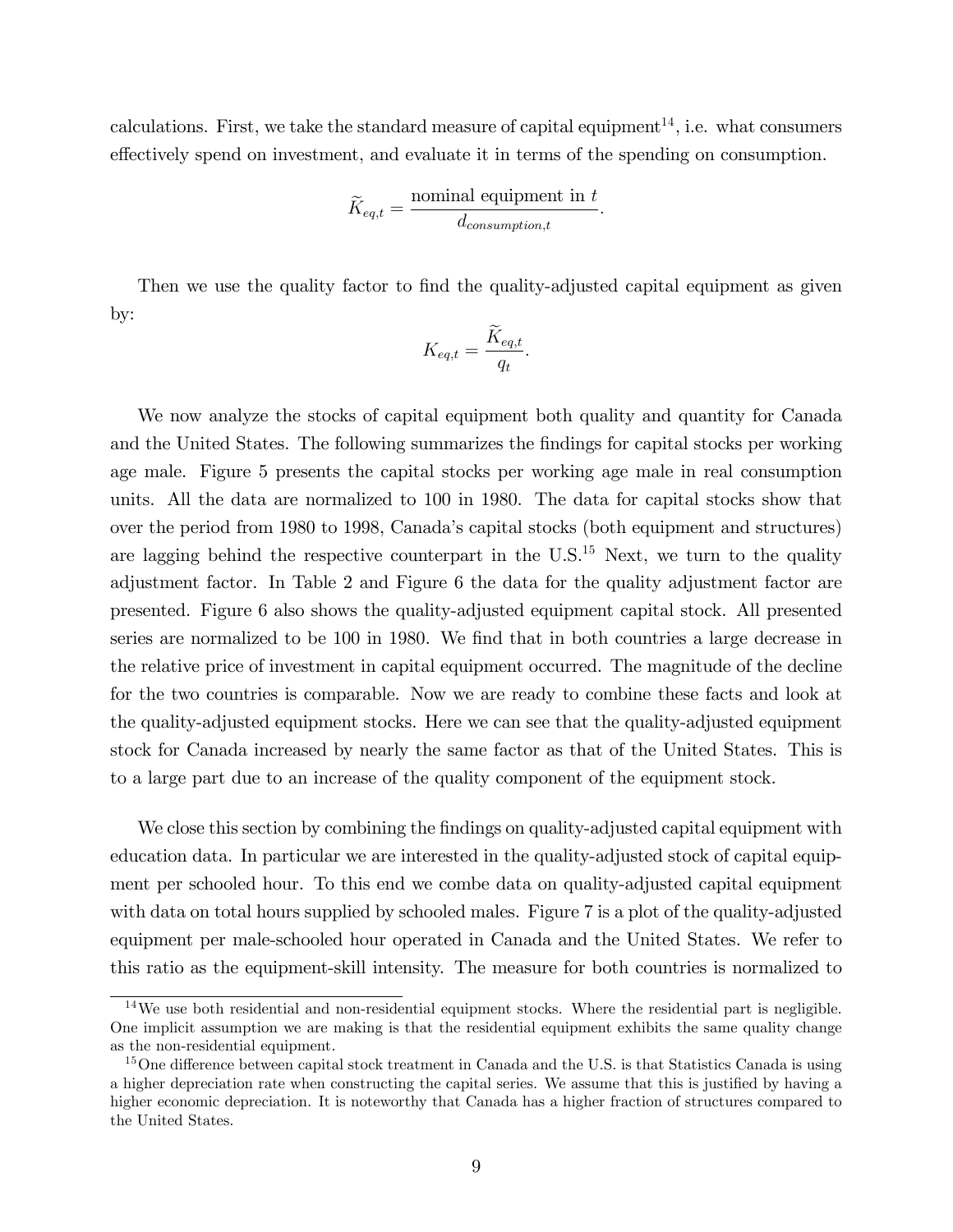100 in 1980.

Fact K: The equipment-skill intensity in Canada and the United States increased considerably over 1980-2000 and 1961-2000 periods respectively. Canada increased faster during the 1980s but fell behind the United States at the beginning of the 1990s. The gap for 2000 was 16%.

To summarize the insights regarding capital equipment: Both countries experienced a considerable increase in the equipment embodied technological progress. Taking the supply of skill into account reveals that Canada has a deÖcit in the equipment-skill intensity relative to the United States that has started in the early 1990s and has persisted since then.

## 3. Krusell et al. (2000) model

In this Section we present the partial equilibrium model of skill-biased technological change due to Krusell et al. (2000). The key element of this model is a technology that exhibits a complementarity between capital equipment and skilled labor. In such an environment an increased supply in capital equipment drives up the demand for skilled labor. This technology is consistent with the data in that it admits for both the secular rise in relative wages and the rise in schooled hours (see footnote  $16$ ). The precise definition of the technology is provided by a production function  $F(\cdot)$  that has four input factors: aggregate stocks of capital equipment  $K_{eq}$  and structures  $K_{st}$ , total hours of schooled workers  $H_s$  and total hours of unschooled workers  $H_u$ :

$$
F(K_{eq}, K_{st}, H_s, H_u) = A (K_{st})^{\alpha} \times \left[ \theta_u (A_s H_u)^{\eta} + (1 - \theta_u) (\theta_k (K_{eq})^{\kappa} + (1 - \theta_k) (A_s H_s)^{\kappa})^{\eta/\kappa} \right]^{(1 - \alpha)/\eta}
$$
(5)

The parameters of the technology are constrained to guarantee two input relationships. First, capital equipment and labor services of schooled are complementary, that is if  $\kappa < 0$ . Second, total hours of unschooled, on the other hand, are substitutes with capital-skill aggregate, so that  $\eta > 0$ . The technological progress is embodied in capital equipment and thus implicitly (given the complementarity assumption between capital and skill) an increase in effective capital equipment is the source of an increasing demand for hours of college graduates in the model. The remaining parameters include: share parameters  $\alpha$ ,  $\theta_u$ ,  $\theta_k \in [0,1]$ , total factor productivity  $A \in \mathbb{R}_{++}$ , and the labor-efficiency parameter  $A_s \in \mathbb{R}_{++}$ .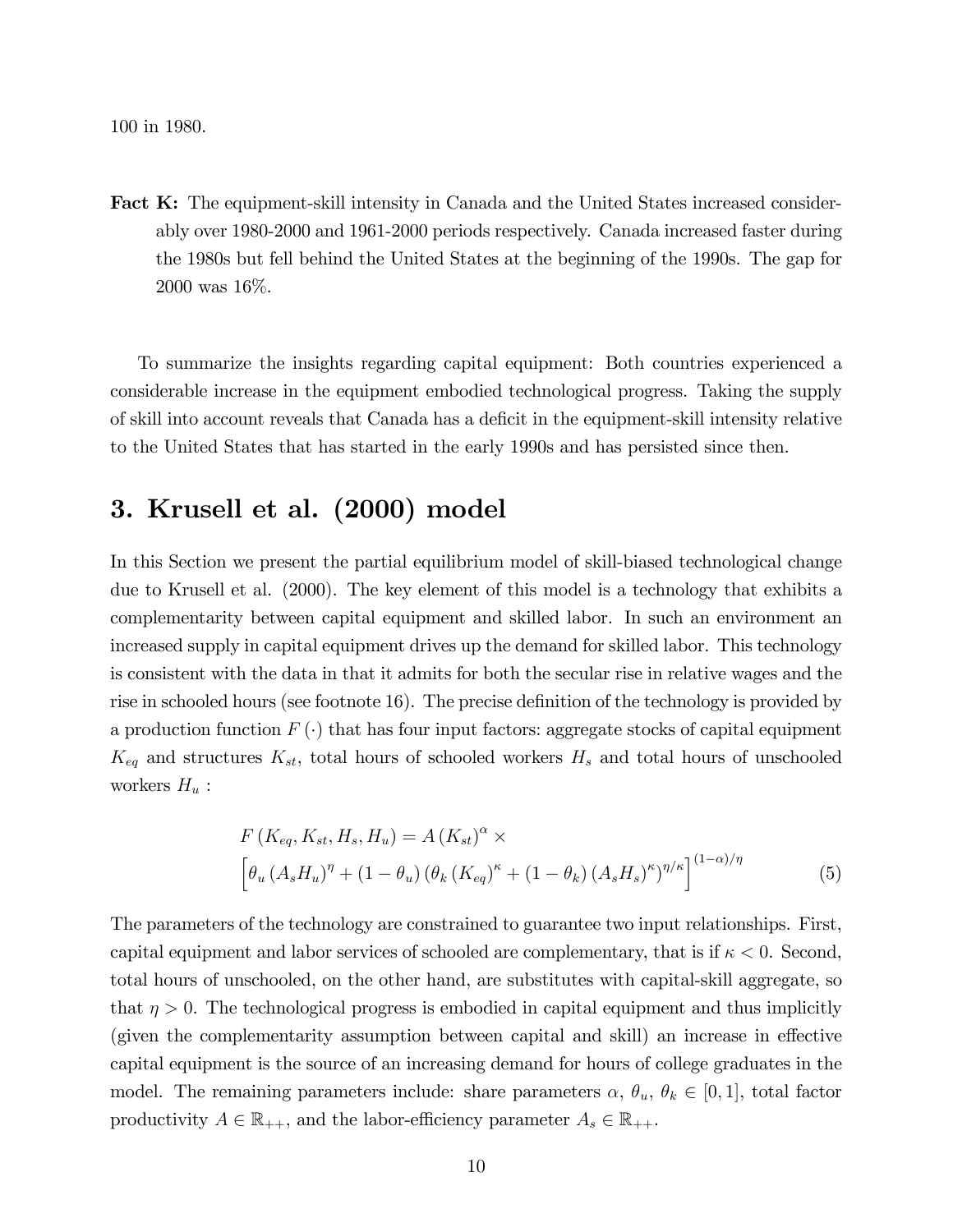Under competitive factor markets, wages of schooled,  $w_s$ , and unschooled,  $w_u$ , hours are equal to their respective marginal products:

$$
\frac{w_s H_s}{Y} = \frac{(1-\alpha)\Theta\left(\frac{\theta_K}{1-\theta_K}\left(\frac{K_{eq}}{A_s H_s}\right)^{\kappa} + 1\right)^{\frac{\eta-\kappa}{\kappa}}}{\left(\frac{H_s}{H_u}\right)^{\eta} + \Theta\left(\frac{\theta_K}{1-\theta_K}\left(\frac{K_{eq}}{A_s H_s}\right)^{\kappa} + 1\right)^{\eta/\kappa}}
$$
(6)

$$
\frac{w_u H_u}{Y} = \frac{\left(1 - \alpha\right) \left(\frac{H_s}{H_u}\right)^{\eta}}{\left(\frac{H_s}{H_u}\right)^{\eta} + \Theta \left(\frac{\theta_K}{1 - \theta_K} \left(\frac{K_{eg}}{A_s H_s}\right)^{\kappa} + 1\right)^{\eta/\kappa}}
$$
\n(7)

where  $\Theta \equiv \frac{(1-\theta_u)(1-\theta_K)^{\frac{\eta}{\kappa}}}{\theta_u}$  $\frac{(1-\theta_K)^k}{\theta_u}$  and Y denotes aggregate output,

$$
Y = F\left(K_{eq}, K_{st}, H_s, H_u\right) \tag{8}
$$

Equations (6) and (7) imply the following expression for the education-premium:

$$
\frac{w_s}{w_u} = \Theta \left(\frac{H_s}{H_u}\right)^{\eta - 1} \left(\frac{\theta_K}{1 - \theta_K} \left(\frac{K_{eq}}{A_s H_s}\right)^{\kappa} + 1\right)^{\frac{\eta - \kappa}{\kappa}}\tag{9}
$$

According to (9), the education premium is ceteris paribus negatively related to relative total hours (note that  $\eta - 1 < 0$ ). Hence, for the model to be consistent with the positive secular movement of relative wages and hours in the U.S. (Facts W1, L1 and L2 in Section 2), capital equipment  $K_{eq}$  must grow fast enough relative to skilled hours (in efficiency units),  $A_sH_s$ . In our data, the ratio of the quality-adjusted capital equipment stock to total schooled hours indeed increases: by a factor of eight for the U.S. from 1961 to 2002, and by 2.4 for Canada from 1980 to 2000, see Fact K. Therefore, the Krusell et al. technology, as opposed to other standard aggregate technologies, is consistent with the secular increases in relative wages and hours.<sup>16</sup> In the next Section, we show that Krusell et al. model  $(9)$  is able to predict main

$$
\frac{w_s}{w_u} = \text{const} \cdot \left(\frac{H_s}{H_u}\right)^{-1}
$$

so that the education premium and relative total hours are negatively related.

$$
\frac{w_s}{w_u} = \text{const} \cdot A_S^{\eta} \left(\frac{H_s}{H_u}\right)^{\eta - 1}
$$

 $16$ The education premium derived from a Cobb-Douglas technology is

If the CES technology is symmetric in schooled and unschooled hours, relative wages and hours are (as in the Cobb-Douglas case) negatively related, unless labor efficiency  $A_s$  grows fast enough: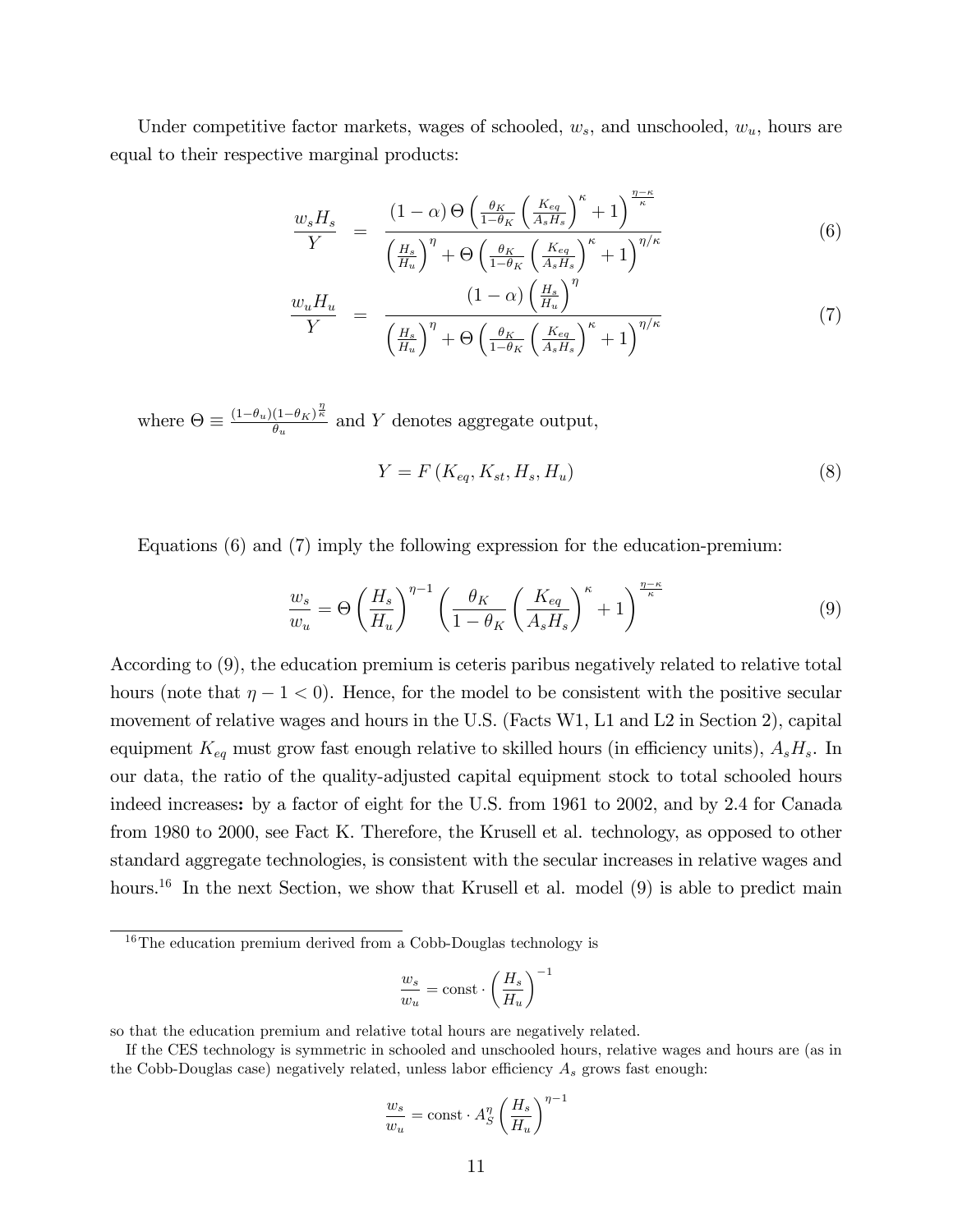differences in education premia between Canada and the U.S. given their historical paths of quality-adjusted capital equipment and total hours of schooled and unschooled labor.

## 4. Calibration

To be able to shed light on the evolution of the EPD between U.S. and Canada, we first need to replicate the paths of education premia and the corresponding EPD shown in Figures 1 and 2. This Section describes the calibration procedure that is a simplified version of the one in Krusell et al. (2000). While Krusell et al. estimate a stochastic version of the model, we assume that the model (9) is a deterministic function of historical time series with qualityadjusted capital equipment and labor hours as in the data. In particular, we assume that  $A<sub>S</sub>$  is a real number (fixing the efficiency of unschooled labor to 1). We show below that a deterministic version of the model does well in predicting the behavior of the education premium in both the U.S. and Canada.<sup>17</sup>

In our calibration, we follow Krusell et al.'s idea and choose the elasticity and share parameters to match the main facts for the U.S. from 1961 to 2002. The advantage of calibrating the model to the U.S. data is twofold. First, it is a longer time series than data for Canada. Second, the education premium in the U.S. exhibits an uneven growth: flat in pre-1980 and growing in post-1980. We think that a successful replication by the model of the complicated path for the U.S. education premium, is a key test of its capability of performing a cross-country comparison.

As noted in the previous Section, Krusell et al.'s aggregate technology in combination with competitive factor markets implies that the education premium is a (nonlinear) function of two ratios: total hours of schooled workers per total hours of unschooled workers,  $\frac{H_s}{H_u}$ , and equipment per total schooled hours (in efficiency units),  $\frac{K_{eq}}{A_s H_s}$ . The education premium function contains six parameters: factor demand elasticities  $\frac{1}{1-\eta}$ ,  $\frac{1}{1-\eta}$  $\frac{1}{1-\kappa}$ , share parameters  $\alpha$ ,  $\theta_u$ ,  $\theta_k$ , and the labor-efficiency parameter  $A_s$ .

The labor-efficiency parameter,  $A_s$ , is chosen so that capital equipment per effective schooled labor hour is unity in 1980 This particular normalization is irrelevant for the results that follow. The share of capital structures,  $\alpha$ , is pinned down by the ratio of capital

KORV point out that the growth in labor efficiency required to account for labor facts is implausibly large: 11% per year, or a factor of 25 over 30 years.

<sup>&</sup>lt;sup>17</sup>Simplifying the model is also helpful given the small number of time series observations.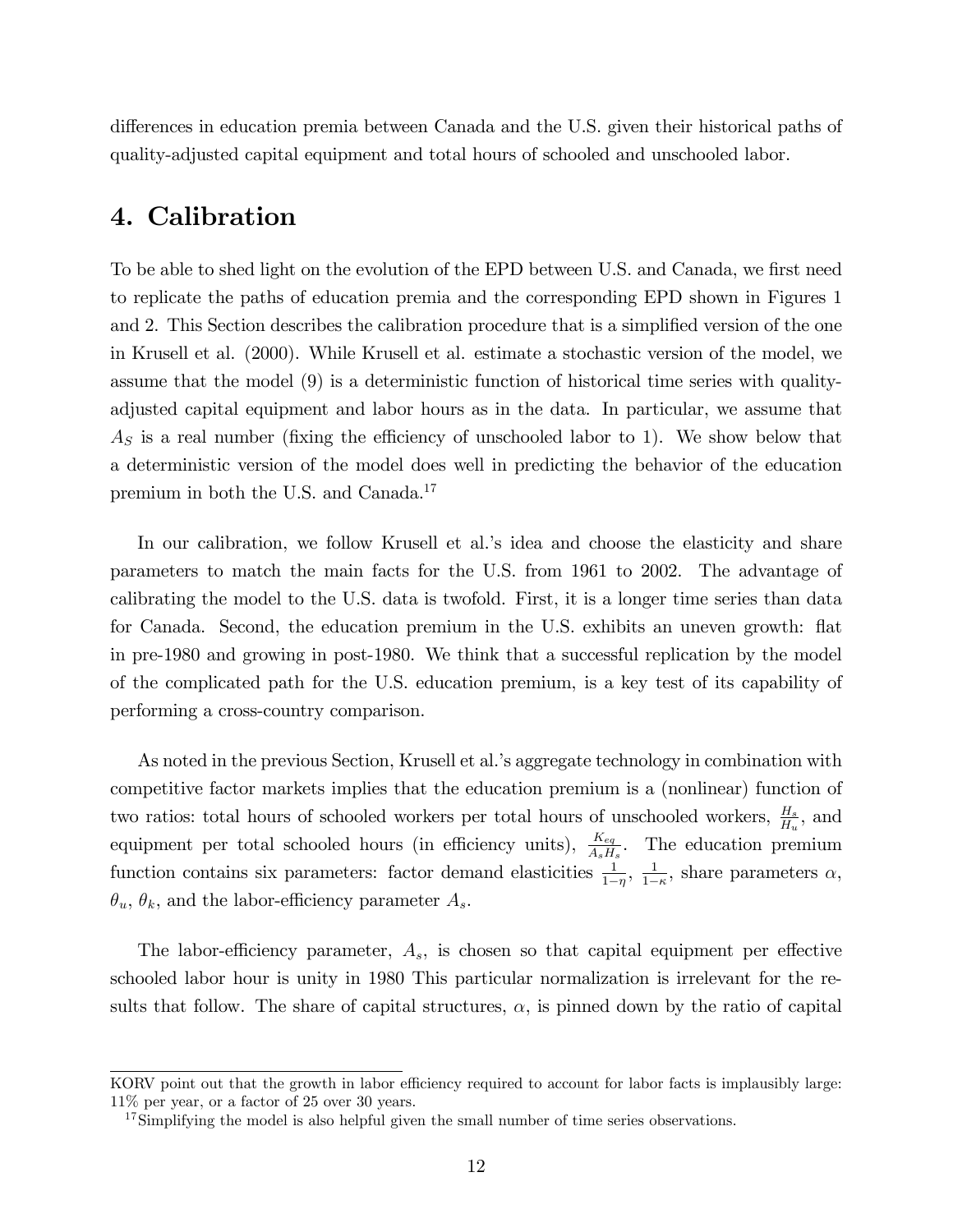structures to equipment (in consumption units) in 1961.<sup>18</sup> Share parameters,  $\theta_u$  and  $\theta_K$ , are determined to match 2002 levels of the total labor share and the wage-bill ratio. Given the calibration of the share parameters, the elasticity-related parameters  $\eta$  and  $\kappa$  are chosen to minimize the sum of squared deviations between the historical and the predicted education premium between 1961 and 2002. Table 2 contains the calibrated parameter values.

Figure 8 demonstrates that the model can replicate both the growth of the U.S. education premium for the post-1980 period, as well as its stagnation for the pre-1980 period. Overall, the model explains 59% of the total variance of the U.S. education premium. The root mean squared error of the predicted education premium in the U.S. is around 7% of its mean for the 1961-2002 period, and it is 6% and 7% respectively in the periods pre- and post-1980. These errors are less than one fifth the size of the secular change of the education premium for the whole period, which is small given the simplicity of the model and the small number of observations. Hence we confirm Krusell et al.'s success in predicting the uneven growth of the U.S. education premium.

Next, keeping the elasticity parameters the same, we recalibrate the share parameters  $\alpha$ ,  $\theta_u$ ,  $\theta_K$  to fit the same target moments for Canada in 1980.<sup>19</sup> The predicted path of the education premium in Canada is then given by the paths of capital equipment per effective schooled labor hour, the ratio of total hours as well as those parameters that differ. Figure 8 shows that the model developed in Krusel et al. (2000) can predict slower growth of the education premium in Canada. The root mean squared error of the predicted education premium for Canada is 6% of its mean.

Figure 9 gives the corresponding EPD predicted by the Krusell et al. model. The figure captures two main features of the observed behavior of the education-premium differential between the U.S. and Canada: its decline from above 1 to below 1 between 1980 and 1994 and the standstill thereafter. The mean of the model's EPD, 1.02, is somewhat higher than that in the data, 0.95, because the model predicts lower education premium in the U.S. for the 1980-1995 period, and higher premium in Canada for 1995-2000 period. Given that the levels of education premia can be easily matched by share parameters  $\theta_u$  or  $\theta_K$ , we focus our analysis on explaining the variance of the EPD relative to its mean. In that respect, we find

$$
\alpha = \frac{1 - \text{labor share}}{(qK^{eq}/K^s) (r^s - \delta_s + \delta_{eq})/r^s + 1}.
$$

Following Krusell et al. (2000), we assume that  $r^s = 0.10$ ,  $\delta_s = 0.05$ , and  $\delta_{eq} = 0.125$ 

 $18$  In the model,

<sup>&</sup>lt;sup>19</sup>We determine  $A_s$  so that capital stock per effective schooled labor hour,  $\frac{K_{eq}}{A_s H_s}$ , is 1 for Canada. This assumption has no effect on the results.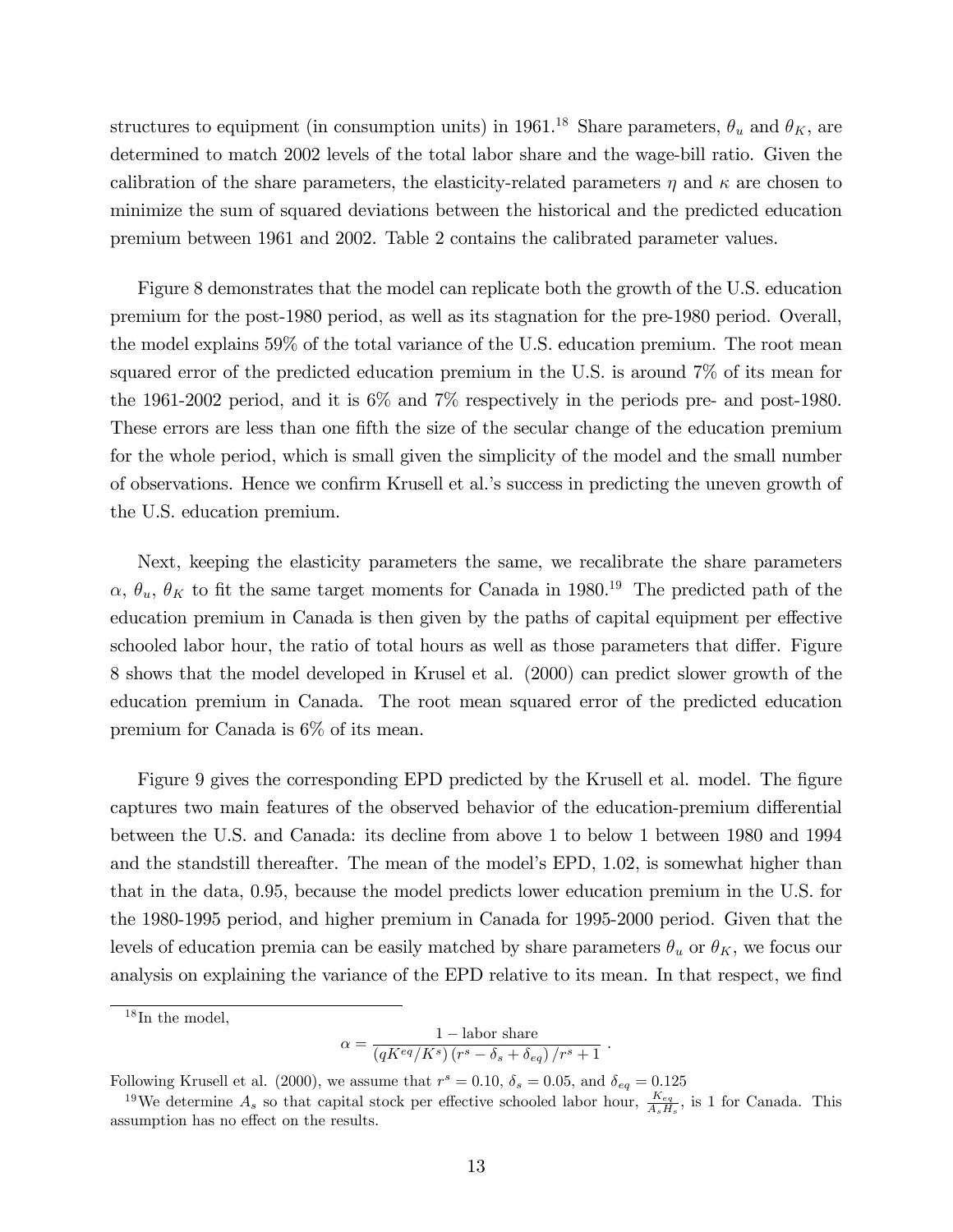that Krusell et al. model explains around 78% of the variation in the education-premium differential between U.S. and Canada from 1980 to 2000.

To sum up, the model can successfully capture the education premium facts (W1 and W2) as well as the education-premium differential fact W3. This allows us to use it to quantify the relative contributions of the factors affecting the education premium. We undertake this task in the next section.

## 5. Accounting for the U.S.-Canada education-premium differential

The model proposed in Krusell et al.  $(2000)$  as summarized in equation  $(9)$  identifies the factors shaping the path of the education premium. The first question we address is, how important are the relative supplies of each of the following factors in explaining the cross country difference in the education premium: capital equipment per effective schooled labor hour,  $\frac{K_{eq,t}^{i}}{A_{e}^{i}H_{s,t}^{i}}$ , income share of capital equipment,  $\theta_K$ , and relative total hours (schooled to unschooled),  $\frac{H_{s,t}^i}{H_{u,t}^i}$ ? The latter can be represented as the product of the ratio of average hours worked,  $\frac{h_{s,t}^{i}}{h_{u,t}^{i}}$ , and the ratio of the proportion of schooled working age population to that of unschooled,  $\frac{E_t^i}{1-E_t^i}$ :

$$
\frac{H_{s,t}^i}{H_{u,t}^i} = \frac{h_{s,t}^i}{h_{u,t}^i} \cdot \frac{E_t^i}{1 - E_t^i}
$$
\n(10)

According to equations (9) and (10) a slowdown in the education premium growth rate may come (all other things equal) from:

- 1. a lower income share of equipment,
- 2. a lower growth rate of equipment per efficient schooled hour,

3. a faster growth in the average hours worked by schooled workers relative to those of unschooled workers, or

4. a faster growth in the relative fraction of schooled population.

We quantify the importance of these effects for the observed pattern of the educationpremium differential.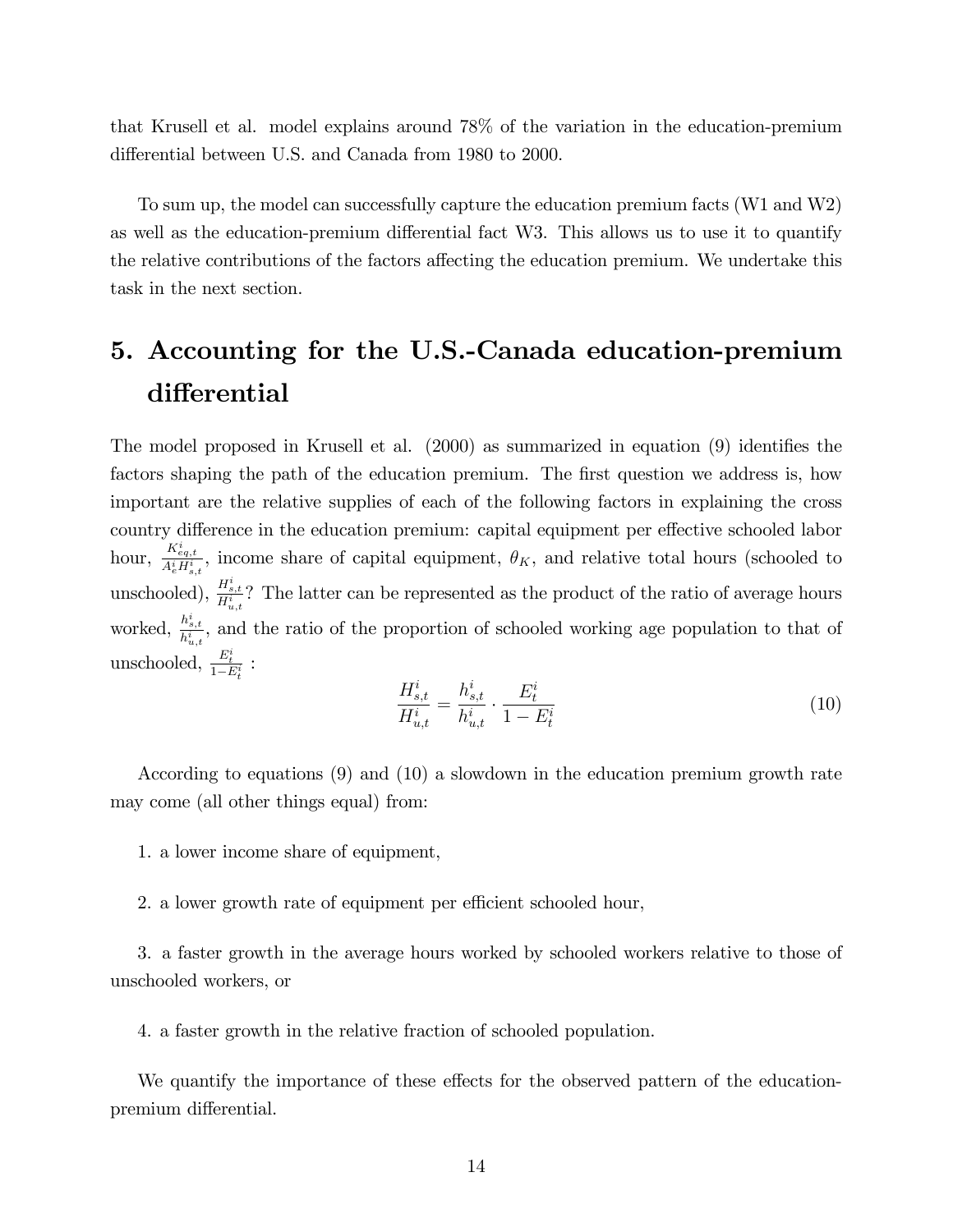The calibrated equipment income share for Canada is somewhat higher than that in the U.S., which would contribute to *higher*, not lower, growth rate of the EPD, making it an unlikely candidate for explaining its variance. Figures 3, 4, and 7 provide time series for each of the three remaining factors for Canada and the U.S. from 1980 to 2000. Capital equipment per effective schooled labor hour in Canada grew slower than in the U.S. Its average annual growth rate was 3.8% versus 5.4% in the U.S. The relative fraction of schooled population in Canada grew faster than in the U.S., 2.7% compared to 1.9% per year on average. Hence both of these two factors are likely to contribute to the explained variation of the EPD. The ratio of average hours (schooled to unschooled) is very similar for Canada and U.S. for most of the period, making it an unlikely factor in explaining the EPD.

Our goal is to quantify the fraction of the variance of the EPD due to the factors above. To describe our methodology, we expand definition (2) of the education-premium differential as follows:

$$
EPD\left(\frac{K_{eq,t}^{CA}}{A_{s}^{CA}H_{s,t}^{CA}}, \theta_{K}^{CA}, \frac{h_{s,t}^{CA}}{h_{u,t}^{CA}}, \frac{E_{t}^{CA}}{1 - E_{t}^{CA}} \mid \frac{K_{eq,t}^{US}}{A_{s}^{US}H_{s,t}^{US}}, \theta_{K}^{US}, \frac{h_{s,t}^{US}}{h_{u,t}^{US}}, \frac{E_{t}^{US}}{1 - E_{t}^{US}}\right)
$$
\n
$$
= \frac{f\left(\frac{K_{eq,t}^{CA}}{A_{s}^{CA}H_{s,t}^{CA}}, \theta_{K}^{CA}, \frac{h_{s,t}^{CA}}{h_{u,t}^{CA}}, \frac{E_{t}^{CA}}{1 - E_{t}^{CA}}\right)}{f\left(\frac{K_{eq,t}^{US}}{A_{s}^{US}H_{s,t}^{US}}, \theta_{K}^{US}, \frac{h_{s,t}^{US}}{h_{u,t}^{US}}, \frac{E_{t}^{US}}{1 - E_{t}^{US}}\right)}
$$
\n(11)

Here  $f(\cdot)$  is the education premium as a function of the four respective factors, given by the model equations (9) and (10).

The analysis is complicated by the fact that  $EPD(\cdot)$  in (11) is a nonlinear function of its arguments and that the number of observations is small. To evaluate the importance of each of the four factors  $\left(\frac{K_{eq,t}^i}{A_s^iH_{s,t}^i},\theta_K^i,\frac{h_{s,t}^i}{h_{u,t}^i},\frac{E_t^i}{1-E_t^i}\right)$ for the  $EPD(\cdot)$ , we substitute consecutively each of the Canadian factors with the corresponding U.S. factor. For example, we start by substituting  $\frac{K_{eq,t}^{CA}}{A_s^{CA}H_{s,t}^{CA}}$  in the nominator of (11) with  $\frac{K_{eq,t}^{US}}{A_s^{US}H_{s,t}^{US}}$ , then  $\theta_K^{CA}$  with  $\theta_K^{US}$ , etc. After all Canadian factors are substituted for U.S. factors, the  $EPD(\cdot)$  is identically one. To obtain the fraction of variance of the education-premium differential, we regress the log difference in the change of the  $EPD(\cdot)$  corresponding to the switch in a given factor, on the log total education-premium differential. For example, the fraction of variance explained by equipment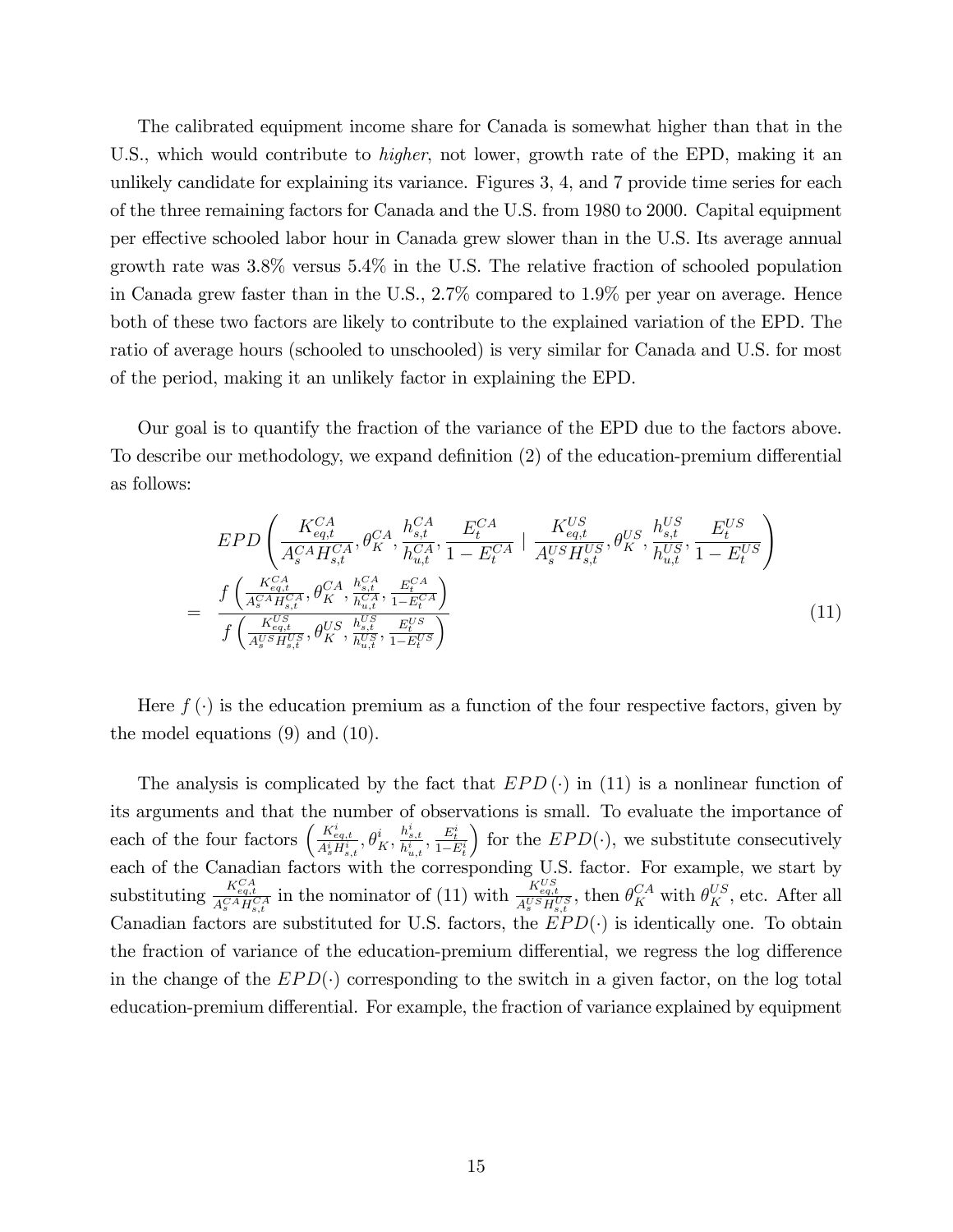per effective schooled labor hour is given by the following regression:

$$
\begin{aligned} &\ln\ EPD\left(\frac{K_{eq,t}^{CA}}{A_{s}^{CA}H_{s,t}^{CA}}, \theta_{K}^{CA}, \frac{h_{s,t}^{CA}}{h_{u,t}^{CA}}, \frac{E_{t}^{CA}}{1-E_{t}^{CA}}\mid \frac{K_{eq,t}^{US}}{A_{s}^{US}H_{s,t}^{US}}, \theta_{K}^{US}, \frac{h_{s,t}^{US}}{h_{u,t}^{US}}, \frac{E_{t}^{US}}{1-E_{t}^{US}}\right) \\ &-\ln\ EPD\left(\frac{K_{eq,t}^{US}}{A_{s}^{US}H_{s,t}^{US}}, \theta_{K}^{CA}, \frac{h_{s,t}^{CA}}{h_{u,t}^{CA}}, \frac{E_{t}^{CA}}{1-E_{t}^{CA}}\mid \frac{K_{eq,t}^{US}}{A_{s}^{US}H_{s,t}^{US}}, \theta_{K}^{US}, \frac{h_{s,t}^{US}}{h_{u,t}^{US}}, \frac{E_{t}^{US}}{1-E_{t}^{US}}\right) \\ & =\ \texttt{const} + \alpha \ln\ EPD_{t} + \texttt{residual} \end{aligned}
$$

where  $\alpha$  provides the estimated fraction of EPD variance explained by the difference in historical paths of the capital equipment per effective schooled labor hour in Canada and U.S.

The proposed method has the advantage of not depending on the order of "switching" between countries (Canada with U.S. or vice versa) or between factors. The order of switching the factors does not affect the variance decomposition because  $f$  is multiplicative in all factors except  $\frac{K_{eq,t}^i}{A_s^i H_{s,t}^i}$  and  $\theta_K^i$ . In the latter case, the effect of switching order on the decomposition is negligible because of the small difference between  $\theta_K^{CA}$  and  $\theta_K^{US}$ . Finally, the variance decomposition uses the least number of degrees of freedom, which is useful given the small number of time series observations.

Column I of Table 3 provides the variance decomposition for all four factors. Equipment per effective schooled labor hour - stemming from its growth (Fact  $K$ ) and share in income - accounts for about 1/3 of the variance. Note that, if not for higher income share, lower growth rate of capital equipment per schooled hour in Canada would have explained more than a half of the education premium difference. Hence, this result maintains the spirit of the Krusell et al. analysis in that wage differences are to a large extent driven by technological change embodied in capital equipment, which in turn increases the demand for hours supplied by schooled individuals.

Next, we find that the relative fraction of schooled-to-unschooled population (Fact L2  $(i)$ ) explains almost 2/3 of the EPD variance, whereas average hours worked (Fact L2 (ii)) do not contribute to the difference. We summarize that our findings on one hand quantify the effect of skill-biased technological change on cross-country education premium difference, and on the other hand suggest that education choice is also important for the education premium.

In column II of Table 3, we provide regression results when independent variable - EPD is taken directly from the data. Although the variance decomposition in this case holds only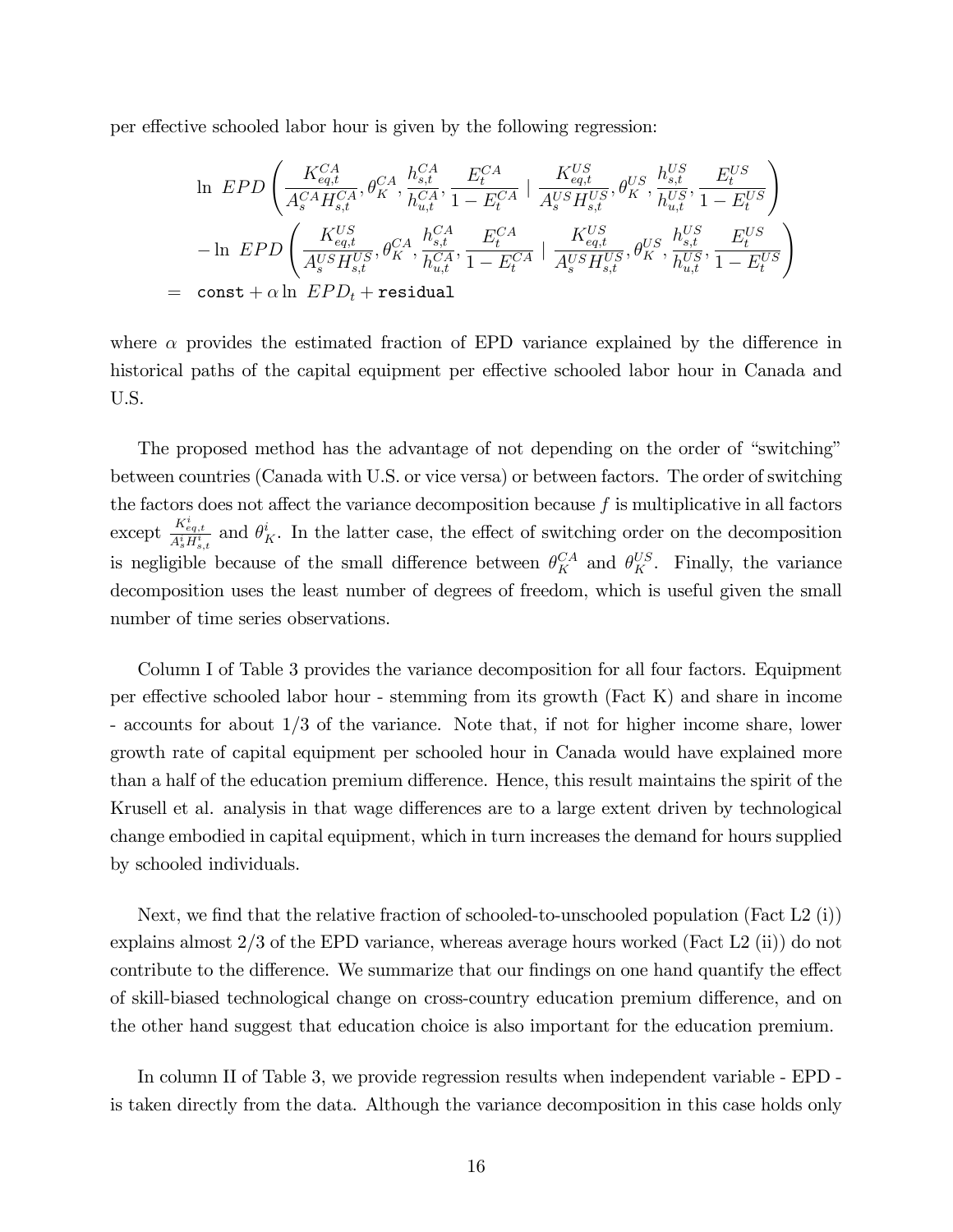approximately, our main results are intact. This is because the model does well in capturing the hockey-stick shape of the secular change in the education-premium difference between the two countries.

The last column of Table 3 corresponds to decomposition of the EPD predicted by the model under the lower growth rate of the quality-adjusted capital equipment in Canada. For the benchmark model, we assumed that the quality of capital equipment in Canada grows at the same rate of 2.4% per year as in the U.S. We repeat the decomposition assuming that the quality growth is  $1\%$  per year lower (column III) than in the benchmark decomposition.<sup>20</sup> Even for this much slower quality growth, our main results hold: the relative fraction of schooled in population accounts for a half of the variance of the education-premium differential.

Given the importance of the relative supply of schooled hours, we further decompose  $\frac{E_t^i}{1-E_t^i}$  into several components. Let  $\varepsilon_t$  be the fraction of working age population that becomes schooled in period  $t$ , we call it the "schooling rate" in period  $t$ :

$$
\varepsilon_t^i = \frac{N_{s,t}^i - N_{s,t-1}^i}{N_t^i}
$$

where  $N_{s,t}^i$  and  $N_t^i$  denote schooled and total working age population respectively. Notice that the schooling rate takes into account the net change in the number of schooled workers due to (i) college completion, and (ii) death or retirement of old schooled workers. The fraction can now be written as

$$
E_t^i = \frac{N_{s,t}^i}{N_t^i} = \frac{N_{s,1980}^i + \sum_{t'=1981}^t (N_{s,t'}^i - N_{s,t'-1}^i)}{N_t^i}
$$
  
= 
$$
\frac{N_{s,1980}^i + \sum_{t'=1981}^t \varepsilon_{t'}^i N_{t'}^i}{N_t^i}
$$

dividing through by  $N_{1980}^i$  we obtain

$$
E_t^i = \frac{E_{1980}^i + \sum_{t'=1981}^t \varepsilon_{t'}^i \nu_{1980,t'}^i}{\nu_{1980,t}^i}
$$
(12)

where  $\nu_{t,t'}^i = N_{t'}^i/N_t^i$  is the growth rate of the working age population between the years t and  $t'$ . Equation (12) allows us to further decompose the relative fraction of schooled-tounschooled population  $\frac{E_t^i}{1-E_t^i}$  into three components: the fraction of schooled population in

 $\frac{20}{20}$ Note that the calibrated parameter values for Canada do not change.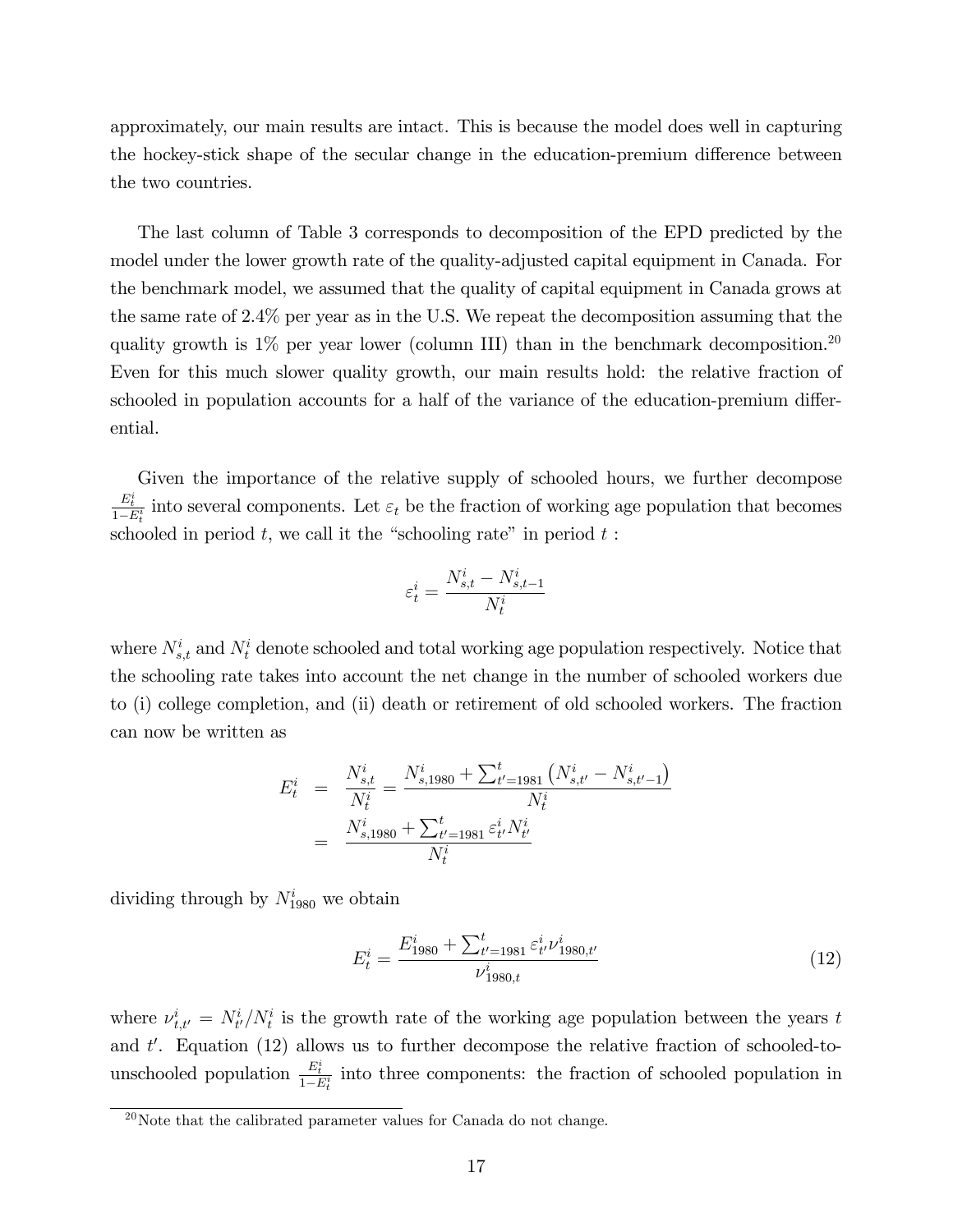the total working age population in 1980,  $E_{1980}^i$ , the schooling rate,  $\varepsilon_{t'}^i$ , and the working age population growth,  $\nu_{1980,t}^i$ .

According to (11) in combination with (12), the growth rate of the education premium is lower if

1. the share of schooled individuals among the 1980 working age population is lower (unambiguously since it is below a half for both countries),

2. the schooling rate is low or grows faster, or

3. the working age population growth is lower.

The share of schooled individuals in the 1980 population in Canada is 61% of that in the U.S., 0.108 compared to 0.196. Figure 10 provides the paths for the schooling rates. Both time series are quite volatile with the schooling rate in Canada on average lower than that in the U.S., 0.46% as opposed to 0.54%. They range between  $-0.5\%$  and 1.3% for most years, except from 1987 to 1991 for the U.S. when the schooling rate went down from its highest level of 2.4% to its lowest level of -1.5%. Finally, Figure 11 shows that the growth rate of the working age population in Canada, 1.2% per year, is slightly higher than in the U.S., 1.1% per year.<sup>21</sup>

We repeat the EPD variance decomposition, but now incorporating the effect of each of these three additional components. Since the relationship (12) is highly nonlinear, the sequence in which we exchange the components with their U.S. counterpart affects the estimated explained fraction of the variance. Table 4 provides the fraction of the EPD variance explained for each of the 6 combinations of the three components, as well as averages over all combinations.

Two components related to schooling: the fraction of schooled individuals in working age population in 1980 and the schooling rate, each accounts for about one third of the EPD variance. The share of variance explained by the fraction of schooled persons in the population in 1980 is between 25.9 and 41.0% across 6 combinations, averaging 33.4%. Such a big effect owes to the fact that the growth rate of the relative fraction of schooled workers,

<sup>21</sup>For Canada, the growth rate of working age population based on SCF survey is slightly higher than the rate based on the Census data. To be consistent with the growth in the working age population as directly provided by Statistics Canada, we adjust the census years and preserve the series obtained from the SCF. Our results are robust to using alternative time series for the growth rate of working age population in Canada see details in the Appendix.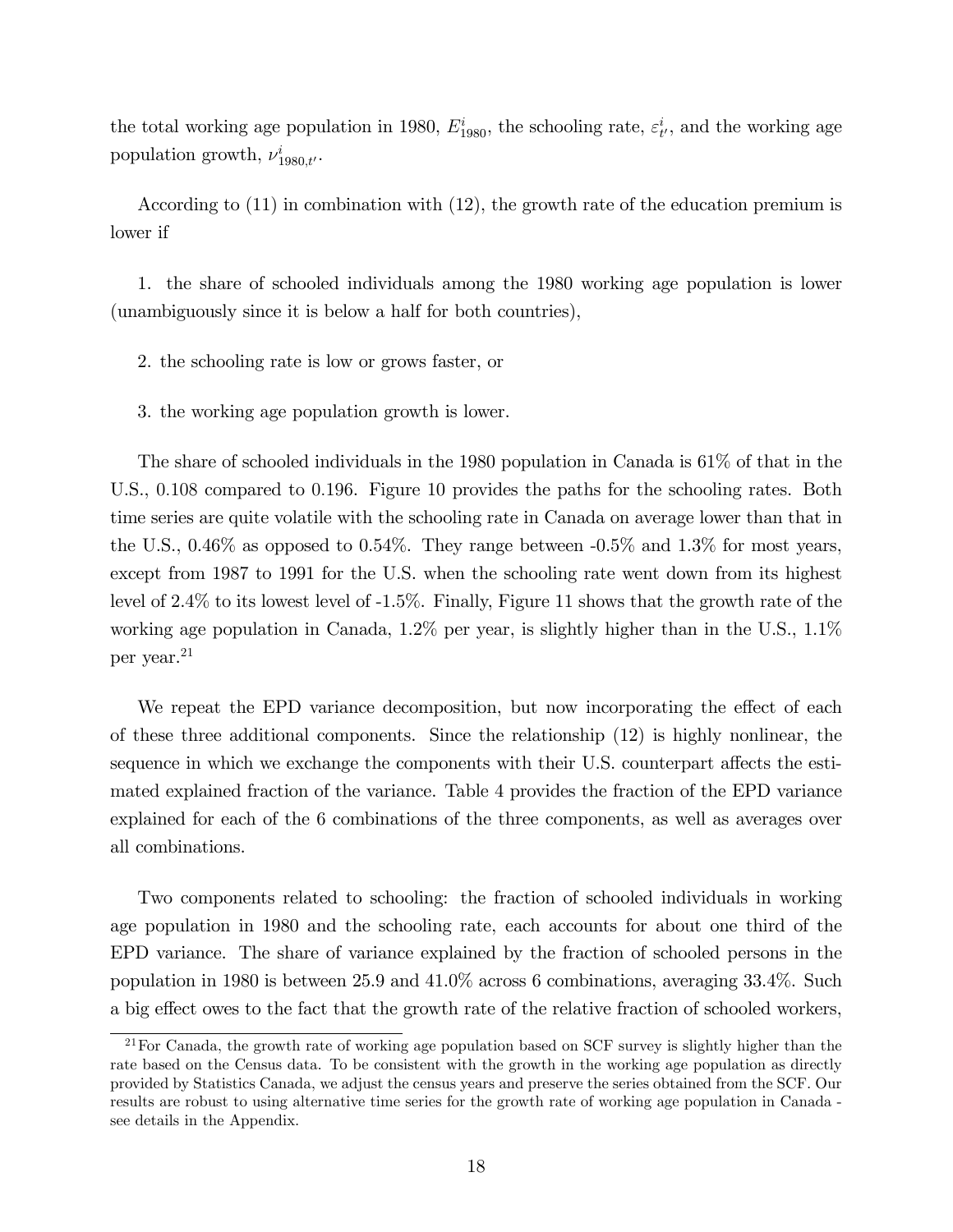$\frac{E_t^i}{1-E_t^i}$ , decreases with the *level* of the fraction. In Canada the level of the fraction of schooled workers among the employed population in 1980 is almost half of that in the U.S. In terms of the education premium equation (9), the higher fraction of schooled workers in the employed population implies slower growth of total schooled hours relative to total unschooled hours, putting pressure on the education premium to grow faster. This result brings up the caveat that the secular stagnation of the education premium in Canada is most likely due to the low proportion of schooled individuals in the working age population.

The schooling rate also explains a significant fraction of the EPD variance, between 24.7 and 40.7%, averaging 32.7%. The importance of the schooling rate for the EPD variation stems from explaining its fluctuations around a trend, in particular its sharp decline from 1987 to 1991.<sup>22</sup>

Finally, the effect of the working age population growth is small, ranging from -3.7 to  $-4.9\%$ , with an average of  $-4.4\%$ .

Hence the factors related to schooling - the fraction of schooled individuals in working age population in 1980 and the schooling rate - are as important for explaining the U.S.-Canada education-premium difference as the capital equipment per effective schooled hour, which is the standard source of wage inequality in theories based on skill-biased technological change. According to our methodology, each of these three sources accounts for about one third of the variance over 1980-2000 period. These findings emphasize education choice as a key source of wage inequality on par with skill-biased technological progress. Secondly, our results suggest that working age population growth is an unlikely source of the change in wage inequality.

## 6. Conclusion

We analyze the wage differences between university graduates and less than university graduates for Canada and the United States. We present facts showing that both countries experienced a similar increase in the fraction of university graduates and a similar increase in capital-embodied technological progress, but only the United States had a large increase in the education premium. Furthermore, the wage premium differential between the two countries is hockey-stick shaped with the United States initially lagging in the wage pre-

 $22$ When we regress on the EPD from the data, the explained fraction shifts from the schooling rate to the level of the fraction of schooled. This happens because the fraction of schooled better explains the hockeystick shape of the EPD, than the schooling rate which is better at capturing áuctuations around the trend in the model.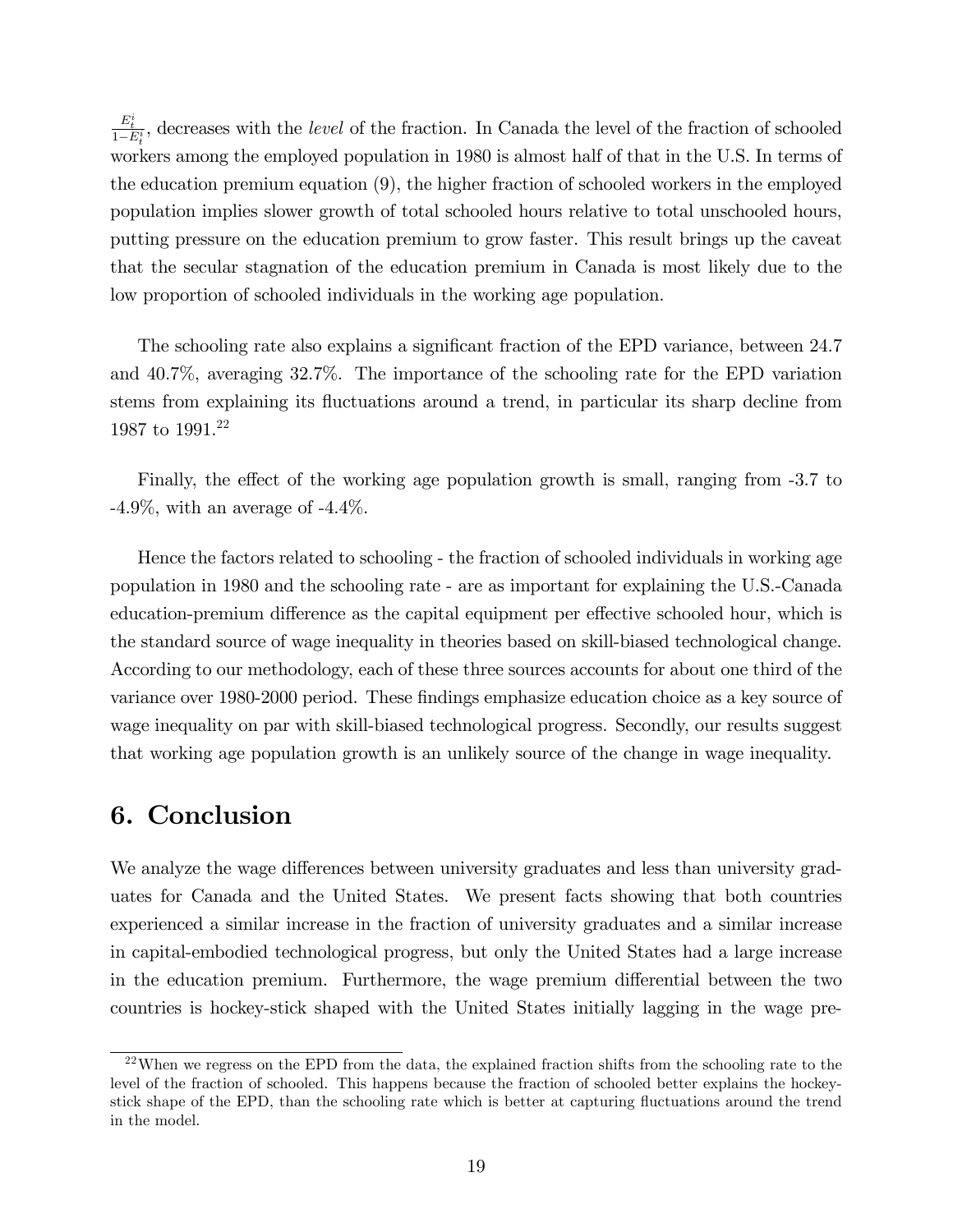mium, then overtaking Canada and only recently starting to loose ground to Canada. This paper uses the methodology developed in Krusell et al. (2000) to show that capital-embodied technological progress together with capital-skill complementarity accounts for these main features of the education premium in both countries. It is established that factors related to schooling - the level and growth of the university educated population - are as important for the cross-country wage premia difference as the effective stock of machinery and equipment goods, each of the three sources accounts for about a third of the difference in the education premium.

Our analysis suggests that low level of capital equipment per hour worked by skilled workers in Canada is underlying its currently lower education premium relative to the United States. Furthermore, we attribute the stagnation of the education premium in Canada to the low fraction of skilled individuals in the working age population. A key prediction here is that as this fraction keeps increasing, the wage inequality between university graduates and less than university graduates should rise. Hence the effect of social policies on schooling specifically, on long-run levels and growth rates of the fraction of university educated in the working age population - should be a key subject of research on wage inequality.

## References

- [1] Bar-Or, Y., J. Burbidge, L. Magee, and A.L. Robb. 1995. "The wage premium to a university education in Canada,  $1981 - 1991$ ." Journal of Labor Economics,  $13(4)$ , pp. 762-794.
- [2] Bernstein, J. and L. Mishel. 1997. "Has wage inequality stopped growing?" Monthly Labor Review, pp. 3-16.
- [3] Burbidge, J.B., L. Magee, and A.L. Robb. 2002. "The education premium in Canada and the United States." Canadian Public Policy - Analyse de Politiques, 28(2), pp. 203-217.
- [4] Cummins, J.G. and G. L. Violante. 2002. 'Investment-Specific Technical Change in the United States (1947–2000): Measurement and Macroeconomic Consequences.<sup>n</sup> Review of Economic Dynamics Vol. 5(2), pp. 243-284.
- [5] Dion, D., M. Laurence, and Y. Zheng. 2005. "Exports, Imports, and the Appreciation of the Canadian Dollar." Bank of Canada Review Autumn, pg. 5-17.
- [6] Eckstein, Z. and E. Nagypal.2004. "The Evolution of US Earnings Inequality: 1961-2002." Federal Reserve Bank of Minneapolis Quarterly Review, pp. 10-29.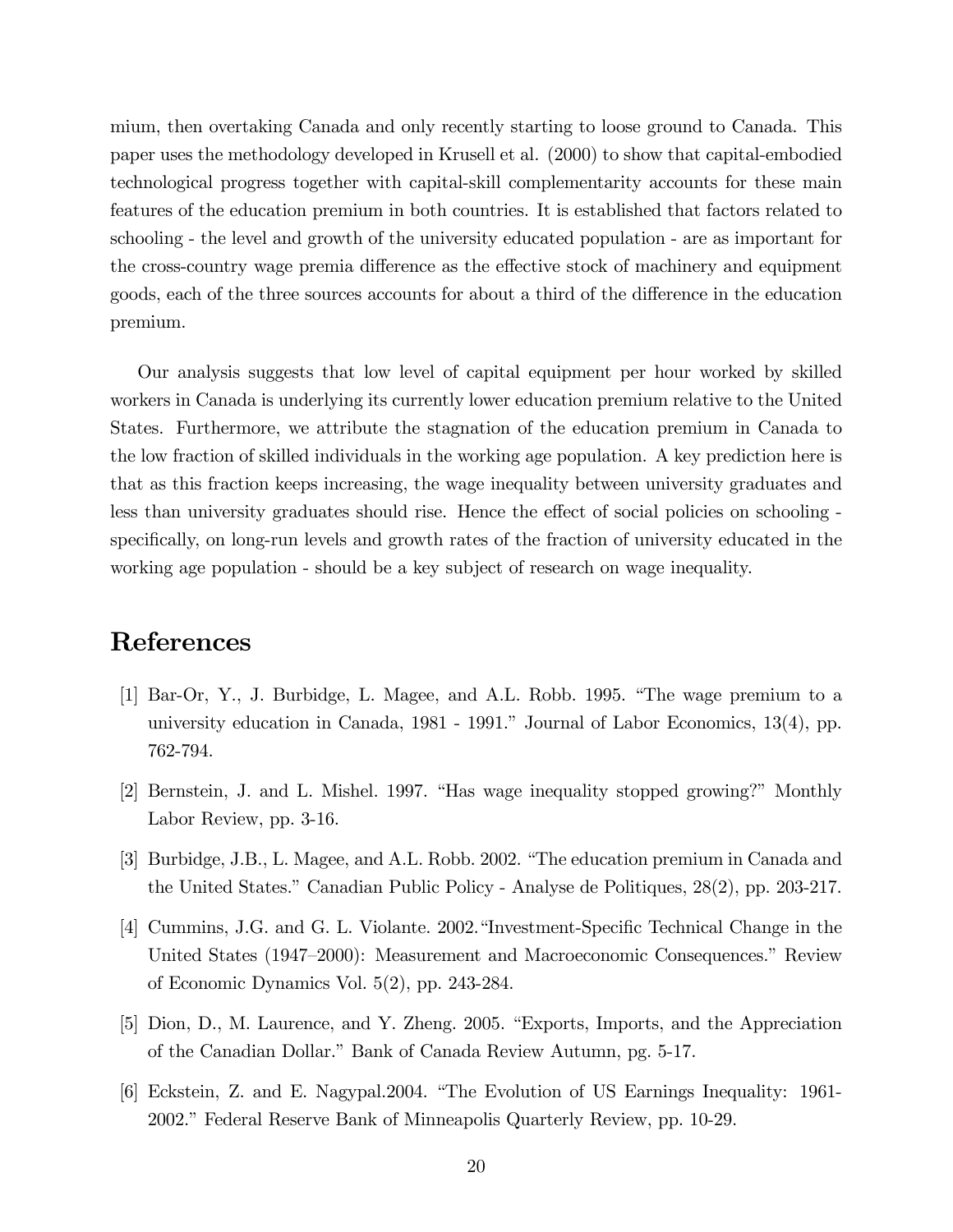- [7] Gordon, R. J. 1990. The Measurement of Durable Goods Prices. National Bureau of Economic Research Monograph Series. Chicago: University of Chicago Press.
- [8] Greenwood, J., Z. Hercowitz and P. Krusell.1997. "Long-Run Implications of Investment-Specific Technological Change." The American Economic Review, Vol. 87, No. 3, pp. 342-362.
- [9] He, H. 2007. "Skill Premium, Schooling Decisions, Skill-biased Technological and Demographic Change: A Macroeconomic Analysis." mimeo University of Minnesota <http://www2.hawaii.edu/~huihe/RESEARCH/red06-160R1.pdf>.
- [10] King, Miriam, Steven Ruggles, and Matthew Sobek. Integrated Public Use Microdata Series, Current Population Survey: Preliminary Version 0.1. Minneapolis: Minnesota Population Center, University of Minnesota, 2003.
- $[11]$  Katz, L.F. and K. M. Murphy. 1992. "Changes in Relative Wages, 1963-1987: Supply and Demand Factors." The Quarterly Journal of Economics, Vol.  $107(1)$ , pp. 35-78.
- [12] Krusell Per, Lee E. Ohanian, Jose-Victor Rios-Rull, Giovanni L. Violante "Capital-Skill" Complementarity and Inequality: A Macroeconomic Analysis," Econometrica, Vol. 68, No. 5 (Sep., 2000), pp. 1029-1053.
- [13] Lavoie, H. 1990. "Changes to educational attainment questions." The Labour Force, Statistics Canada Catalogue 71-001, pp. C3-C7.
- [14] Jones, L.E., R.E. Manuelli and E.R. McGrattan. 2003. "Why are married women working so much?." Staff Report 317, Federal Reserve Bank of Minneapolis.
- [15] Murphy, K. M., W. C. Riddell and P. M. Romer. 1998. "Wages, Skills and Technology in the United States and Canada." in *General Purpose Technologies*. E. Helpman, ed. MA: MIT Press.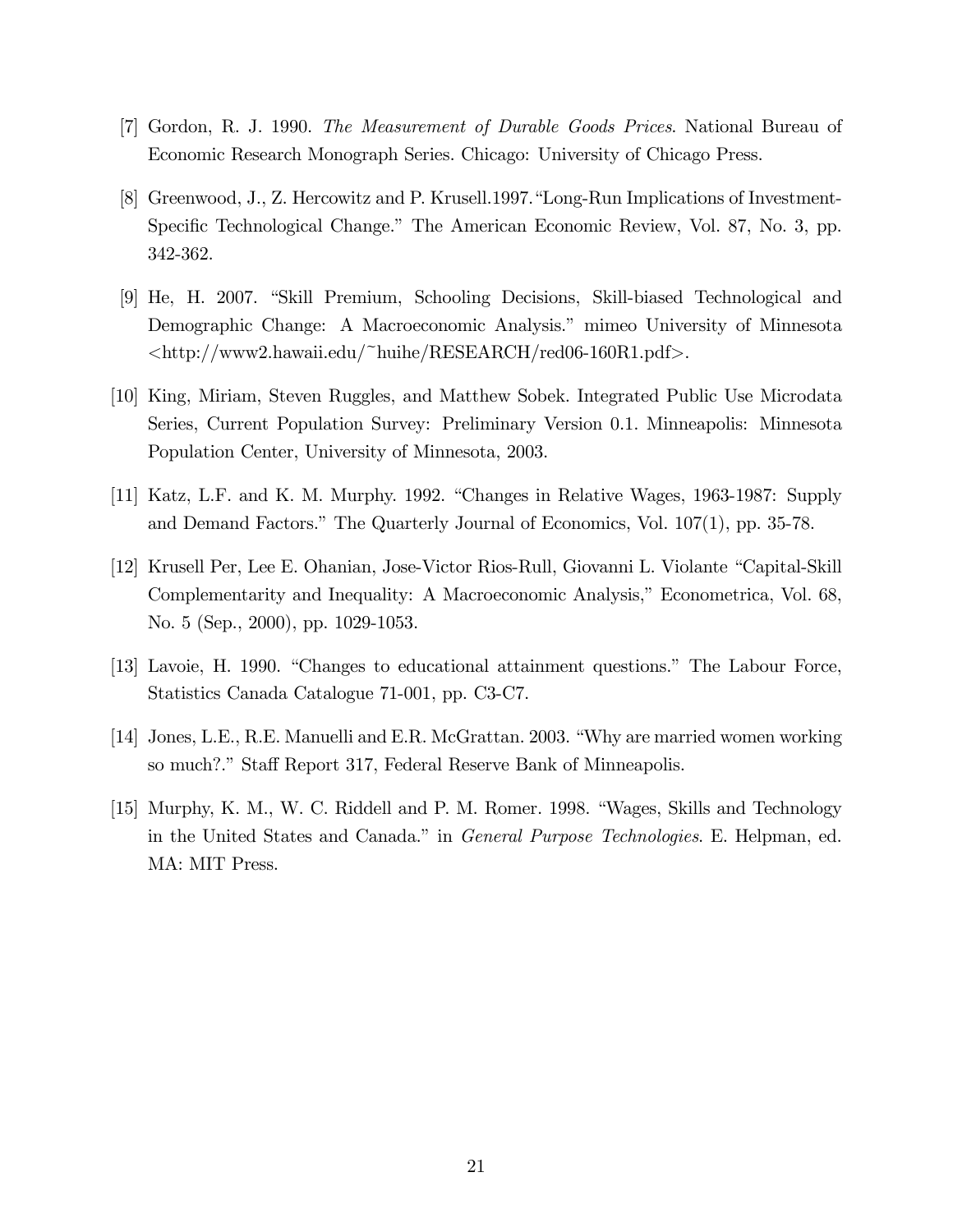|                |        |             | United States           |                     |                        |      |           |
|----------------|--------|-------------|-------------------------|---------------------|------------------------|------|-----------|
|                |        |             | $H/N$ $N_s/N$ $H_i/N_i$ |                     | $w_i$                  |      | $w_s/w_u$ |
|                |        | in $\%$ $S$ |                         | U                   | S                      | U    |           |
|                |        |             |                         |                     |                        |      |           |
| 1980           | 29.6   | 19.6        | 39.9                    | 27.5                | 17.7                   | 12.8 | 1.38      |
| 2000           | 31.4   | 24.4        | 39.7                    |                     | 28.7 22.2              | 12.7 | 1.75      |
|                |        |             |                         |                     |                        |      |           |
| $%$ change     | 5.8    |             |                         |                     | $-0.5$ 4.4 24.4 $-0.0$ |      | 26.0      |
| $\%$ pt change |        | 6.2         |                         |                     |                        |      |           |
|                | Canada |             |                         |                     |                        |      |           |
|                |        |             | $H/N$ $N_s/N$ $H_i/N_i$ |                     | $w_i$                  |      | $w_s/w_u$ |
|                |        | in $\%$ $S$ |                         | U                   | S                      | U    |           |
|                |        |             |                         |                     |                        |      |           |
| 1980           | 30.1   | 10.8        | 36.1                    | 29.4                | 21.5                   | 13.7 | 1.57      |
| 2000           | 29.1   | 17.3        | 34.0                    | 28.1                | 22.1                   | 14.1 | 1.57      |
|                |        |             |                         |                     |                        |      |           |
| % change       | $-1.0$ |             |                         | $-5.7$ $-4.3$ $2.8$ |                        | 2.9  | 0.0       |
| $\%$ pt change |        | 6.5         |                         |                     |                        |      |           |

Table 1: Working time decomposition for 1961 and 2002.

Note: The notational convention as in the text is that  $H_i$ ,  $N_i$ , N stand, respectively for the total hours worked by group  $i$ , the number of persons in group  $i$ , and the working age population. The groups are S-schooled and U-unschooled. We define as the average hours of group  $i : H_i/N_i$ . We refer to  $N_s/N$  as the fraction of schooled in the working age population. We use the hours weighted median over pre-tax earnings per hour worked and note it for group  $i$  by  $w_i$ .

For the U.S. part of this table we used Current Population Survey data and for the Canada part we used both census data. For details on the data sources and the adjustments, please see the appendix.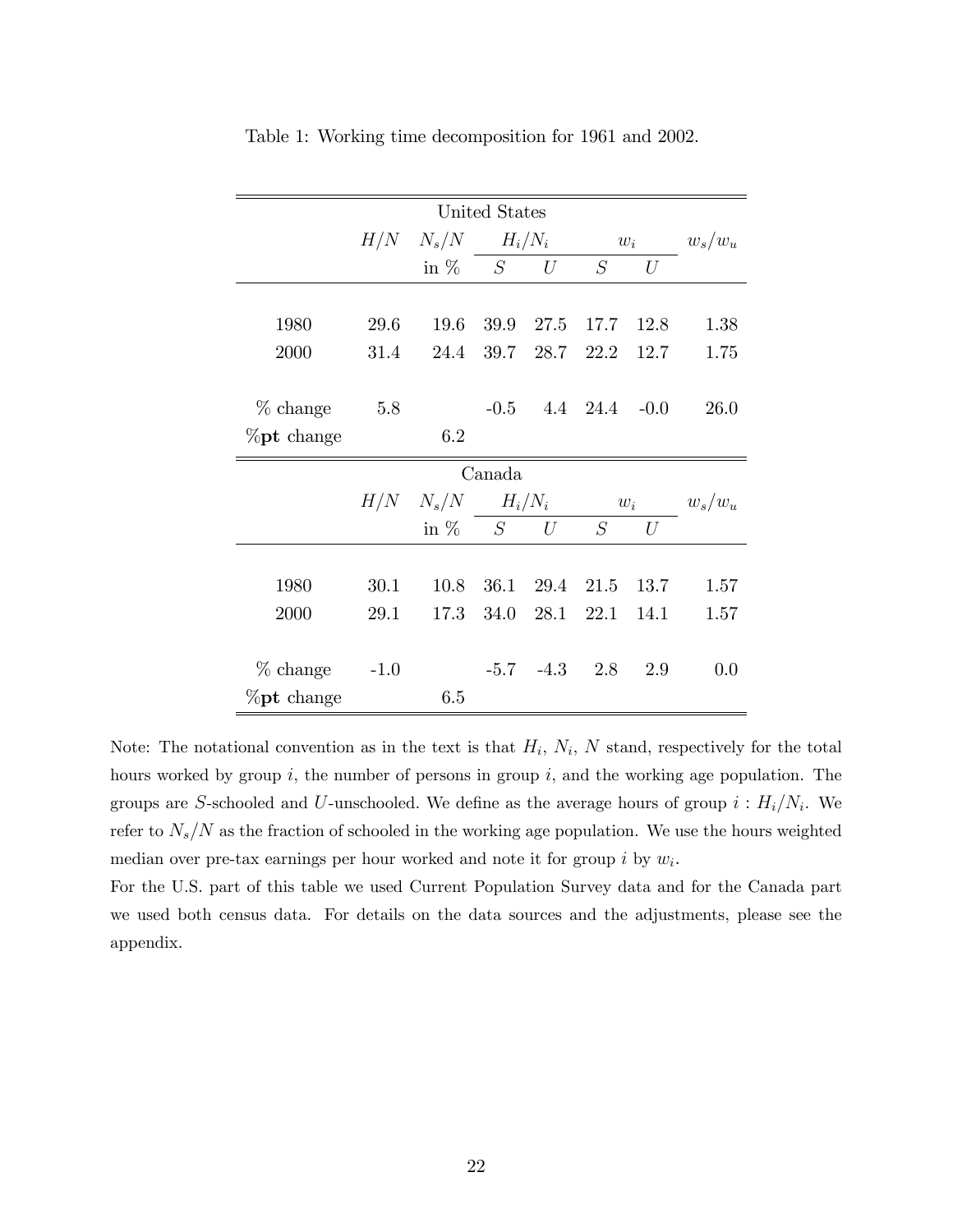| Elasticity between schooled and<br>0.555<br>unschooled labor hours, $\eta$       |
|----------------------------------------------------------------------------------|
| Elasticity between schooled hours<br>$-0.591$<br>and capital equipment, $\kappa$ |
| 0.230<br>Share of capital structures in output, $\alpha$<br>0.274                |
| Share of unschooled labor hours in output, $\theta_u$<br>0.461<br>0.417          |
| Share of capital equipment in output, $\theta_K$<br>0.379<br>0.426               |
| Schooled labor efficiency, $A_s$<br>474.8<br>393.6                               |

Table 2: Calibrated parameter values

Table 3: Variance decomposition of the education-premium differential

| Factor in variance decomposition                                                | $EPD_t$<br>model | Independent variable<br>$EPD_t$<br>data | $EPD_t$ model,<br>slower quality<br>growth in Canada |
|---------------------------------------------------------------------------------|------------------|-----------------------------------------|------------------------------------------------------|
|                                                                                 | $(\mathrm{I})$   | $(\mathrm{II})$                         | ΊH)                                                  |
| Capital equipment per effective<br>schooled labor hour, $\frac{K_{eq}}{A_2H_2}$ | 54.7             | 48.3                                    | 64.2                                                 |
| Income share of capital equipment, $\theta_K$                                   | $-17.9$          | $-18.2$                                 | $-15.3$                                              |
| Ratio of average hours worked, $\frac{h_s}{h_u}$                                | 1.5              | 6.7                                     | 1.1                                                  |
| Relative fraction of schooled, $\frac{E_s^{u}}{1-E_s}$                          | 61.7             | 50.2                                    | 50.0                                                 |
| Total                                                                           | 100.0            | 87.0                                    | 100.0                                                |

Note: Entries correspond to the fraction of the EPD variance explained. We regress the log difference in the change of the education premium differential  $(EPD)$  from  $(11)$  corresponding to the switch in a given factor, on the log total education-premium differential. Corresponding regression coefficients provide the estimated fraction of the EPD variance explained by the difference in historical paths of that factor in Canada and U.S.. Independent variables are: Column I - EPD predicted by the model, Column II - data EPD, Column III - model EPD when the growth rate of capital equipment in Canada is 1% lower than in the benchmark.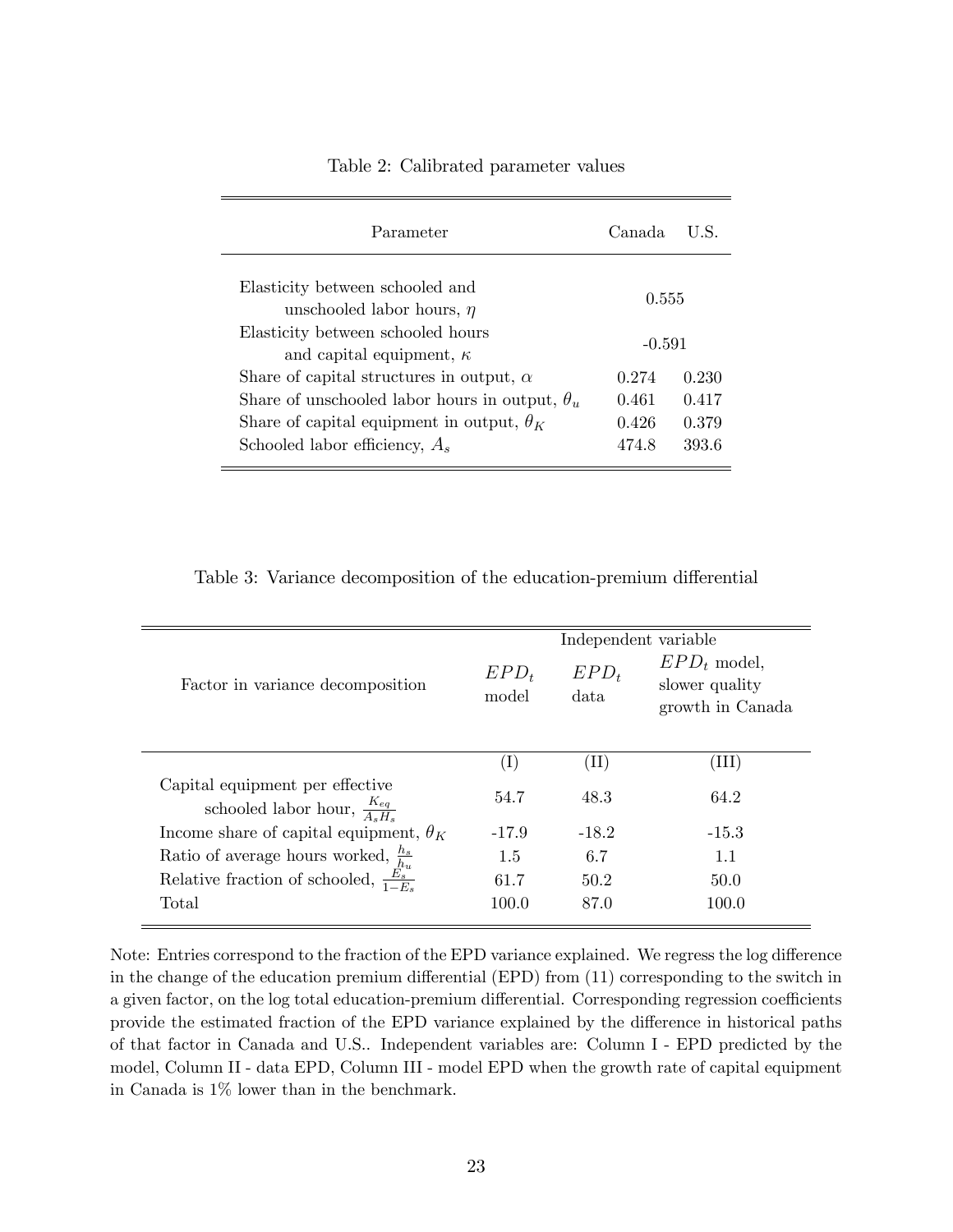|                                                           |               |            |               |               | Sequence in decomposition of $\frac{E_t}{1-E_t}$ |               |         |
|-----------------------------------------------------------|---------------|------------|---------------|---------------|--------------------------------------------------|---------------|---------|
|                                                           | Е             | E          | $\nu$         | $\varepsilon$ | $\varepsilon$                                    | $\nu$         |         |
| Factor                                                    | $\varepsilon$ | $\nu$      | E             | E             | $\nu$                                            | $\varepsilon$ | Average |
|                                                           | $\nu$         | $\epsilon$ | $\varepsilon$ | $\nu$         | E                                                | E             |         |
|                                                           |               |            |               |               |                                                  |               |         |
| Fraction in 1980, $E_{1980}$                              | 41.0          | 41.0       | 40.7          | 25.9          | 25.9                                             | 25.9          | 33.4    |
| Schooling rate, $\varepsilon_t$                           | 25.6          | 24.7       | 24.7          | 40.7          | 40.7                                             | 39.5          | 32.7    |
| Population growth rate, $\nu_{1980,t}$                    | $-4.9$        | $-4.0$     | $-3.7$        | $-4.9$        | $-4.9$                                           | $-3.7$        | $-4.4$  |
| Total, relative fraction of schooled, $\frac{E_t}{1-E_t}$ | 61.7          | 61.7       | 61.7          | 61.7          | 61.7                                             | 61.7          | 61.7    |

Table 4: Variance decomposition of the relative fraction of workers

Note: relative fraction of schooled-to-unschooled persons in working age population depends on the number of schooled persons, schooling rate and population growth rate, according to equation  $(12)$ . For the variance decomposition, the sequence in which we "switch" these components affects the estimated explained fraction of variance. Columns provide explained fractions of variance for 6 combinations of the sequence of switching three factors contributing to the relative fraction of workers. For example, first column corresponds to switching the number of schooled persons,  $E$ , first, then the schooling rate,  $\varepsilon$ , and finally the population growth rate,  $\nu$ .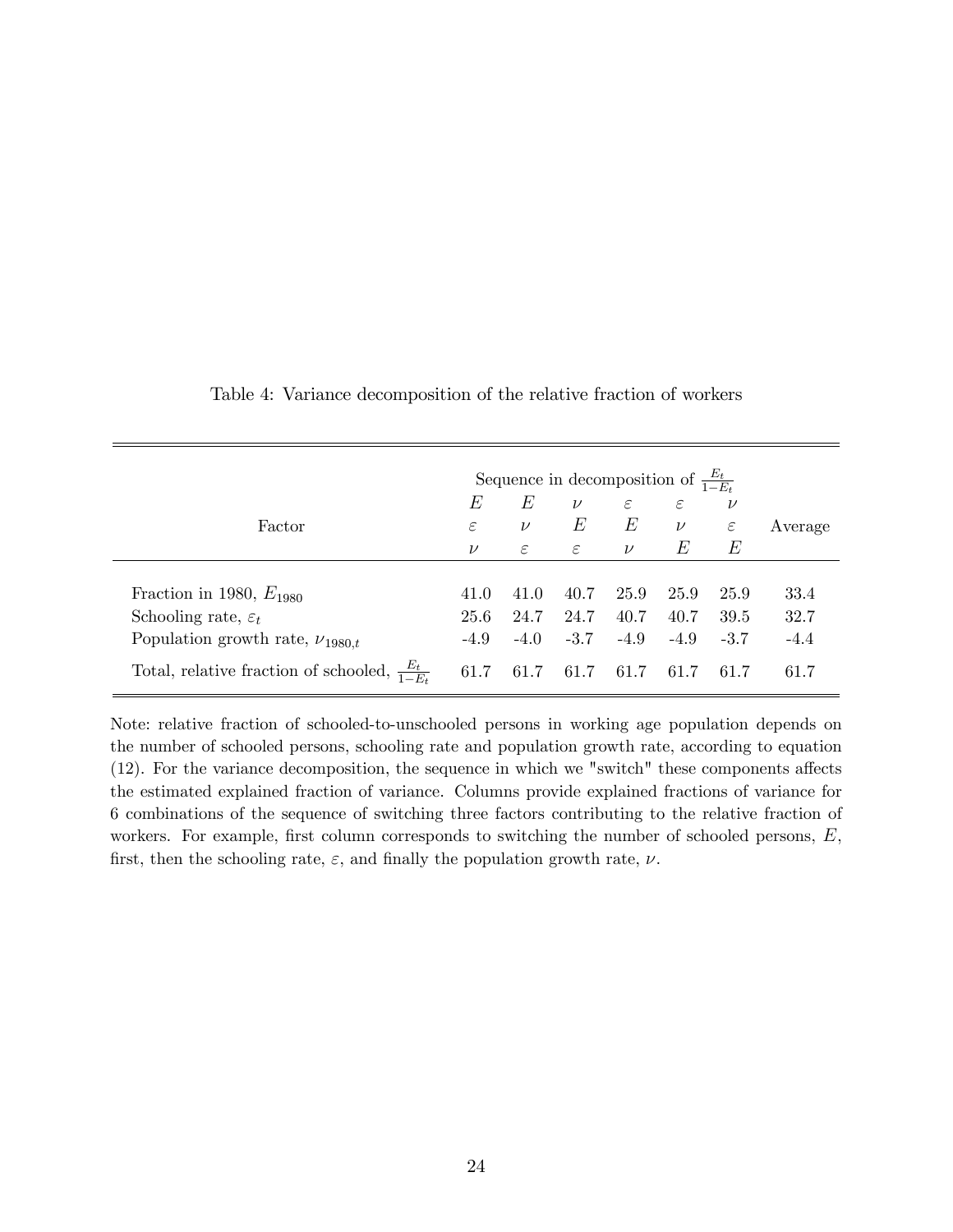

Figure 1: Education premium in Canada  $(-)$  and U.S.  $(-)$ .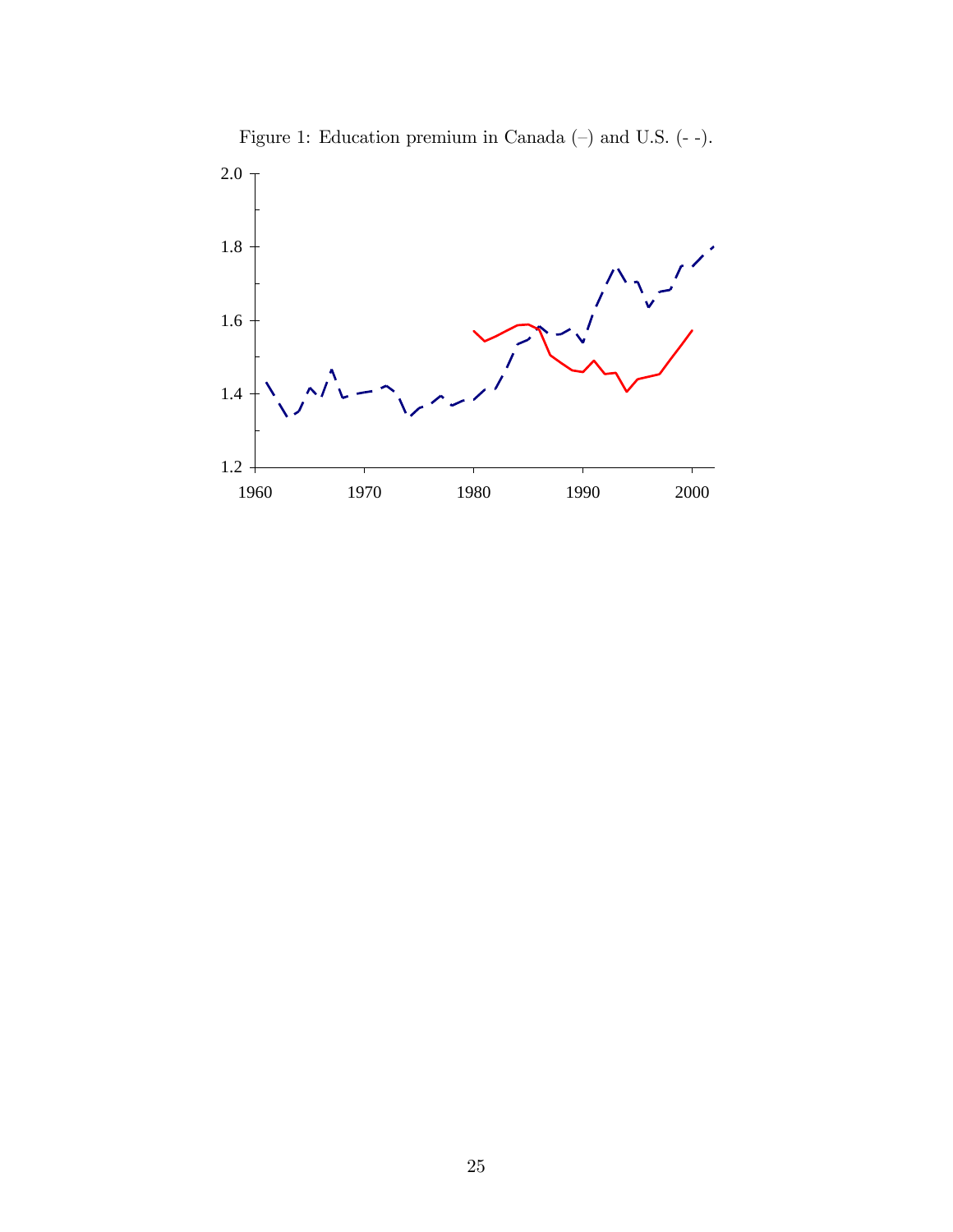



Figure 3: Labor supply of schooled relative to total in Canada  $(-)$  and U.S.  $(-)$ .

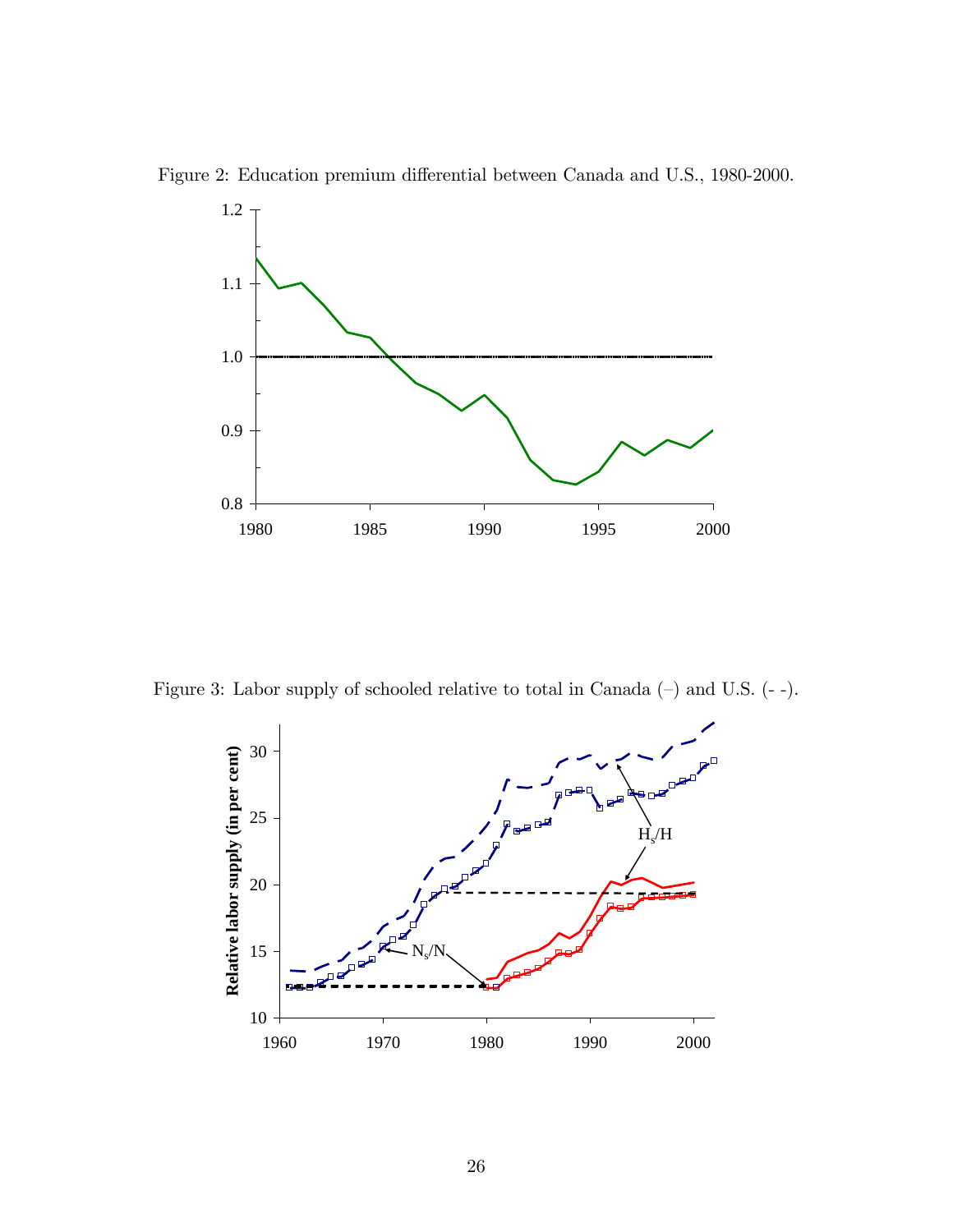Figure 4: Average hours worked by schooled and unschooled individuals in Canada  $(-)$  and U.S. (- -).



Figure 5: Capital structures and equipment in Canada  $(-)$  and U.S.  $(-)$ .

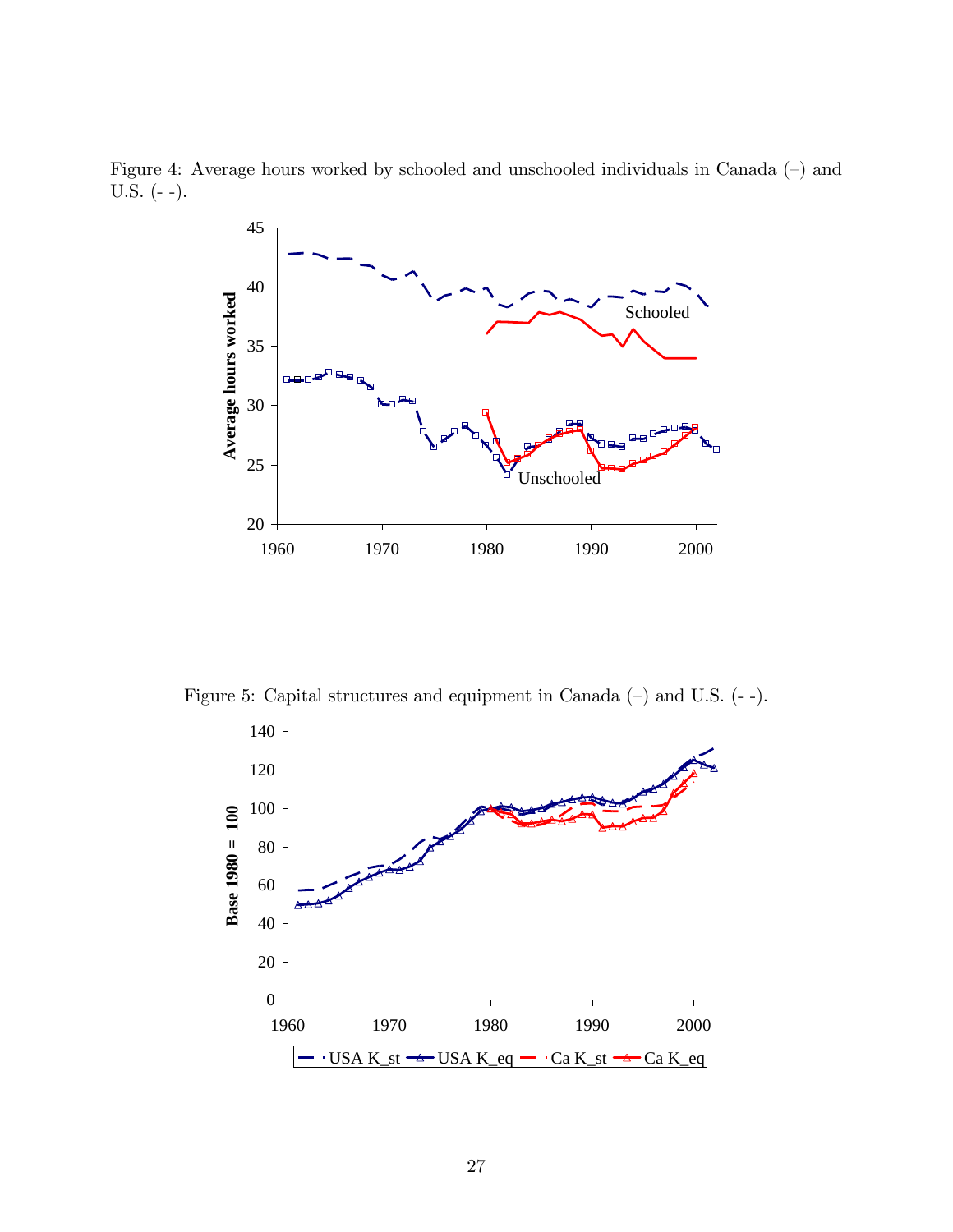Figure 6: Quality adjsuted capital equipment and the relative price of equipment in Canada  $(-)$  and U.S.  $(--)$ .



Figure 7: Quality adjusted capital stock per schooled hour worked in Canada  $(-)$  and U.S.  $(- -).$ 

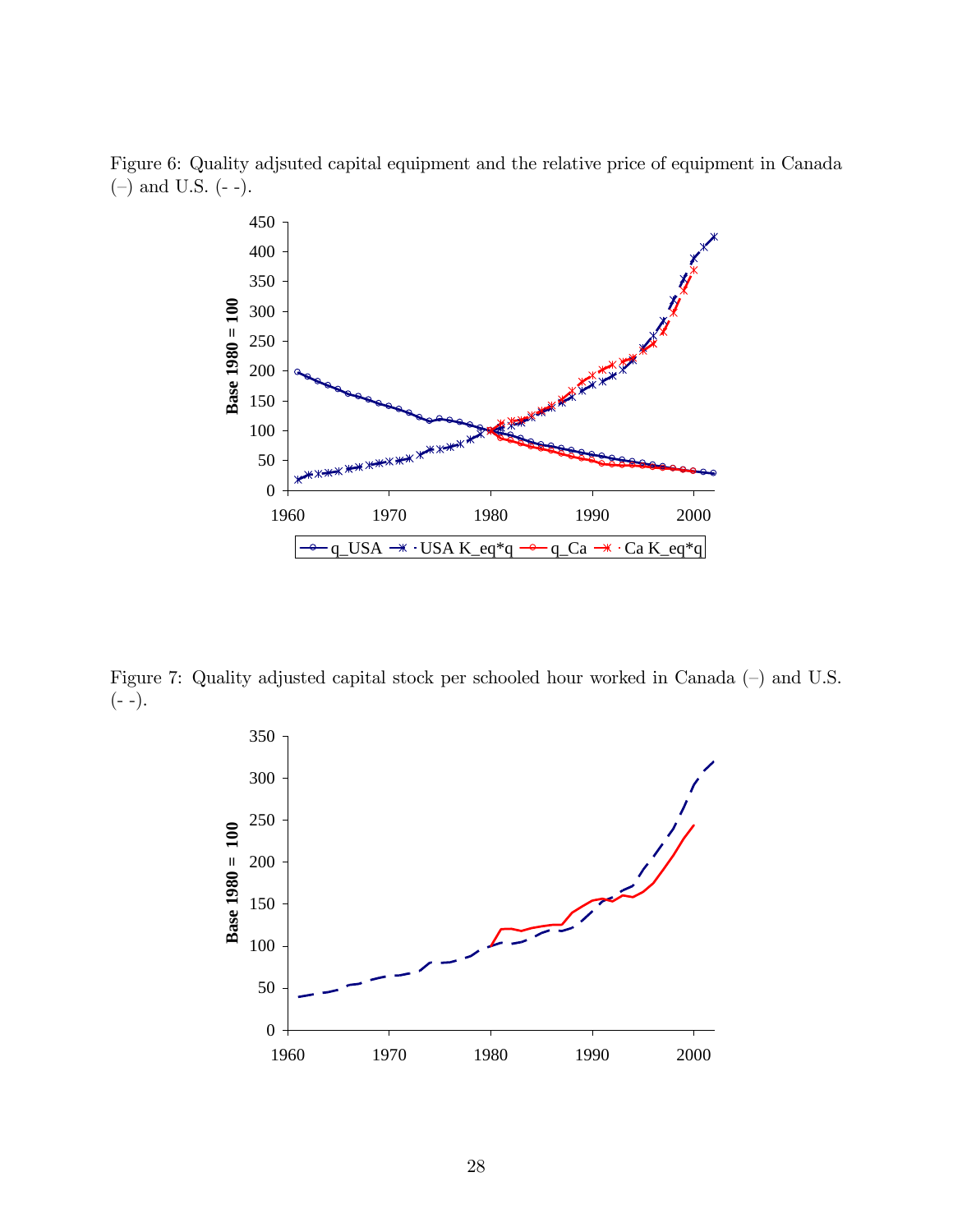Figure 8: Education premia in U.S. and Canada: data vs KORV model, 1980-2000.



Figure 9: Education premium differential between U.S and Canada: data vs KORV model, 1980-2000.

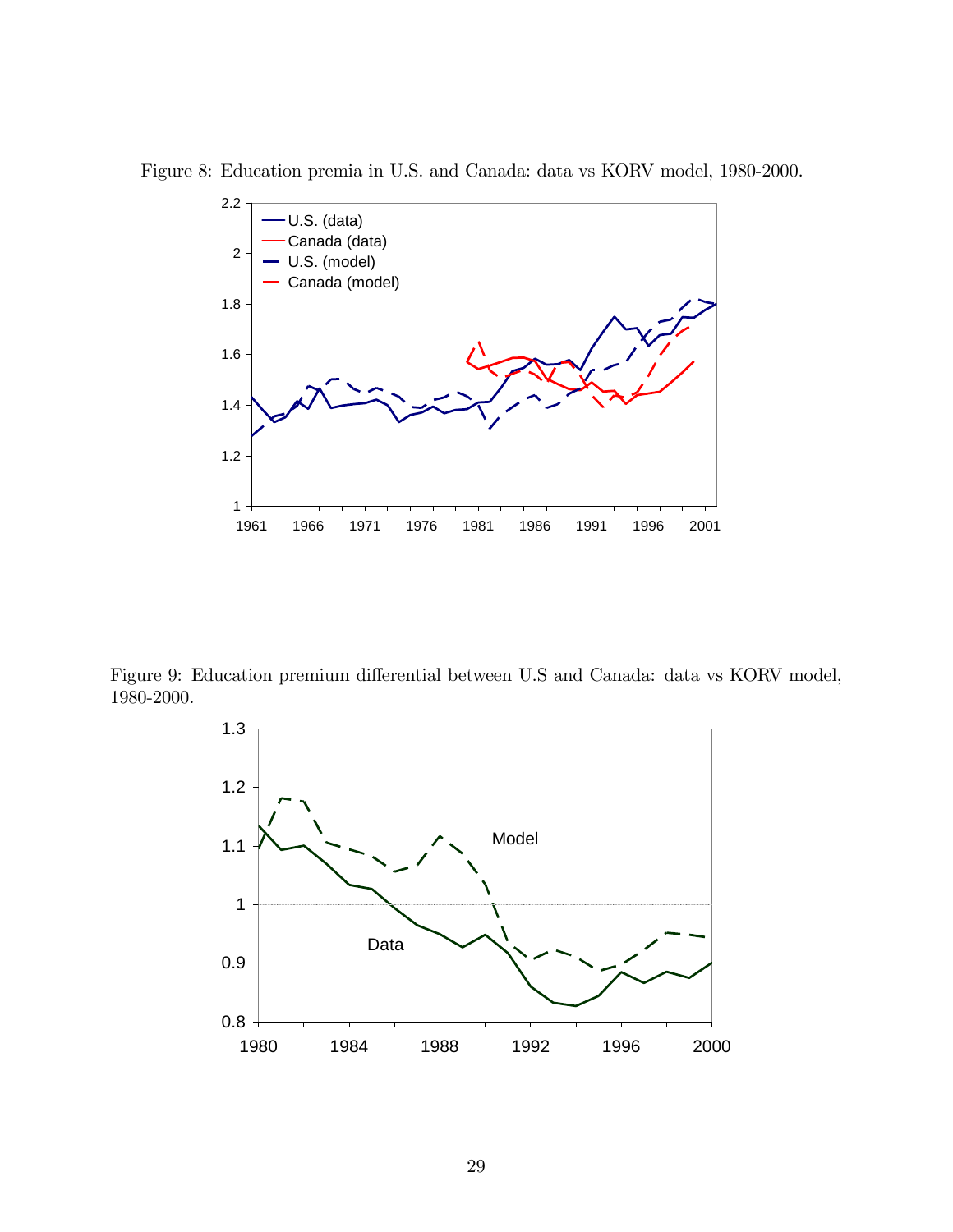Figure 10: "Schooling rate": change in the number of schooled population (as fraction of total working age population) in Canada and U.S., 1980-2000.



Figure 11: Working age population in Canada and U.S., 1980-2000.

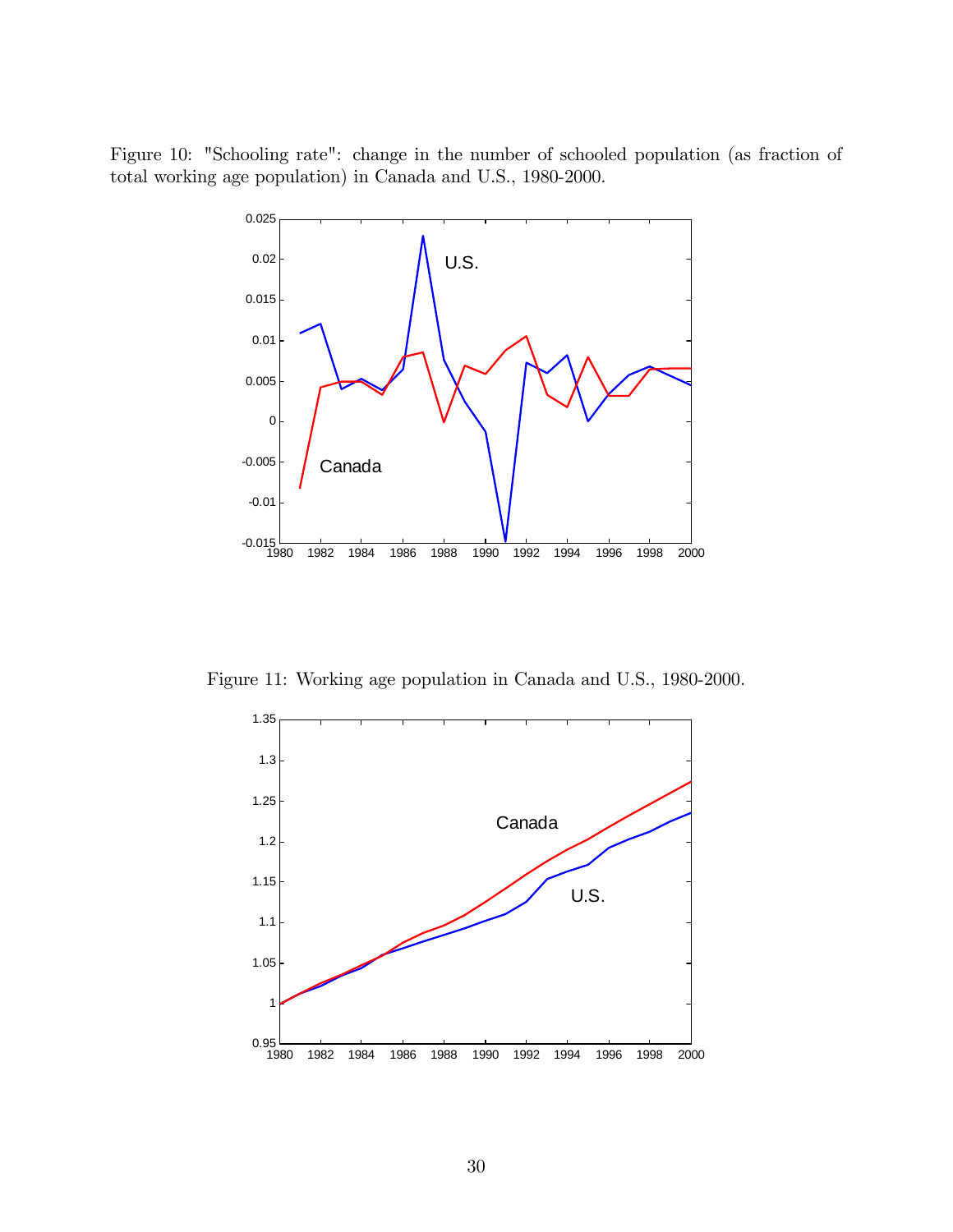## Data appendix

### Main data sources

The data sources for the two countries differ: All the labor data, including wage data for the United States, are taken from the March Supplement of the Current Population Survey (CPS). We were not able to Önd one all encompassing data source for all the labor data for Canada. For the years  $1981$  and  $2001$  the census was used; for the years  $1982-83$ ,  $1985-98$ we used the Survey of Consumer Finance  $(SCF)^{1}$ .

USA: We downloaded the following variables from the IPUMS-CPS home at www.ipums.org/cps for the 1962 to 2003 surveys (Miriam King, Steven Ruggles, Trent Alexander, Donna Leicach, and Matthew Sobek. Integrated Public Use Microdata Series, Current Population Survey: Version 2.0. [Machine-readable database]. Minneapolis, MN: Minnesota Population Center [producer and distributor], 2004).

Canada: The SCF labor force data were provided to us in their micro formate by Statistics Canada. Similarly, Statistics Canada provided us with the Census data for the years 1981 and 2001.<sup>2</sup>

Table 1 lists all the variables from the different surveys used to calculate the macro variables needed for our analysis.<sup>3</sup>

<sup>&</sup>lt;sup>1</sup>Furthermore we made use of the 1991 census to compare the results with those from the same years Survey of Consumer Finance. We found that regarding the variables we are interested in the differences were minor.

<sup>2</sup>For both Canadian and U.S. data some variables like age refers to the year the question is asked, while others like weeks worked last year refers to the preceeding year. This creates a timing issue for variables like earnings per hour worked that takes earnings from last year, weeks worked last year, and hours worked per week in this year to Önd the correct statistic. We follow the convention that all labor variables refer backward to the previous year. So, according to our convention the earnings per hour from the 1981 census is a measure relevant for the year 1980.

<sup>3</sup>For Canada the table 1 only lists the census names of the variables. This is done, since the census has a relatively consistent way of naming the variables, which is not the case for the Survey of Consumer Finance.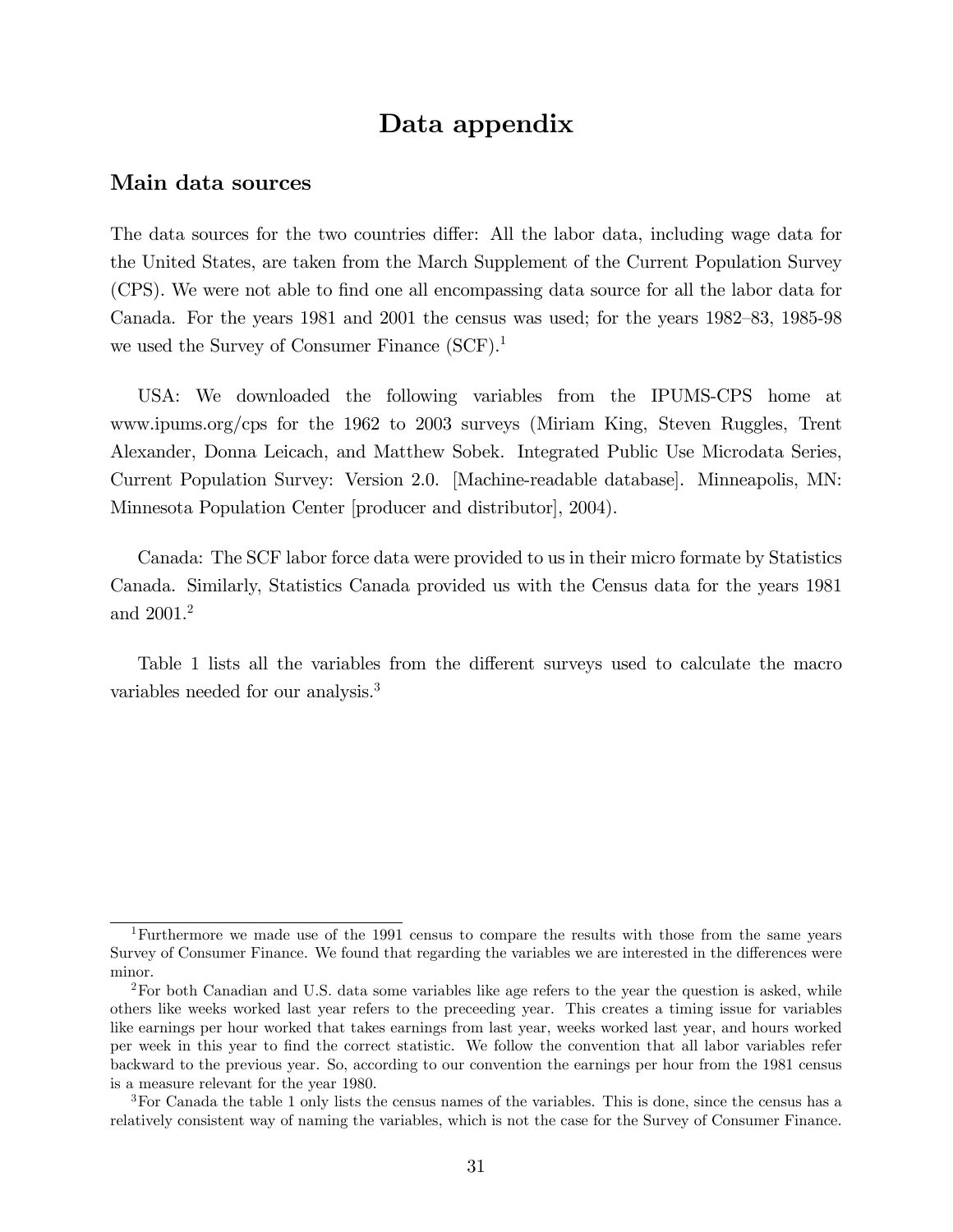| Variable   |               | Content                       | Restrictions used           |
|------------|---------------|-------------------------------|-----------------------------|
| US-CPS     | Ca-Census     |                               |                             |
|            |               | LABOR and INCOME data         |                             |
| perwt      | weightp       | frequency weight              |                             |
| year       | (each year    | year of survey                |                             |
|            | individually) |                               |                             |
| age        | agep          | age                           | 16-64                       |
| <b>Sex</b> | sexp          | gender                        | male                        |
| educrec    |               | educational attainment record | $grades \geq 1$             |
|            | dgreep        | highest degree earned         |                             |
|            |               |                               |                             |
| empstat    | lfactp        | employment status             | employed / employed at work |
| classwkr   | cowp          | class of worker               | control for self employment |
|            |               |                               |                             |
| wkswork1   | wkswkp        | weeks worked last year        | 1976 to $2003$              |
| hrswork    | hrswkp        | hours worked last week        |                             |
|            |               |                               |                             |
| incwage    | wagesp        | total wage income last year   |                             |
|            |               |                               |                             |
|            |               |                               |                             |

Table 1: CPS variables used.

### Canada: Education variable

For Canada we encountered some problems with the education variable in the Survey of Consumer Finance for the pre 1990 period. Before 1990, Statistics Canada focused in its Labour Force Survey and related Survey of Consumer Finance on 'educational participation' rather then 'eduational attainment'.<sup>4</sup> Instead of counting the university graduates they were just counting the university attendees. This led to an overcounting of university graduates for the pre 1990 period. Fortunately for us, for the later years we have the education variable according to both definitions and are able to compare the resulting aggregate variables under the two definitions. Using the years for which we have both definitions, namely the census

<sup>&</sup>lt;sup>4</sup>This problem was stated in the Statistics Canada publication The Labour Force of 1990 in an article by Hélène Lavoie.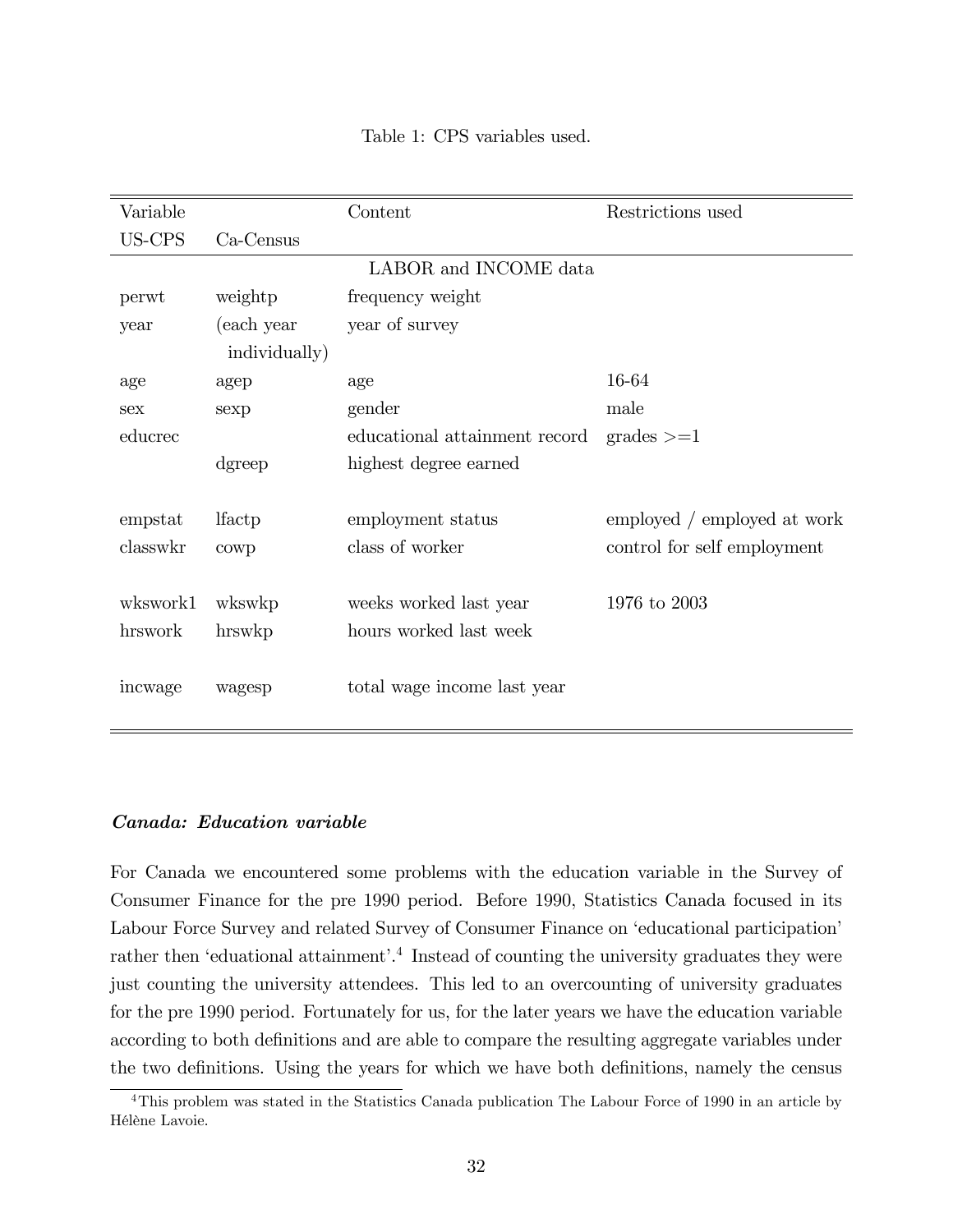years and the post 1998 period, we construct the data we needed in the following way. We illustrate our approach of excluding the persons with some university but no bachelors degree using the example of employment. Our aim is a consistent definition of the group of university graduates that are employed.

Let  $E(UA)$  be the number of employed university attendees (using the old education variable definition) and  $E(UG)$  the number of employed university graduates (using the new education variable definition). We then determine the ratio  $r(UG) = \frac{E(UG)}{E(UA)}$  that gives us the fraction of university graduates as a fraction of all university attendees among the employed. For the period where the ratio is defined we find that it is fairly stable around the mean of 0.8856, with a standard deviation of 0.0117 and no trend. We then construct the time series of university graduates, that are employed, as follows:

$$
E\left(UG, t\right) = E\left(UA, t\right) \times r\left(UG, t\right),
$$
  
with  $r\left(UG, t\right) = \left\{ \begin{array}{c} r\left(UG, t\right) \text{ for } t \in \{1982, ..., 1989\} \\ 0.8856 \text{ otherwise} \end{array} \right\}.$ 

Thus for all points in time where we know the true value of university graduates, we use it, for the other periods we use the average fraction of university graduates among the university attendees as our measure. This gives us the number of schooled persons and the number of unschooled persons is adjusted to included the university attendees that are not university graduates as determined by:  $E(UA, t) - E(UG, t)$ .

Figure 1 shows the three series that one gets depending on the definition used and the adjustment made. A naive use of the education variable that just takes the university variable at face value would result in the series  $E$  ( $mix$ ), the dashed-cross line. This series will give an early jump and then later a surprise drop. A consistent definition of university attendees results in  $E(UA)$ , the solid-circle line. This shows a fairly smooth line. A use of the just outlined adjustment results in the series  $E(UG)$ , the dotted-square line. This line shares features with the line of university attendees,  $E(UA)$ , and shows no sudden sharp drop when the definition changes.

We use similar adjustment for all the other variables we use (e.g. wages, population, hours worked). The respective ratios of the  $UA$  compared to the  $UG$  variable all were stable with little variation thus making the adjustment a reasonable thing to do. We belief that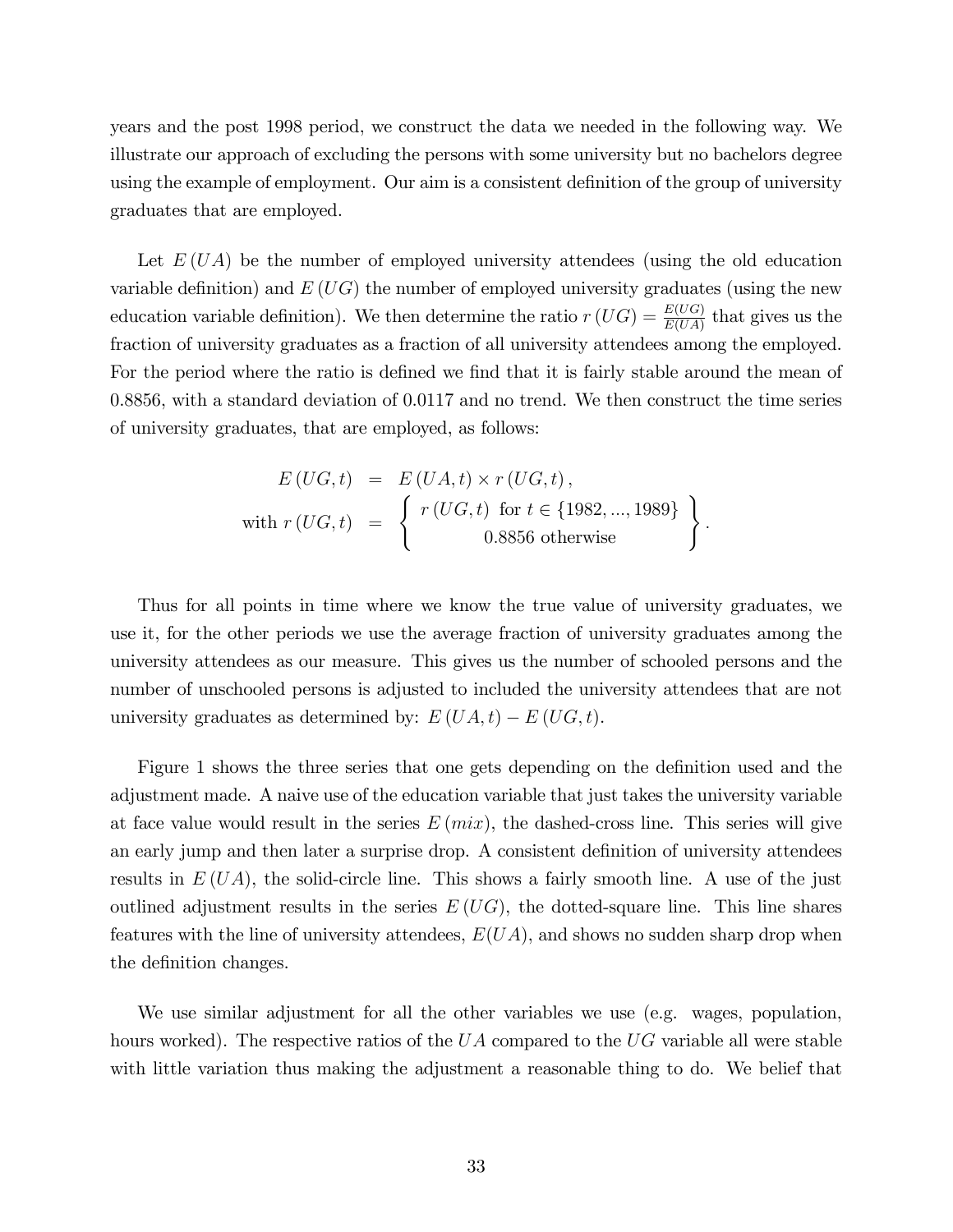

Figure 1: Adjustment to SCF data for employed university graduates.

the resulting data are a good approximation of the actual trends for university graduates.<sup>5</sup> It is noteworthy, that none of our main facts depends on the presence or absence of the adjustment. The main reason we make the adjustment is to have a consistent definition of a university graduates for Canada and the United States.

#### Canada: Population

When aggregating the micro data to obtain the working age population, we made use of the population weights as provided by Statistics Canada in the Public Use Microdata. Despite that there is an inconsistency between the census data and the Survey of Consumer Finance data. It turns out that both the average growth per year and the levels are different for the two sources. To get a better understanding of the overall development and to allow for a sensitivity analysis, we obtain a working age population series from Statistics Canada (Cansim number  $051-0001$ ). We find that the growth rate as displayed by the working age population from the Survey of Consumer Finance is consistent with that of the Cansim-series. Thus we decide to adjust the level in the working age population for the two census years

<sup>&</sup>lt;sup>5</sup>For comparison purposes, there are other papers, notably Bar-Or et al. (1995), and Burbidge et al. (2002) that noted the data inconsistency problem but decided to not make any adjustment to the data, resulting in a slightly different movement of the education premium, especially in the year of the education variable change in the SCF.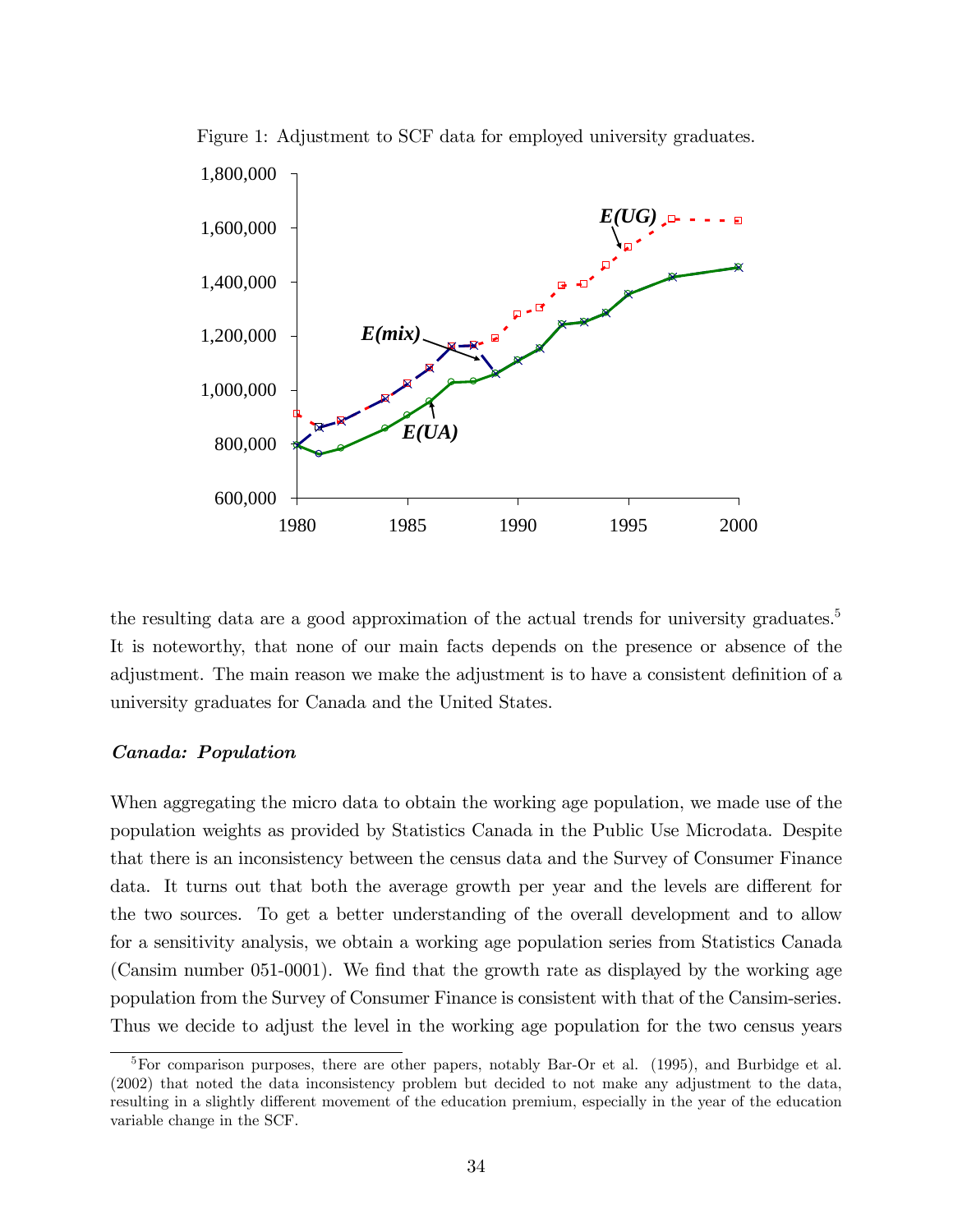1980 and 2000 to make them consistent with the Survey of Consumer Finance. To do this we assume that the average growth as displayed by the SCF data is preserved for the 1980 and the 2000 point.

Beyond that we perform a sensitivity analysis in which we use the working age population series from Statistics Canada instead of our series. We find that this substitution has no effect on any of the main results. In particular the result that population growth does not contribute to the education premium differential between the two countries is preserved.

### Other data sources for the US

To determine the relevant capital stock, output and income data for the United States we used the following tables (see Table 2 for details) from the National Income and Product accounts as supplied by the Bureau of economic analysis (from http://www.bea.gov/ downloaded between January and March 2006). We downloaded the tables for the year 1960 to 2002 at the annual rate.

Aside from this we have to adjust our micro wage income data for wage supplements. To get the right adjustment factor we make use of both the income side of the national accounts and a detailed listing of the wage supplements as provided by the BEA. The income side is also used to determine the capital income share in GDP.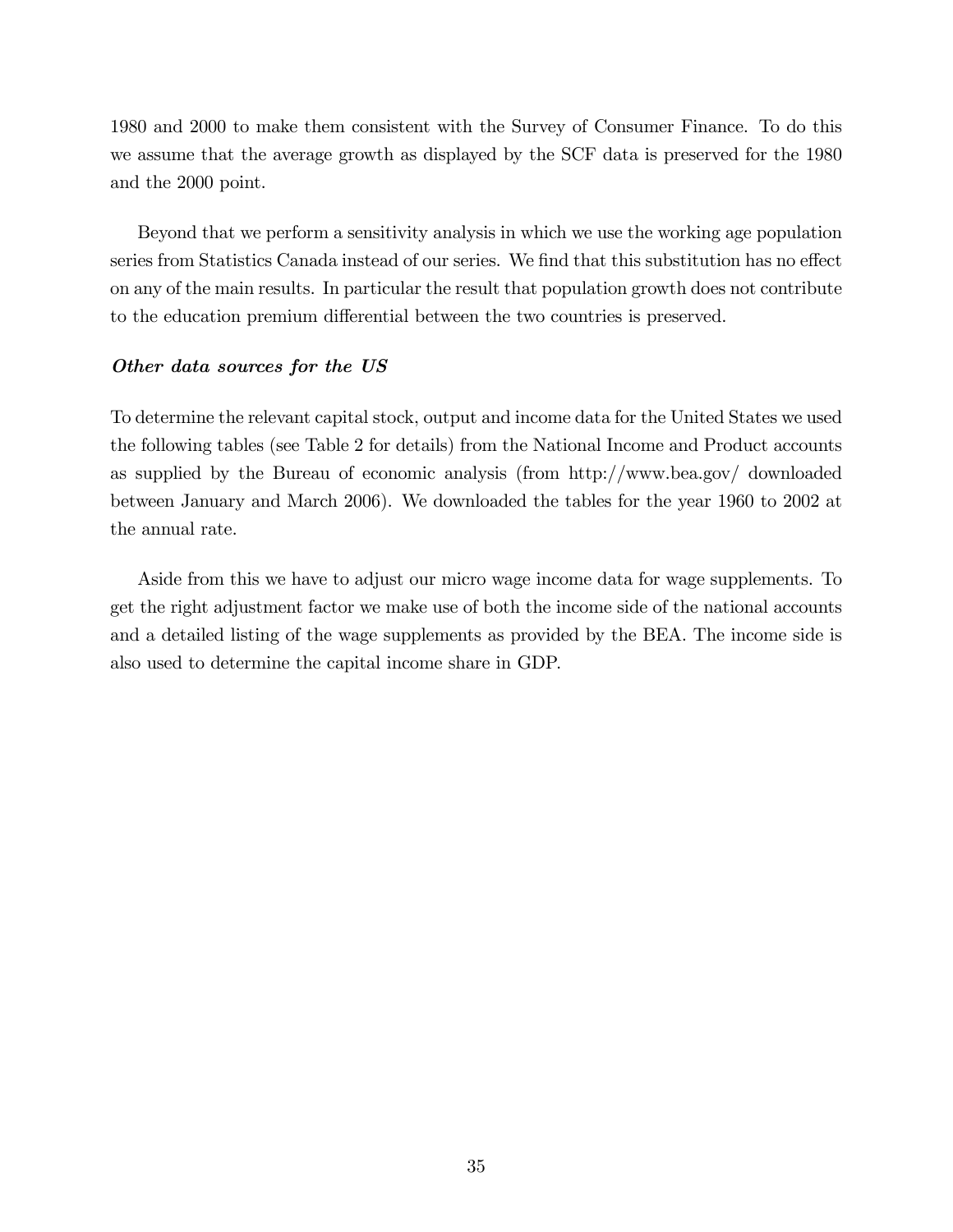| Table  | Content                                              |                             |  |  |  |
|--------|------------------------------------------------------|-----------------------------|--|--|--|
|        | National GDP accounts                                |                             |  |  |  |
| 1.1.5. | Gross Domestic Product                               | Nominal                     |  |  |  |
| 1.10   | Gross Domestic Income                                | Nominal                     |  |  |  |
| 1.1.4. | Price Indices for GDP                                | Base 2000                   |  |  |  |
| 2.7.   | Investment in Private Fixed Assets,                  | Historical-Cost             |  |  |  |
|        | Equipment and Software, and Structures by Type       |                             |  |  |  |
| 2.8.   | Investment in Private Fixed Assets,                  | Chain-Type Quantity Indices |  |  |  |
|        | Equipment and Software, and Structures by Type       |                             |  |  |  |
|        | Fixed assets accounts                                |                             |  |  |  |
| 2.1.   | Private Fixed Assets, Equipment and Software,        | Current-Cost Net Stock      |  |  |  |
|        | and Structures by Type                               |                             |  |  |  |
| 2.2.   | Price indices for Net Stock of Private Fixed Assets, | Chain-Type Quantity Indices |  |  |  |
|        | Equipment and Software, and Structures by Type       |                             |  |  |  |
|        | Wage supplements                                     |                             |  |  |  |
| 7.8    | Supplements to wages and salaries by type            | Nominal                     |  |  |  |
|        |                                                      |                             |  |  |  |

Note: Wage supplements consist of all fringe benefits that an employed person may receive from the employer, either publicly or privately provided.

For capital equipment from 1963 to 1992 we make use of the time series provided by Krusell et al. (2000). We use a suggestion by Robert Gordon (see Greenwood, Hercowitz annd Krusell, 1997) to extend the series from 1992 to 2002.

#### Other data sources for Canada

The following is a list of all the data series used from Canada's National Income and Product Accounts as well as regarding the capital stock and deflators. We downloaded the data from CANSIM and a detailed list of the used CANSIM series is available upon request. All data were requested for the period 1980 to 2002.

Note that the 1997 deflators were calculated by the ratio of expenditures in current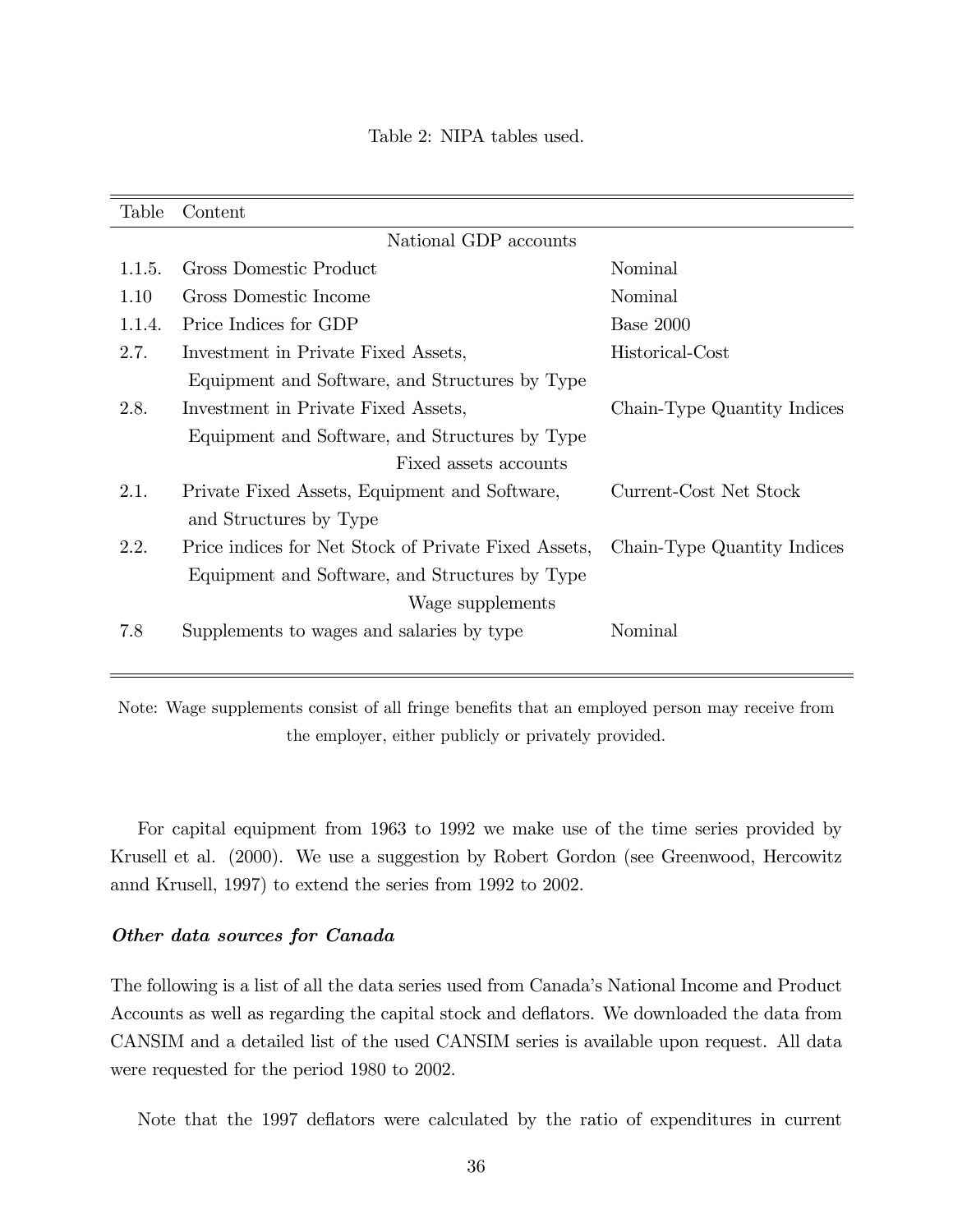prices and at 1997 constant prices multiplied by 100. The deáators were then converted into constant Ca\$ 2000 by dividing the individual deáators by the 2000 deáators. To make the Canadian data comparable with the U.S. data we create the variable structures, that consists of building construction with residential and non-residential components and engineering construction. It is noteworthy that engineering construction include structures like highways, dams, etc. which in the U.S. accounts would be included in structures.

For cross country comparison purposes we use a Purchasing Power Parity deflator. This is taken from the Centre for the Study of Living Standards, <http://www.csls.ca/data/ipt1.asp>.

### Data transformation

In this section we describe how we transform the variables we get from our various sources to make them conform with the basic requirements of our model.

#### Labor variables

For all the variables generated, we restricted our sample to males age 16 to 64 population. Furthermore, we defined schooled (S) to be all persons in the sample, that have at least 4 years of college completed in the case of the United States or hold at least a bachelors degree in the case of Canada. We define unschooled  $(U)$  all individuals that have either 1 to 12 years of highschool or 1 to 3 years of college in the case of the US, respectively all persons without a bachelors degree in the case of Canada. All the time series generated are for the respective groups.

For the working time and wage variables, we restrict our attention to the persons actually at work during the last week. To determine the number of employed persons we include the persons at work and the persons who are employed by not at work.

From IPUMS for the U.S. and from the data for Canada, we determined the objects in the aggregate and for each group for the respective :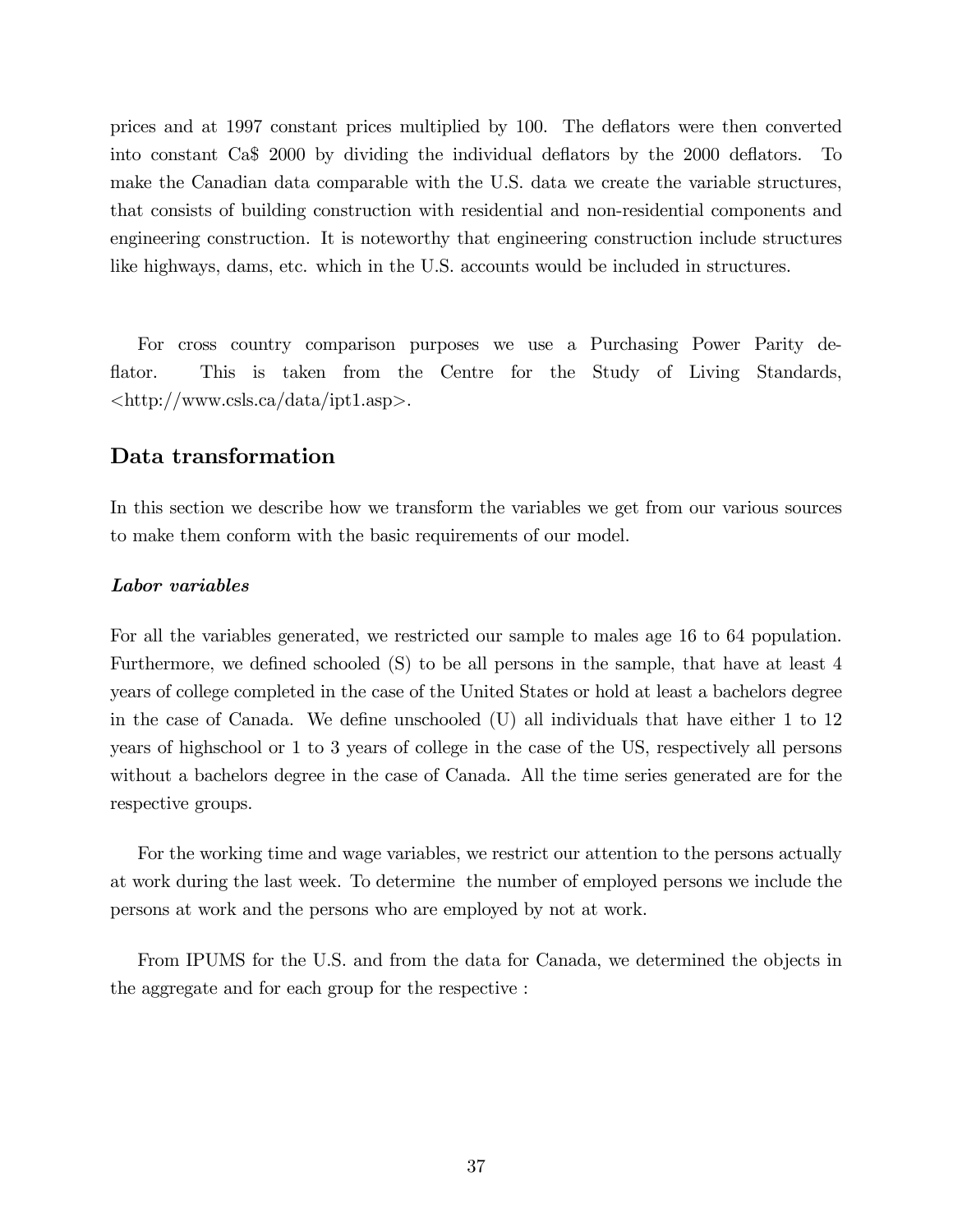| Name                                                                                     | Content                | Variables used <sup>†</sup> | Operation on sample |  |
|------------------------------------------------------------------------------------------|------------------------|-----------------------------|---------------------|--|
| wap                                                                                      | Working age population | perwt                       | sum                 |  |
| emp                                                                                      | Employment             | empstat, perwt              | sum                 |  |
| hours(ave)                                                                               | Average annual hours   | empstat, perwt,             | $average(wkswork*$  |  |
|                                                                                          |                        | wkswork, hrswork            | hrswork)            |  |
| hours (med)                                                                              | Median annual hours    | empstat, perwt,             | $median(wkswork^*)$ |  |
|                                                                                          |                        | wkswork, hrswork            | hrswork)            |  |
| hours                                                                                    | Total hours worked     | empstat, perwt,             |                     |  |
|                                                                                          |                        | wkswork, hrswork            |                     |  |
|                                                                                          |                        |                             |                     |  |
| wph(ave)                                                                                 | Average wage per hour  | empstat, perwt, incwage     | average(inswage/    |  |
|                                                                                          |                        | wkswork, hrswork            | wkswork*hrswork)    |  |
| wph(med)                                                                                 | Median wage per hour   | empstat, perwt, incwage     | median(inswage/     |  |
|                                                                                          |                        | wkswork, hrswork            | wkswork*hrswork)    |  |
| # We report the used variables by their CPS name, for Canada we used the analogous once. |                        |                             |                     |  |

The mapping was chosen to optimize the consistency with aggregate data provided by the BEA.

Based on these primary results we determined the following objects for each education group:

$$
emp \text{ fraction of schooled } = \frac{emp [S]}{emp [S + U]}
$$
\ntotal hours fraction of schooled 

\n
$$
= \frac{emp [S] \times hours [i]}{emp [S + U] \times hours [S + U]}
$$
\n
$$
workweek [i] = \frac{hours [i]}{emp[i] \times 5200}
$$
\naverage hours [i] 

\n
$$
= \frac{hours [i]}{wap[i]}
$$